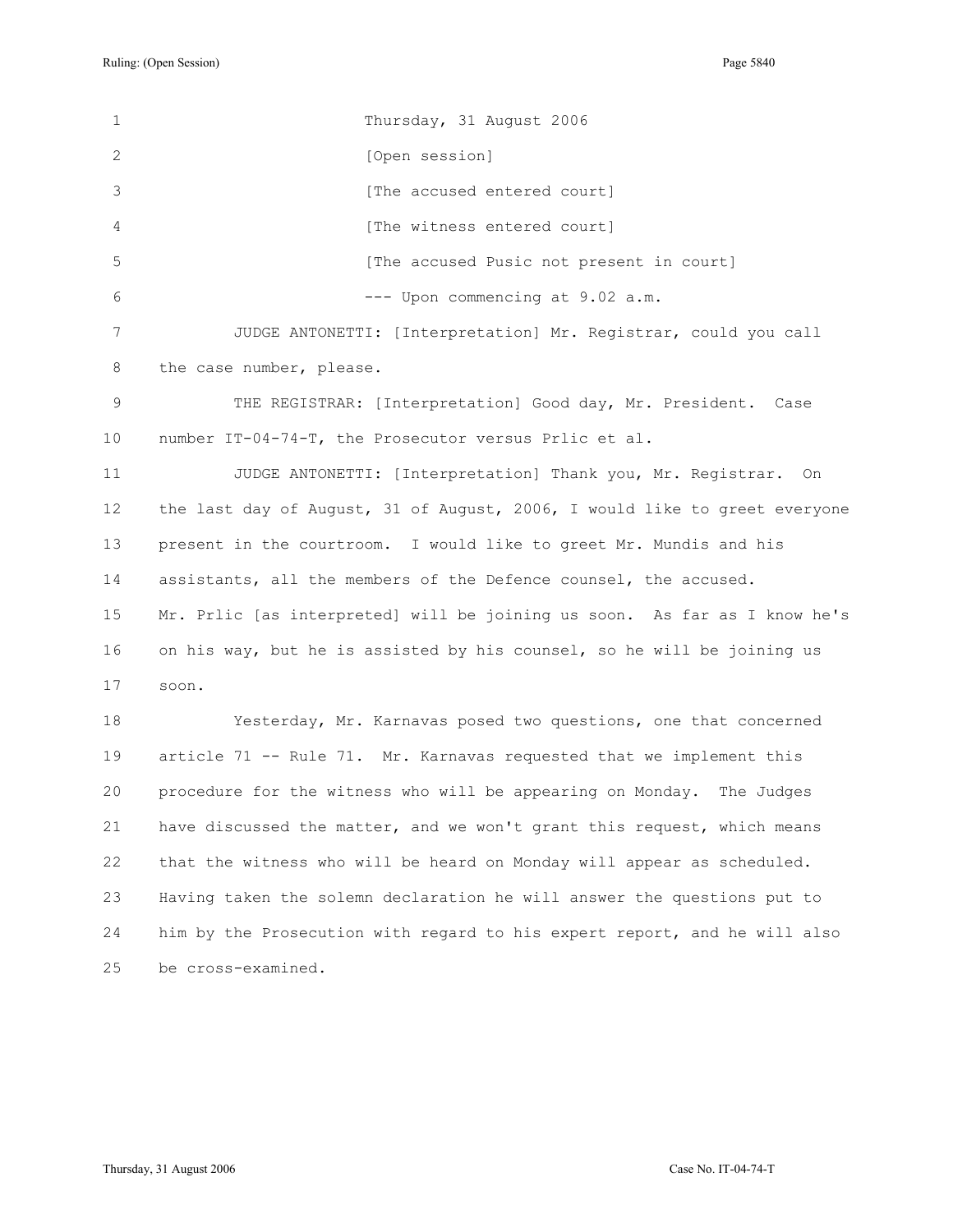Ruling: (Open Session) Page 5841

1 And the second point Mr. Karnavas says as follows, and this is the 2 Chamber's position: You mentioned an Article 91(H)(ii). When the Defence 3 has a document that might contradict testimony of a witness, but the 4 question, the relevant question wasn't put to the witness by the 5 Prosecution, the question was, if the Defence doesn't present this 6 document or -- if the Defence doesn't mention the subject, does that mean 7 that they no longer have the right to return to that question. 8 Mr. Karnavas then said that there were two systems that one could follow. 9 There was the American system and the Australian one. In the Australian 10 and British system it is prohibited to return to such a subject. The 11 Judge is a lot more flexible, and in our opinion if the issue hasn't been 12 mentioned it may be mentioned, it may be referred to at a subsequent 13 date. 14 So, Mr. Karnavas, I want you to be reassured as far as that is 15 concerned.

16 Those are the two issues I wanted to mention.

17 JUDGE TRECHSEL: [Previous translation continues] ... had planned 18 and this would have been in the name of the Chamber also to comment on the 19 behaviour of Mr. Karnavas yesterday as found in the transcript on page 79 20 on lines 3 and 4 but I do not think it would be correct to make such an 21 observation in his absence, so I will postpone this.

22 JUDGE ANTONETTI: [Interpretation] Very well. Mr. Mundis, we have 23 a witness who is waiting. I see that we have some protective measures. 24 There's a blind there. Is there any issue you would like to debate? 25 We'll move into private session.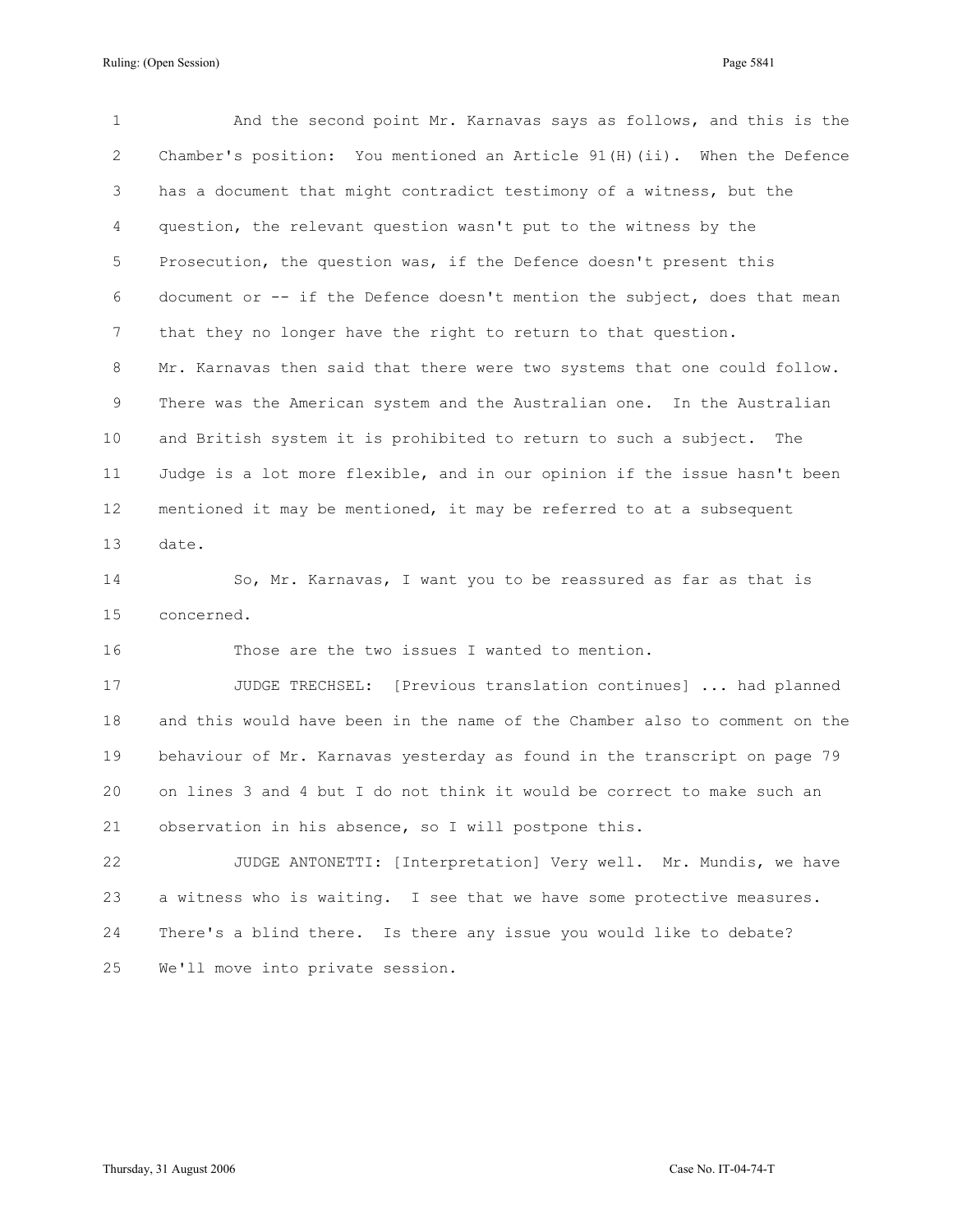| $1\,$        |            | [Private session] |
|--------------|------------|-------------------|
| $\mathbf{2}$ | (redacted) |                   |
| 3            | (redacted) |                   |
| 4            | (redacted) |                   |
| 5            | (redacted) |                   |
| 6            | (redacted) |                   |
| 7            | (redacted) |                   |
| 8            | (redacted) |                   |
| 9            | (redacted) |                   |
| 10           | (redacted) |                   |
| $11\,$       | (redacted) |                   |
| 12           | (redacted) |                   |
| 13           | (redacted) |                   |
| 14           | (redacted) |                   |
| 15           | (redacted) |                   |
| 16           | (redacted) |                   |
| 17           | (redacted) |                   |
| 18           | (redacted) |                   |

- 19 (redacted)
- 20 (redacted)
- 21 (redacted)
- 22 (redacted)
- 23 (redacted)
- 24 (redacted)
- 25 (redacted)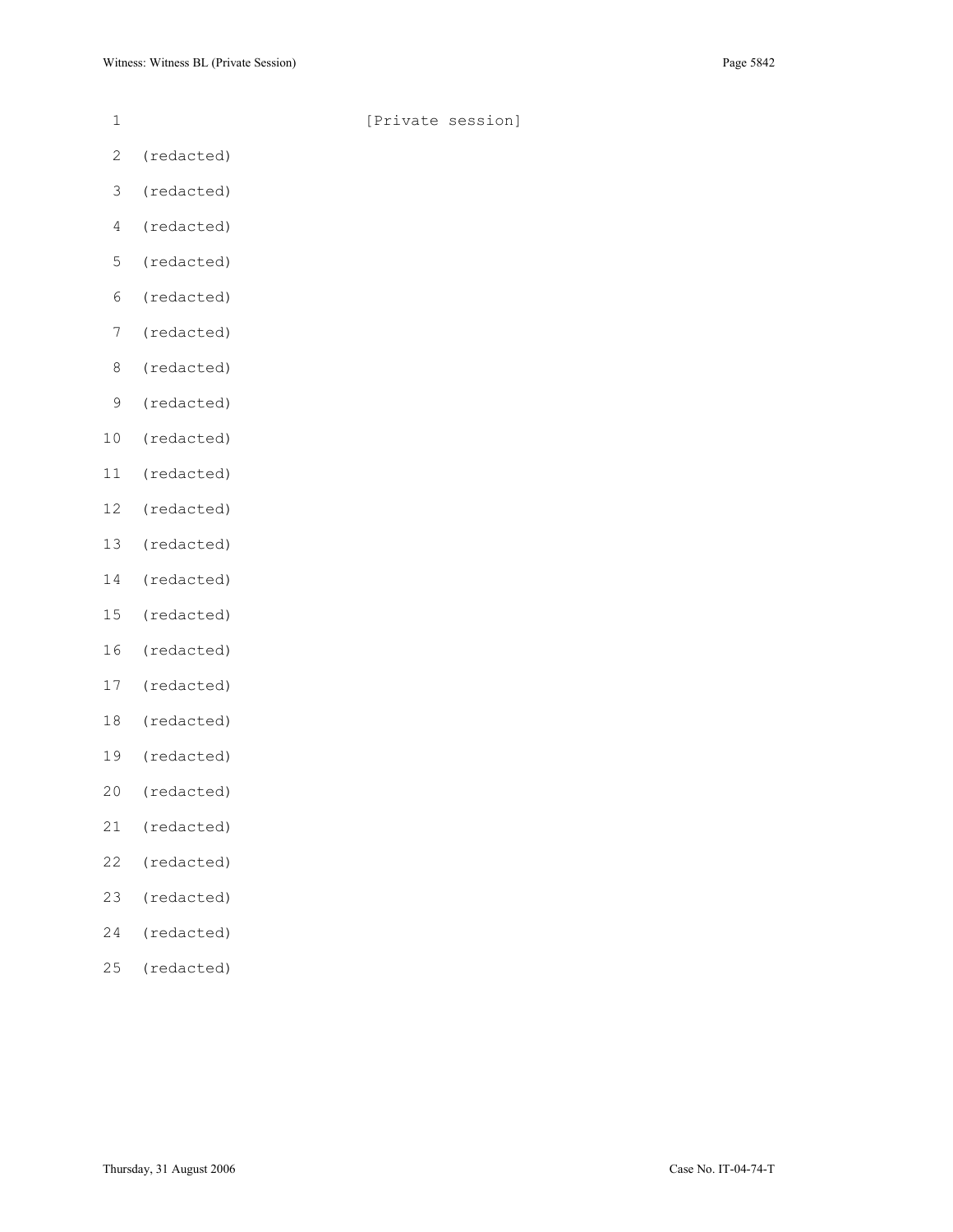| $\mathbf{1}$     |                                            |
|------------------|--------------------------------------------|
| $\overline{c}$   |                                            |
| $\mathsf 3$      |                                            |
| $\sqrt{4}$       |                                            |
| $\overline{5}$   |                                            |
| $\,$ 6 $\,$      |                                            |
| $\boldsymbol{7}$ |                                            |
| $\,8\,$          |                                            |
| $\mathcal{G}$    |                                            |
| $1\,0$           |                                            |
| $11\,$           | Pages 5843-5846 redacted. Private session. |
| $12\,$           |                                            |
| $13\,$           |                                            |
| $1\,4$           |                                            |
| $15\,$           |                                            |
| 16               |                                            |
| $1\,7$           |                                            |
| $1\,8$           |                                            |
| 19               |                                            |
| $20$             |                                            |
| $2\sqrt{1}$      |                                            |
| $2\sqrt{2}$      |                                            |
| 23               |                                            |
| 24               |                                            |
| 25               |                                            |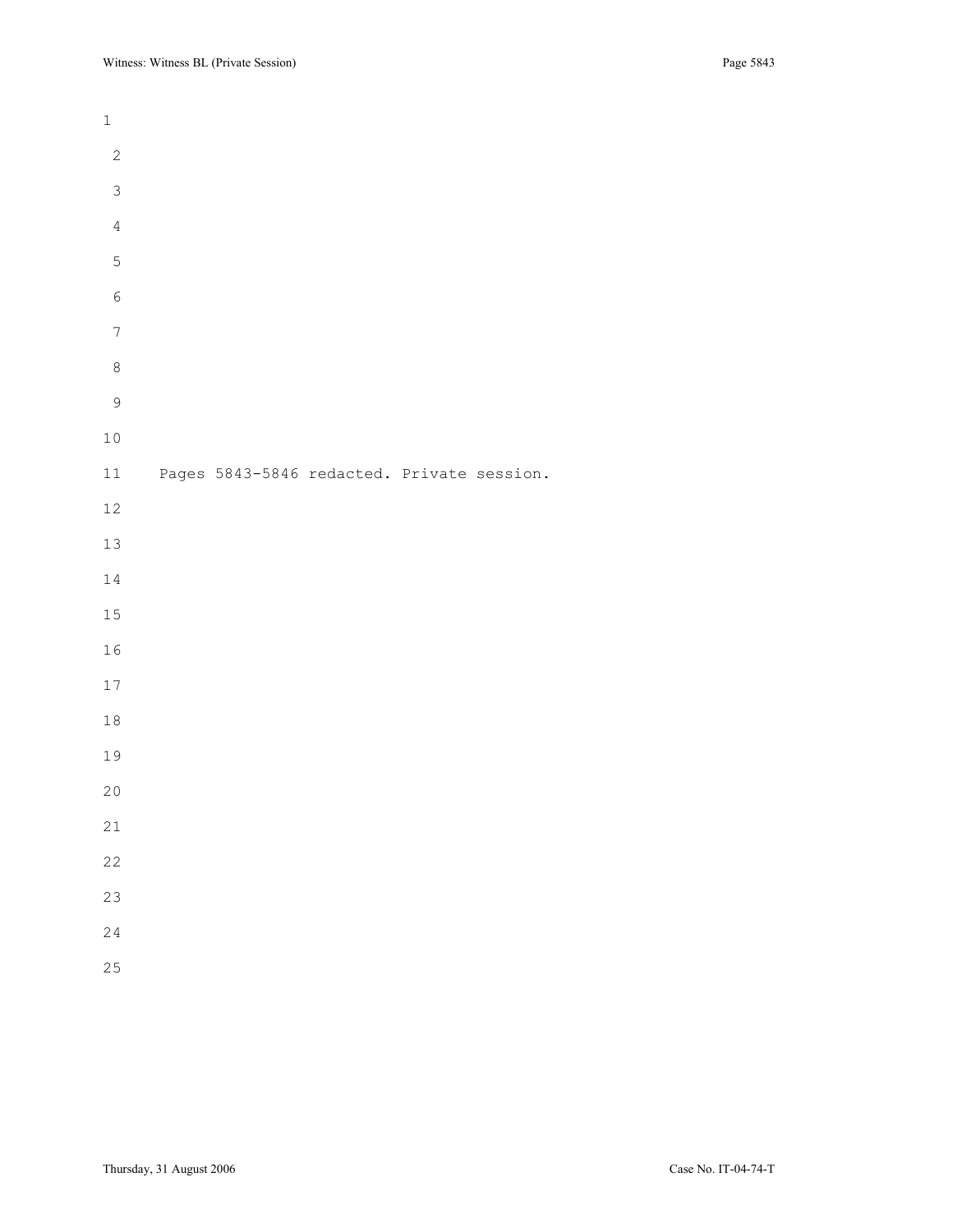- 1 (redacted)
- 2 (redacted)
- 3 (redacted)
- 4 (redacted)
- 5 (redacted)
- 6 (redacted)
- 7 (redacted)
- 8 (redacted)
- 9 (redacted)
- 10 (redacted)
- 11 (redacted)
- 12 (redacted)
- 13 (redacted)
- 14 (redacted)
- 15 (redacted)
- 16 (redacted)
- 17 (redacted)
- 18 (redacted)
- 19 (redacted)

20 [Open session]

21 THE REGISTRAR: [Interpretation] We're in open session,

22 Mr. President.

- 23 JUDGE ANTONETTI: [Interpretation] I'm waiting to see the little
- 24 symbol on the screen, the little rectangle. Yes. It's fine.
- 25 Sir, you will first have to answer the questions put to you by the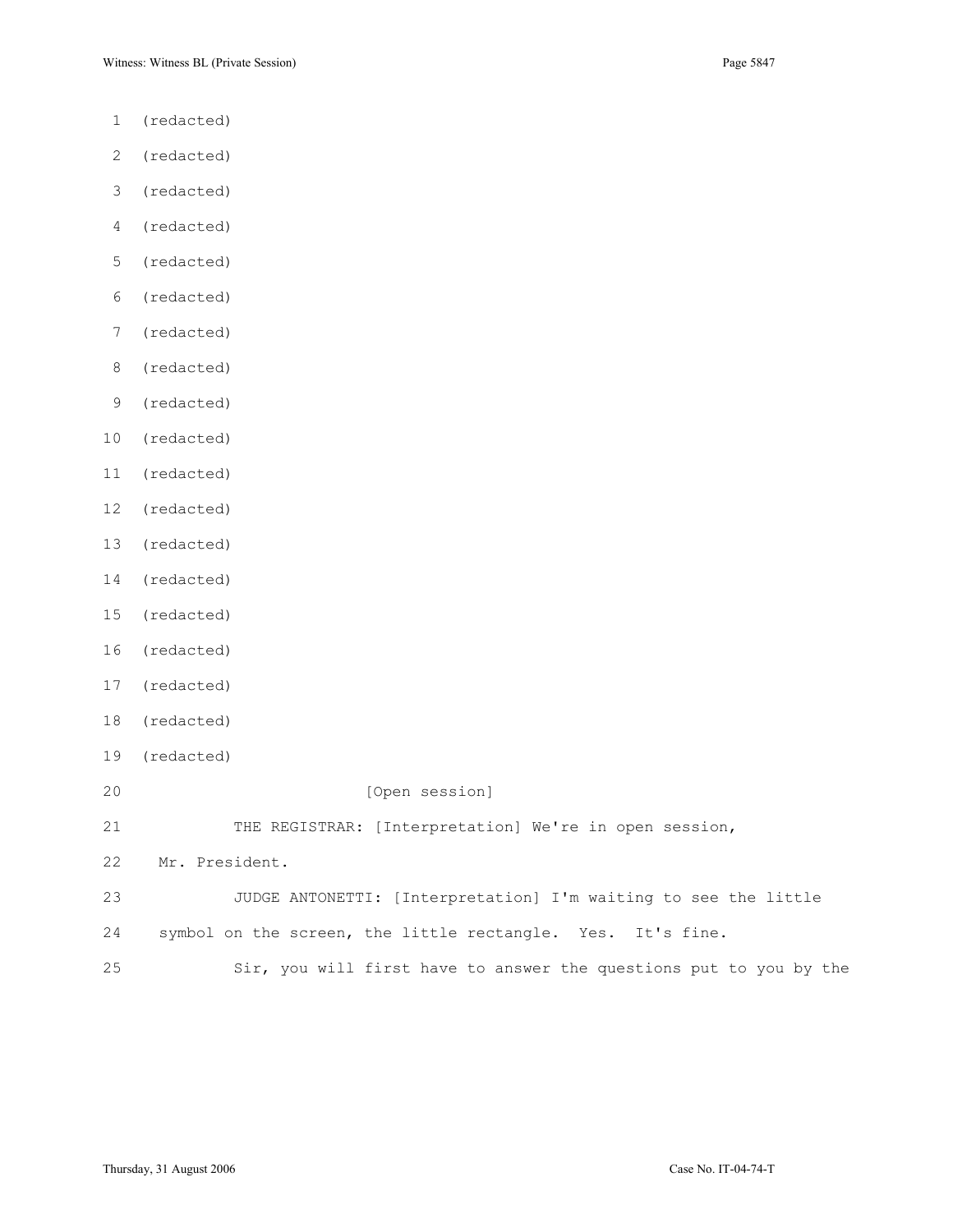1 individuals you met yesterday. They will take one hour to put their 2 questions to you. We will then have a 20-minute break, after which you 3 will have to answer the questions put to you by Defence counsel. You 4 might think that there are a lot of them, but there is only one Defence 5 lawyer for each accused. They will put their questions to you. It's also 6 possible that two of the accused might intervene to put technical 7 questions to you. And the four Judges sitting before you might also put 8 questions to you in order to obtain more precise answers to some of your 9 testimony or in order to find out more about the events that you are a 10 witness of and events that are referred to in the indictment and that we 11 believe are important. 12 If you run into any difficulties, don't hesitate to inform us of 13 the fact, and rest assured things should run smoothly. This has always 14 been the case, so you have no reason for concern. 15 I'll now give the floor to the Prosecution. 16 MR. MUNDIS: Thank you, Mr. President. 17 Examination by Mr. Mundis: 18 Q. Good morning, Witness BL. 19 A. Good morning. 20 Q. In response to one of my questions earlier, sir, you told us that 21 you were there the village of Lapsunj. Can you tell the Trial Chamber 22 until what year you lived in that village? 23 A. I lived in that village up until the war. 24 Q. Can you tell the Trial Chamber, sir, about the background, that is 25 the ethnic background or composition of the village at the time the war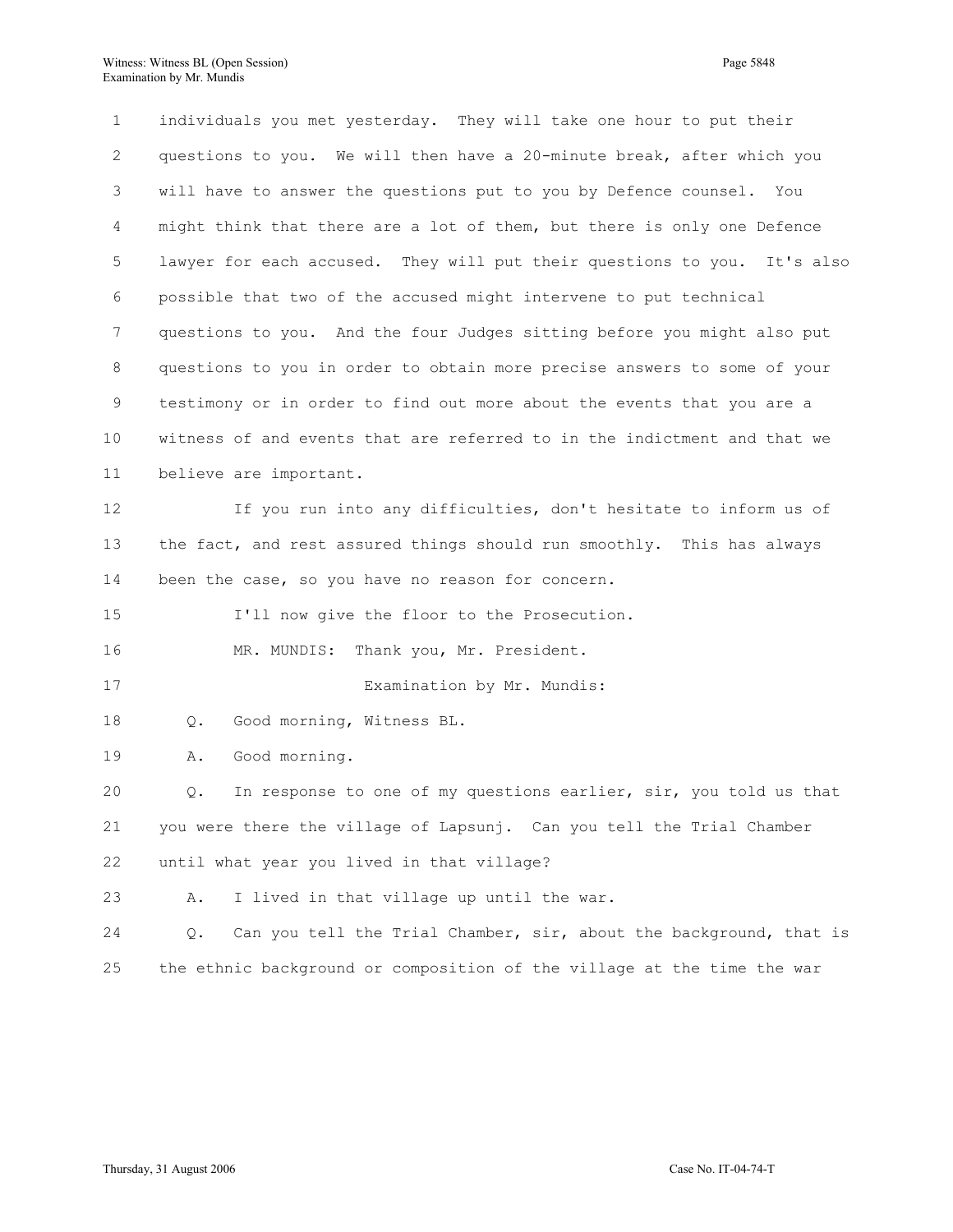1 started? 2 A. Muslims and four or five Croatian households lived in the village, 3 whereas the neighbouring villages were Croatian. 4 Q. And approximately -- again, sir, focusing on 1991, 1992, 5 approximately Muslim households were there in the village of Lapsunj? 6 A. About 60. 7 Q. In which opstina is Lapsunj located? 8 A. In Prozor municipality. 9 Q. Can you describe for the Trial Chamber the relations between the 10 Muslims and Croats in the village of Lapsunj up until the spring of 1992? 11 A. The relations were excellent. We went to each other's marriages, 12 everything was fine. There were never any problems. 13 **13 I** [The accused Pusic entered court] 14 MR. MUNDIS: Mr. President, for the record the Prosecution notes 15 that the accused, Mr. Pusic, has now entered the courtroom. 16 Q. Witness BL, can you please tell us what happened commencing in 17 April of 1992? 18 A. I worked in a company until 1992, until April, and then I was 19 mobilised by the TO, the Territorial Defence. I responded to the call-up 20 papers, and we went to Prozor, reported to them, and they sent us to the 21 hydroelectric power plant Rama in a vehicle. They distributed to weapons 22 to us and equipment. They took us then to -- they took us to Ravasnica 23 and that is where we had to establish positions. We stayed there for a 24 while because the shift was a 15-day shift, and I was a little late in

25 responding to the call-up, so I spent between 7 and 10 days up there.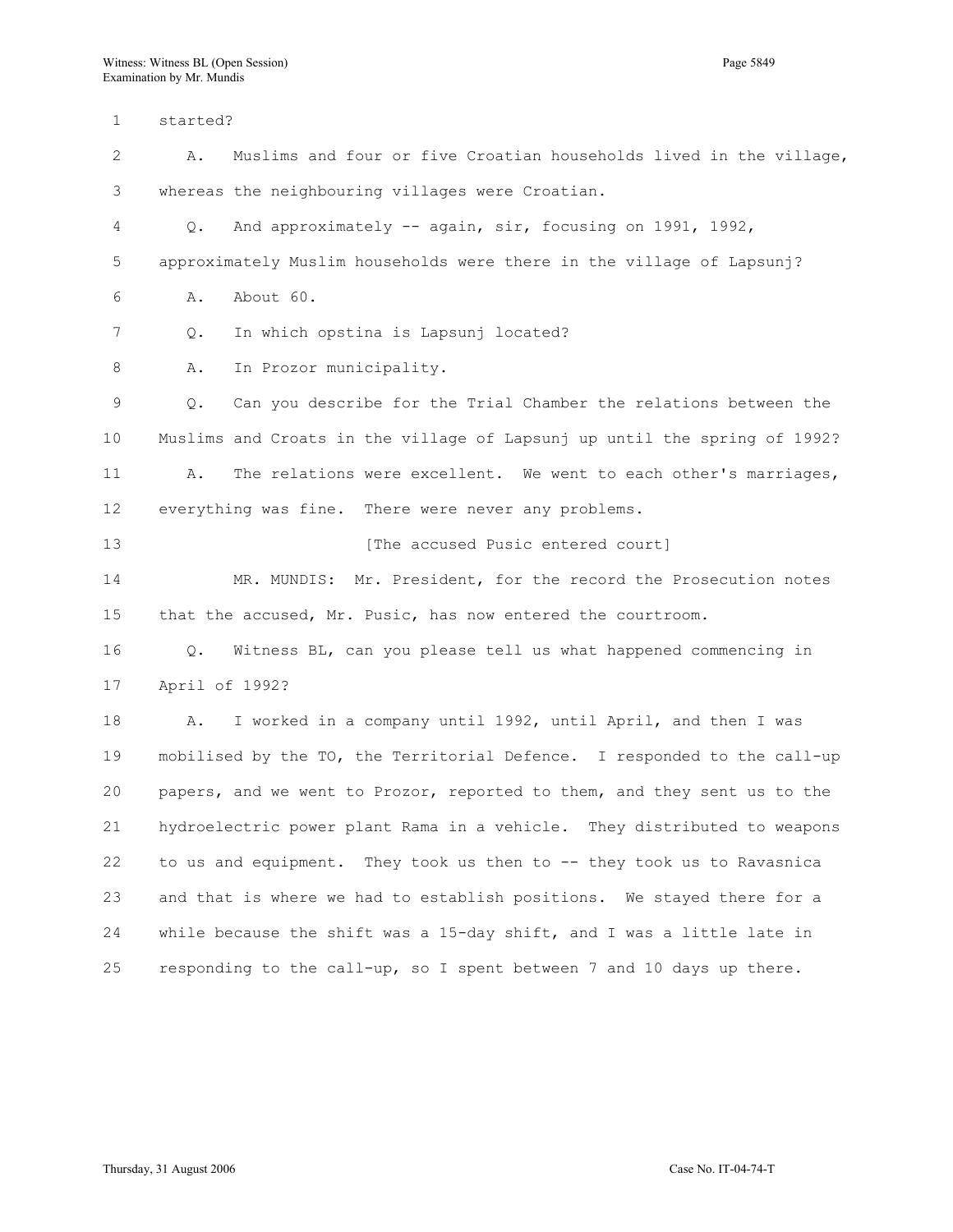1 Q. Let me interrupt you there, Witness BL. When you say that you 2 were on these positions near Ravasnica, who was at these positions? Who 3 were you manning these positions with, and against whom? 4 A. We were there with HVO, and we were facing the Serbs. 5 Q. And again, Witness BL, when you say "we," "We were there with the 6 HVO," to whom does the pronoun "we" refer? 7 A. We, the Muslims, most of the people who were there. 8 Q. Were the Muslims at this point in April, 1992, organised into any 9 type of military formation or structure? 10 A. They were in the form of the Territorial Defence. There was a 11 Joint Command. 12 Q. And again, Witness BL, for purposes of clarity, when you say there 13 was a Joint Command, what forces were part of this Joint Command? 14 A. At the time, it was the HVO and the army or, rather, the TO. 15 THE INTERPRETER: Armija, interpreter's correction. 16 JUDGE ANTONETTI: [Interpretation] When you were there against the 17 Serbs, did you have a uniform with insignia? What sort of insignia did 18 you have? 19 THE WITNESS: [Interpretation] I personally didn't have any 20 insignia at the time, but the HVO had provided me with a uniform. 21 JUDGE ANTONETTI: [Interpretation] And there was no insignia of any 22 kind on the uniform? 23 THE WITNESS: [Interpretation] No. 24 JUDGE ANTONETTI: [Interpretation] And did you have a commander? 25 THE WITNESS: [Interpretation] Well, at the time, yes, of course we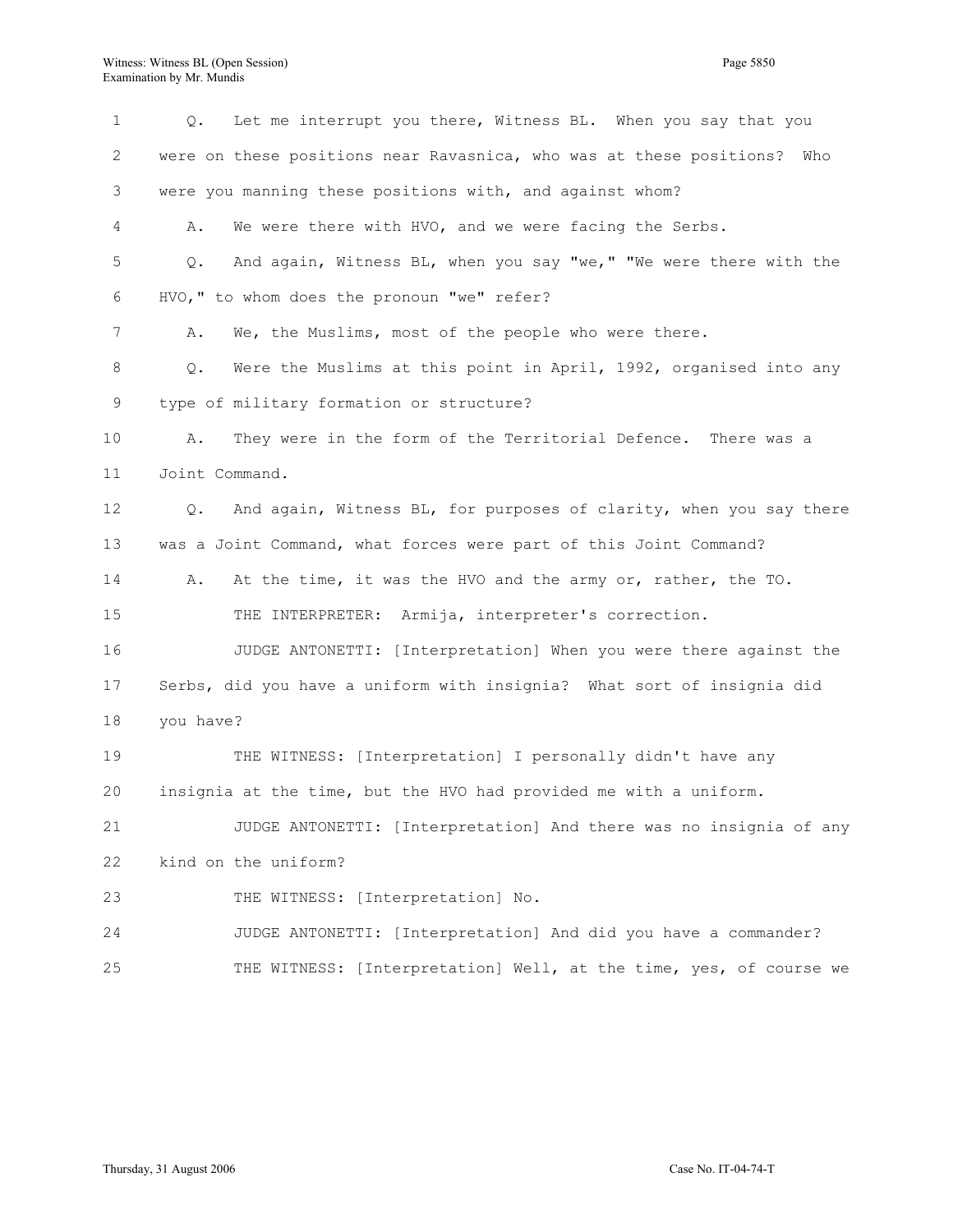1 had a commander. 2 JUDGE ANTONETTI: [Interpretation] And did the commander have a 3 uniform with insignia? 4 THE WITNESS: [Interpretation] I don't know. I wouldn't see the 5 commander. 6 JUDGE ANTONETTI: [Interpretation] You don't know. 7 JUDGE TRECHSEL: If I may go on a little. You said you have not 8 seen the commander. Was there no one who gave orders that you have seen? 9 THE WITNESS: [Interpretation] No. I couldn't see the one at the 10 top. [French on English channel]. 11 JUDGE TRECHSEL: I am not now referring to the man at the top but 12 the man or woman -- [French on English channel]. 13 THE WITNESS: [Interpretation] When I went to Ravasnica, there was 14 a man I didn't know from the Rama Brigade. 15 JUDGE TRECHSEL: And was this service something you had been 16 trained for before together with those that you were together with there? 17 THE WITNESS: [Interpretation] As in the JNA, I had been in a -- in 18 a recoilless gun crew. They called on me, and we were setting up 19 recoilless guns there. 20 JUDGE TRECHSEL: Am I right to suppose that you were -- or to 21 understand you as saying that you were trained in the JNA previously? 22 THE WITNESS: [Interpretation] Yes, because I served in the JNA. 23 JUDGE TRECHSEL: Thank you very much. 24 Excuse me, Mr. Mundis. 25 JUDGE ANTONETTI: [Interpretation] Yes. There's another question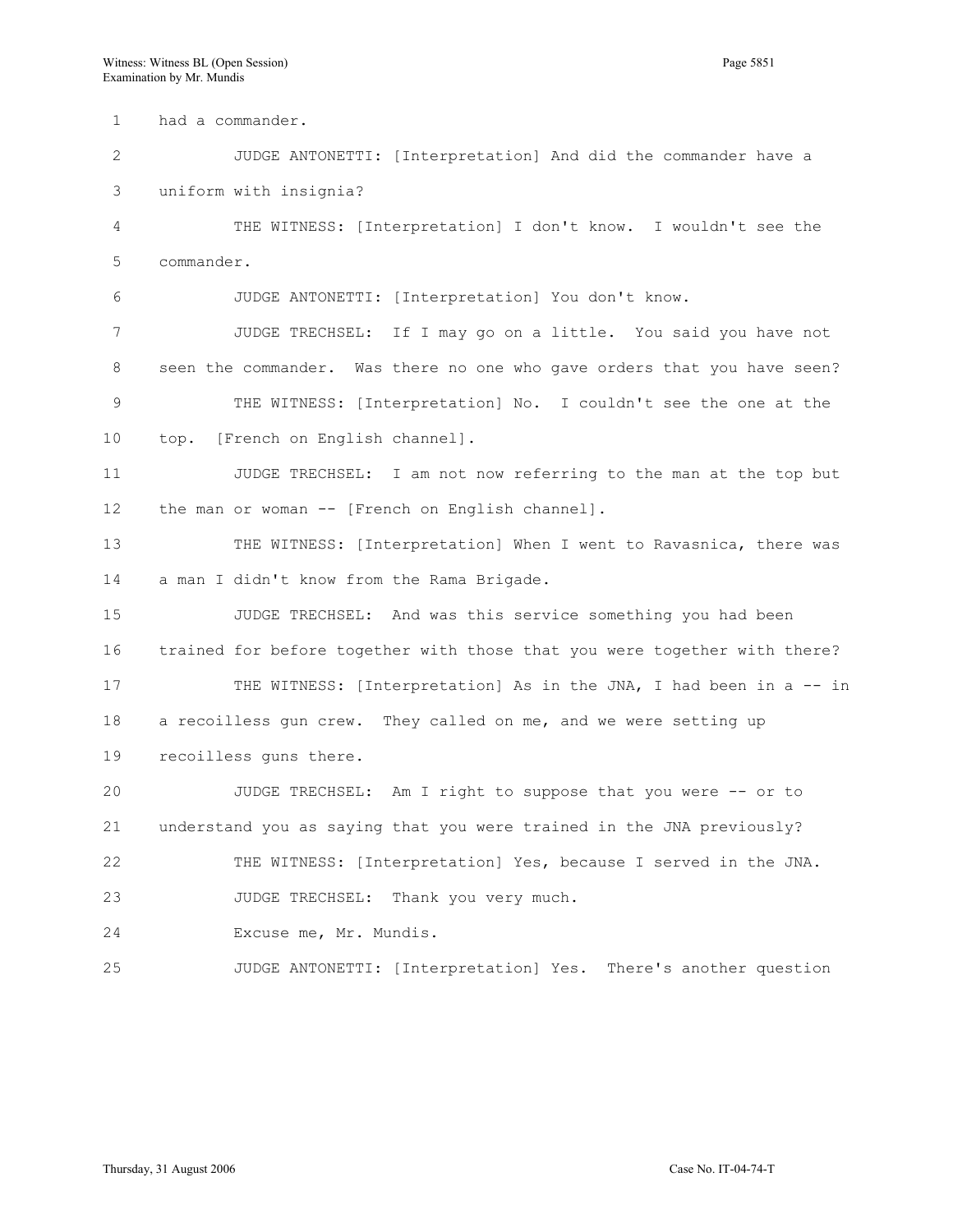1 from the Judges and then we'll give the floor back to Mr. Mundis. 2 JUDGE MINDUA: [Interpretation] Witness BL following along -- BL. 3 Yes, BL. Following along from that stream of thought, with regards to 4 your military service, you said whether it was a battalion or company, 5 every day or every week after doing your service did you have a military 6 camp or did you go back to your own house with your weapons, taking your 7 weapons with you? Was there any military rule, a clear-cut military rule 8 that you had to follow in that respect, and were there any military 9 tribunals at the time for anyone who transgressed the rules? Could you 10 answer that, please? And of course when I'm talking about you, I mean 11 Muslims as HVO members. So I'm talking about where the military people 12 were put up and military rules as applied to that armed group and military 13 jurisdiction to give me an idea of the discipline that existed with 14 respect to these groups at the time. 15 THE WITNESS: [Interpretation] Of course there was a military

16 institution there on the side of the HVO, but the shifts lasted 15 days. 17 We spent the nights at Zahum near Ravasnica. After the 15-day shift we 18 would go home. There would be a shift change.

19 JUDGE MINDUA: [Interpretation] So you would go home, and would you 20 take your weapons with you?

21 THE WITNESS: [Interpretation] Yes, we did. The light weapons, not 22 the heavy ones.

23 JUDGE ANTONETTI: [Interpretation] Did you belong to the Rama 24 Brigade in fact?

25 THE WITNESS: [Interpretation] Yes, I did at that time. At that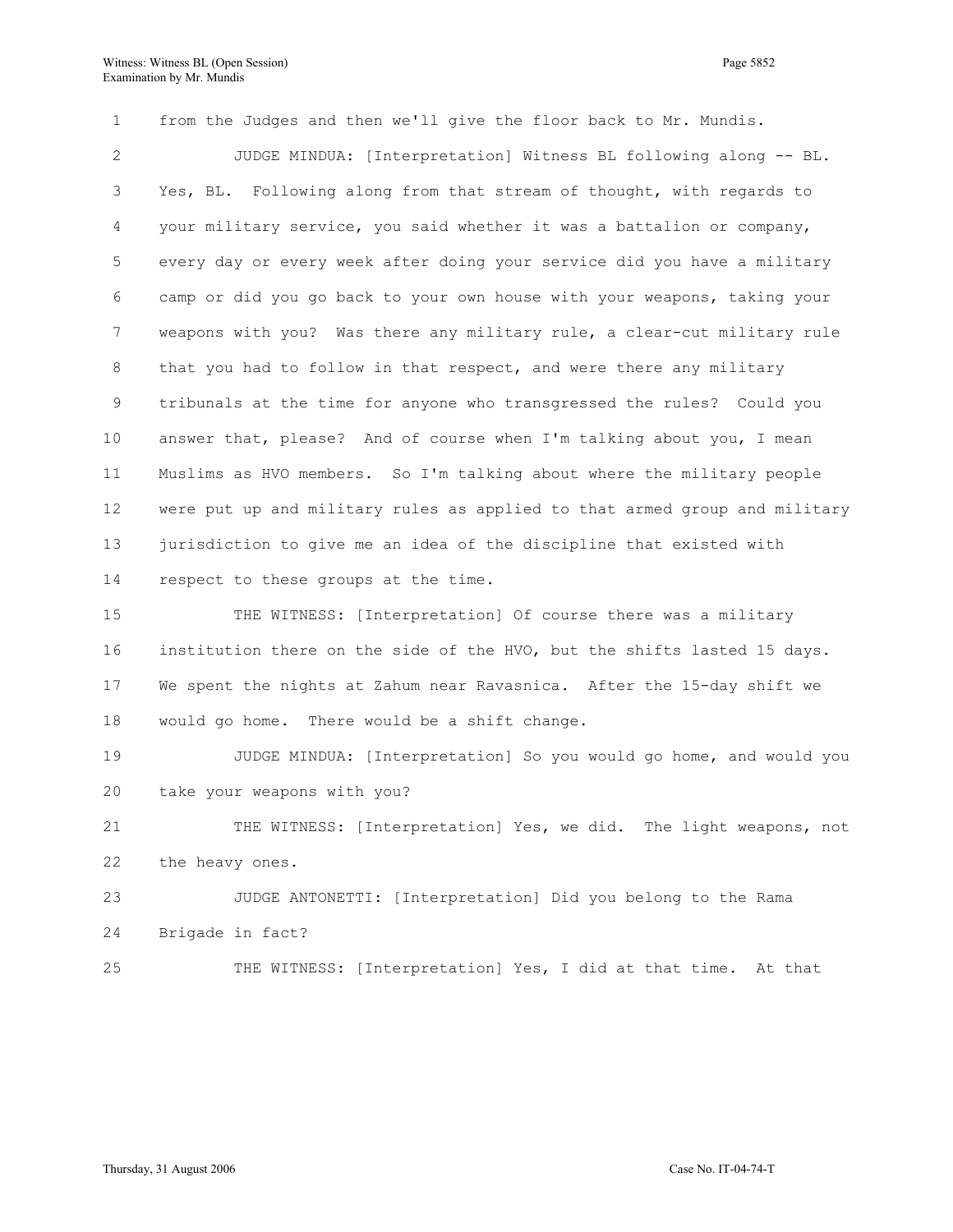1 time, I was attached from the TO brigade to the Rama Brigade. 2 JUDGE ANTONETTI: [Interpretation] Thank you. Mr. Mundis, thanks 3 to those questions. We're much clearer now. 4 MR. MUNDIS: 5 0. Witness BL, during the time period 1992, 1993, did you hold any 6 military rank or command responsibility at any level? 7 A. I was a private. I didn't have any rank or any important duty. 8 Q. Witness BL, I would like to turn your attention now to the period 9 in late June, 1993. Late June, 1993. At that point in time, did you 10 continue having any military duties or responsibilities? 11 A. The question is not clear to me. Could you please explain it a 12 little bit. 13 Q. Witness BL, where were you on June 26th, 1993? 14 A. We were at Idovac. I was at the line at Idovac with the HVO 15 facing the Serbs, and we were up there, and it was the end of the shift. 16 We were doing 7/7, then. Sometimes it was 7/15. And the end of the shift 17 arrived and news came that some lads from the village of Lapsunj had fled 18 through Drasevo towards Gornji Vakuf, and then they told us that we should 19 go home. We handed in our weapons, and they said we would no longer be 20 coming to the front line because they didn't trust us, because they 21 thought that we had let those lads pass through the line. 22 Q. Sorry. Witness BL, let me interrupt you there to ask some 23 questions of clarification. 24 Where is Idovac? 25 A. Idovac is between Kupres, Gornji Vakuf, and Prozor at the meeting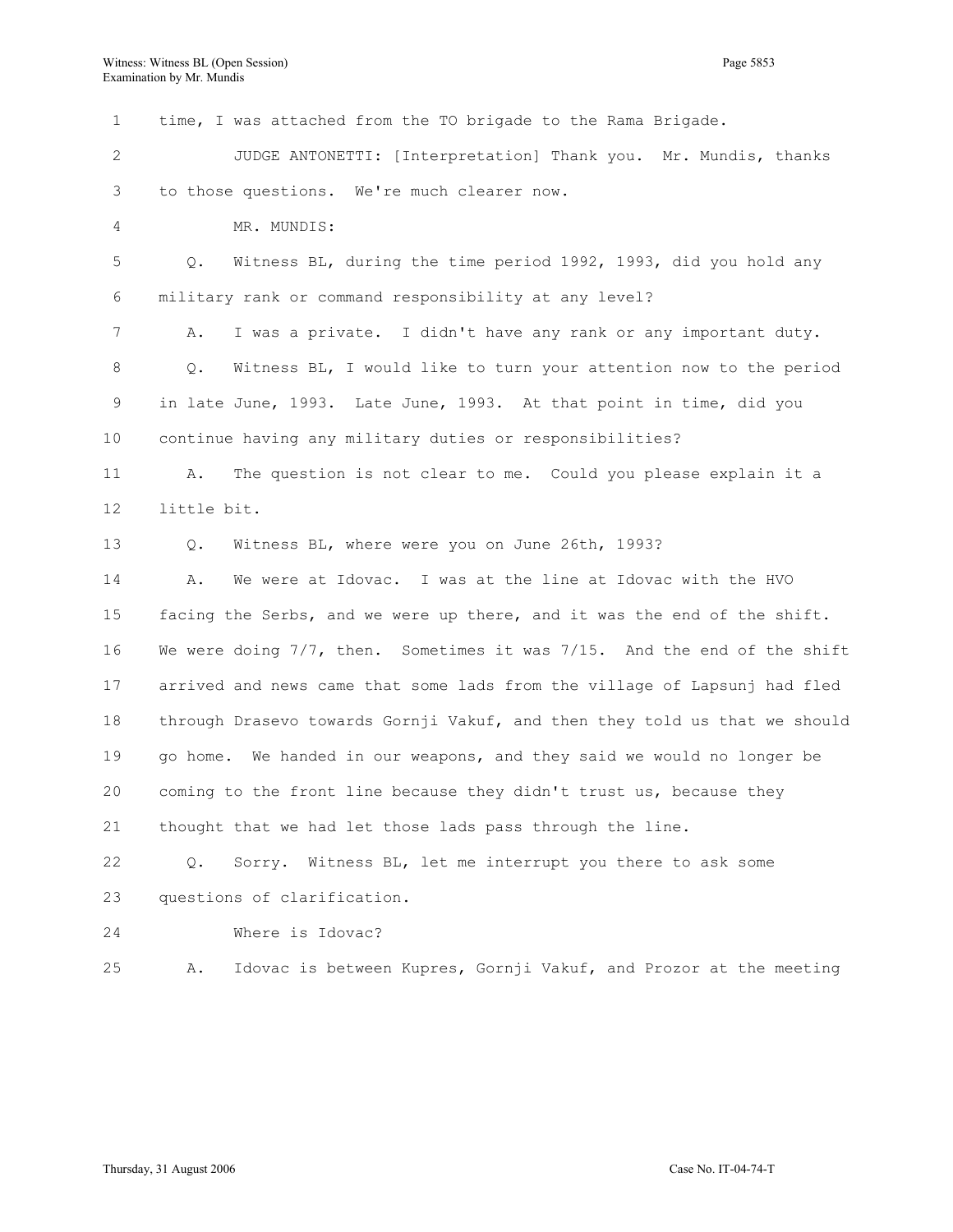1 of the three border lines.

2 Q. In which opstina is Idovac locate the?

3 A. Prozor.

4 Q. Approximately how far is Idovac from Lapsunj?

5 A. I don't know. I only have eight years of primary school, of 6 elementary school. I can't tell you how many kilometres.

7 Q. Now, sir, you mentioned, "We were doing 7/7 then. Sometimes it 8 was 7/15." And that's page 14, line 14. Can you tell the Trial Chamber 9 what you mean by 7/7 or 7/15?

10 A. We were at the lines. Sometimes we would spend seven days at the 11 line and seven days at home, or 15 days at the line and seven days at 12 home. It depended. It changed with time.

13 Q. In response just a few moments ago to a question from 14 Judge Mindua, you told him that you kept your weapons, you small arms. On 15 this day, however, you told us that you handed in your weapons. Was that 16 the normal procedure in June, 1993?

17 A. Well, no, because in June, on the 26th, we gave that back. But 18 after the attack on Prozor, then weapons began to be handed back to the 19 HVO.

20 Q. Now, sir, can you tell the Trial Chamber where you went on the 21 26th of June, 1993, after handing in your weapons?

22 A. When we handed in our weapons, we went to Prozor in trucks. They 23 put us in the firemens' club, in a small room in the basement. It was 2 24 by 4 metres, something like that. It couldn't have been bigger. And we 25 stayed there, and they said we would just have to make some kind of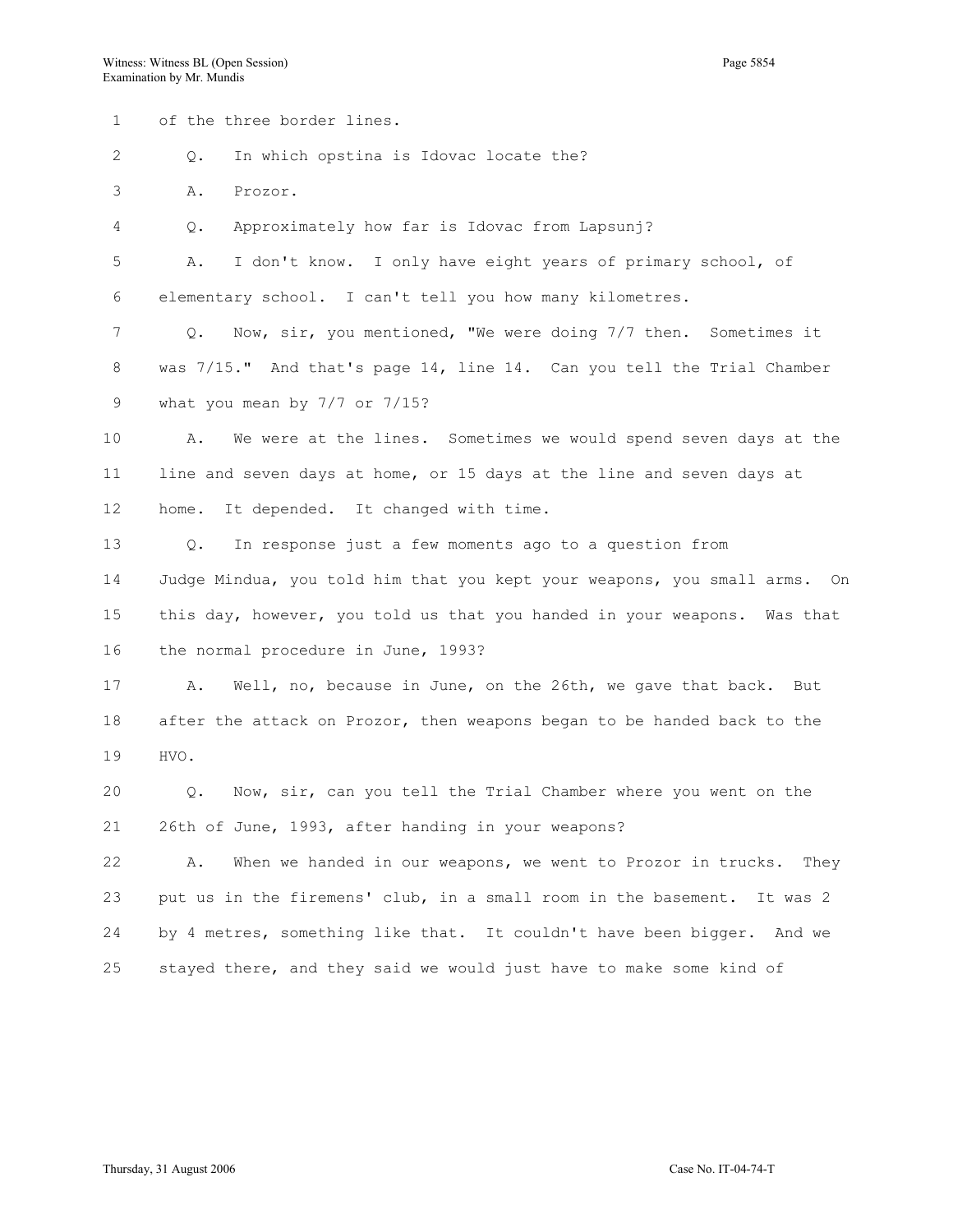1 statement. 2 Q. Okay. Witness BL, again let me interrupt you. When you say, "We 3 handed in our weapons," who is "we"? 4 A. We the Muslims who were up there. 5 Q. And how -- who was driving these trucks? You say, "We went to 6 Prozor in trucks." Who was driving the trucks? 7 A. Members of the HVO from the civilian protection. I have no idea 8 who was driving. 9 Q. Where is this firemen's club that you've made reference to? 10 A. It's -- coming from Jablanica, it's just when you enter Prozor. 11 Q. How many of you were in the group that were taken to the firemen's 12 club? 13 A. There were about 25 of us in the fire station. 14 Q. And how long did you remain in the fire station? 15 A. We only spent the night there. And in the morning, one or two, or 16 I don't know how many soldiers came in, and they said they needed a few 17 men to do some work. And then they put us on trucks and took us in the 18 direction of Uzdol. 19 Q. Let me -- sorry, Witness BL. 20 MR. MUNDIS: I would ask, Mr. President, with the assistance of 21 the usher that the witness be shown a photograph, which we have a hard 22 copy of here. Or it's also in e-court. It bears Exhibit number P 9683. 23 This is one of the photographs that was in the site visit book. 9683. 24 Q. Witness, do you see a photograph on the screen in front of you? 25 A. Yes, I do. That's the photograph -- the building.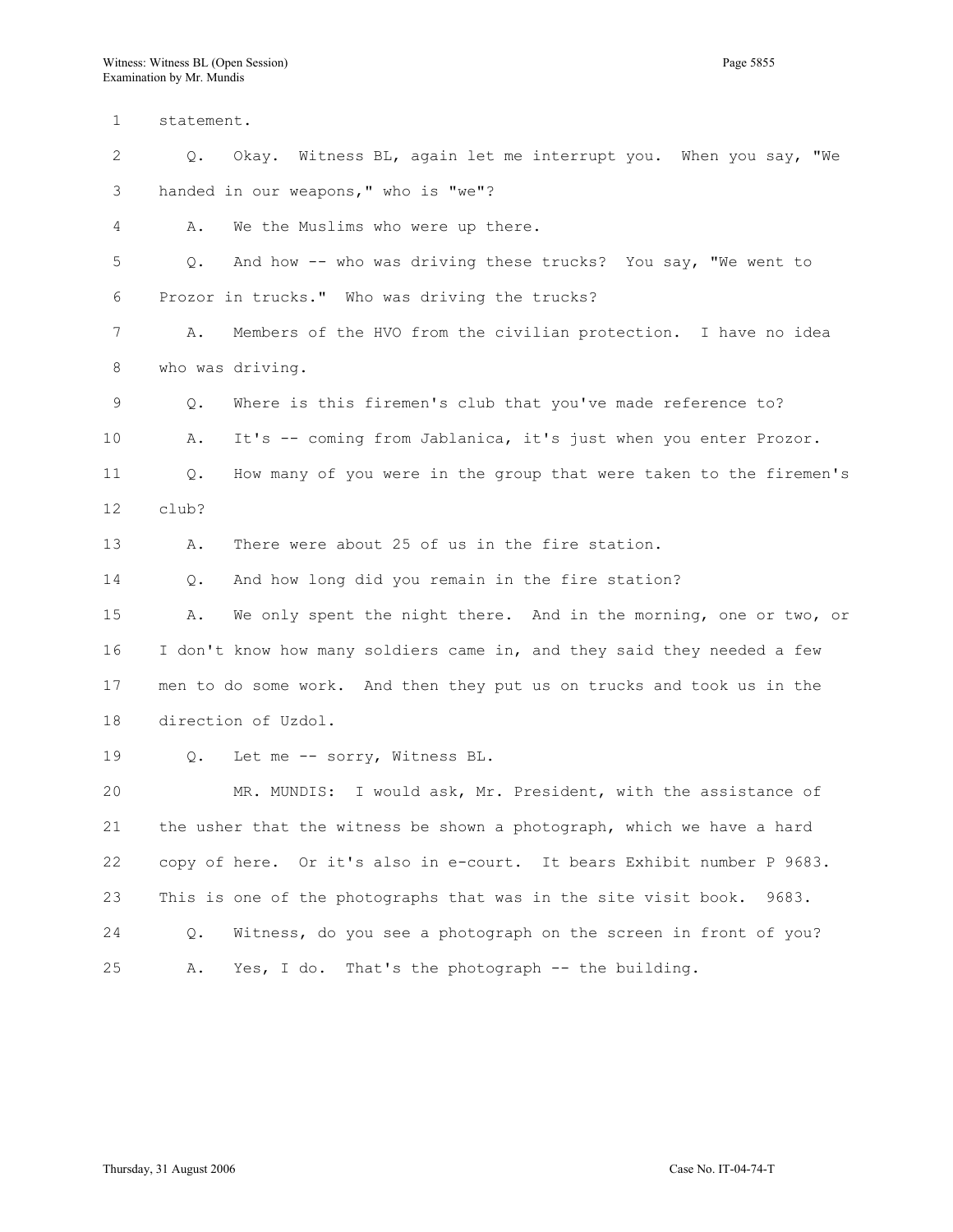1 Q. What building do you see on the screen in front of you? 2 A. It's the fire station. 3 Q. And this is the fire station where you were kept overnight? 4 A. Yes. 5 Q. Thank you, Witness. Now, you told us at the point when I 6 interrupted you, said at lines 15 and 16 of page 6, "They put us on trucks 7 and took us in the direction of Uzdol." 8 Who put you on trucks when you say, "They put us on trucks"? 9 A. The HVO soldiers, because the military police was there in the 10 fire station, and they were the only ones who had contact with us there, 11 and they allowed these soldiers to take us off to work in Uzdol. 12 Q. Now, Witness BL, when you say the military police was there in the 13 fire station, how do you know that? 14 A. Because we saw them. They were the only ones who had contact with 15 us. 16 Q. Well, let me ask you this: How do you know they were military 17 police? 18 A. We saw their belts and their uniforms. 19 Q. Was there anything distinctive about their belts and uniforms? 20 A. Well, it was a camouflage uniform with white military police 21 belts. 22 Q. These military police that you saw in the fires station, did they 23 have any insignia on their uniforms? 24 A. I don't remember well. It wasn't easy for us to approach them and 25 look at their insignia. We weren't at a country fair so that we could go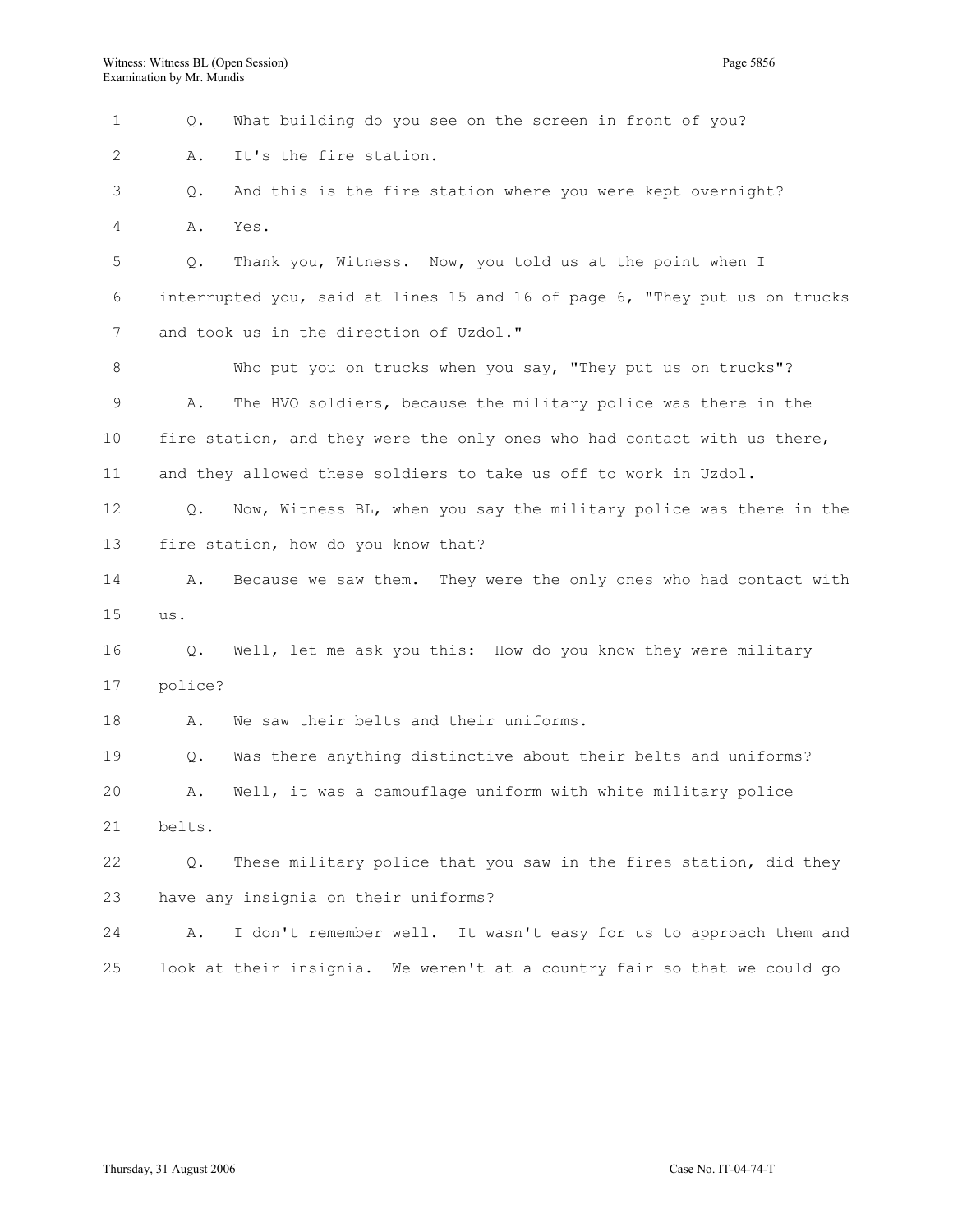1 and inspect people's insignia. We were in prison. 2 Q. Which -- with which military force were these military police 3 affiliated? 4 A. The HVO. 5 Q. How do you know that? 6 A. Because at that time there was no BH army in Prozor, nor were 7 there any uniforms either in the TO or anywhere. After the fall of 8 Prozor, it was only the HVO that existed. The HVO ruled. 9 Q. Witness BL, to go back to the subject you were telling us about, 10 how many people were among the group that was taken to Uzdol or in the 11 direction of Uzdol? 12 A. There were 20 something. Only the chief person among us Muslims 13 stayed behind, only one, so that they could talk to him, and all the rest 14 of us went to work in the direction of Uzdol. 15 Q. And where were you taken on this day, in the last few days of 16 June, 1993? Where did they take you? 17 A. They took us to Uzdol, and we slept or spent the nights in the 18 primary school. During the day we went to work at the line in Komin near 19 Kapela. 20 Q. Now, Witness BL, when you say, "We went to work at the line in 21 Komin near Kapela," what type of work are you referring to? 22 A. We dug trenches, fortified the line, did channels. Everything 23 that was needed. 24 Q. And how long did you remain on the line in Komin near Kapela in 25 the area of Uzdol?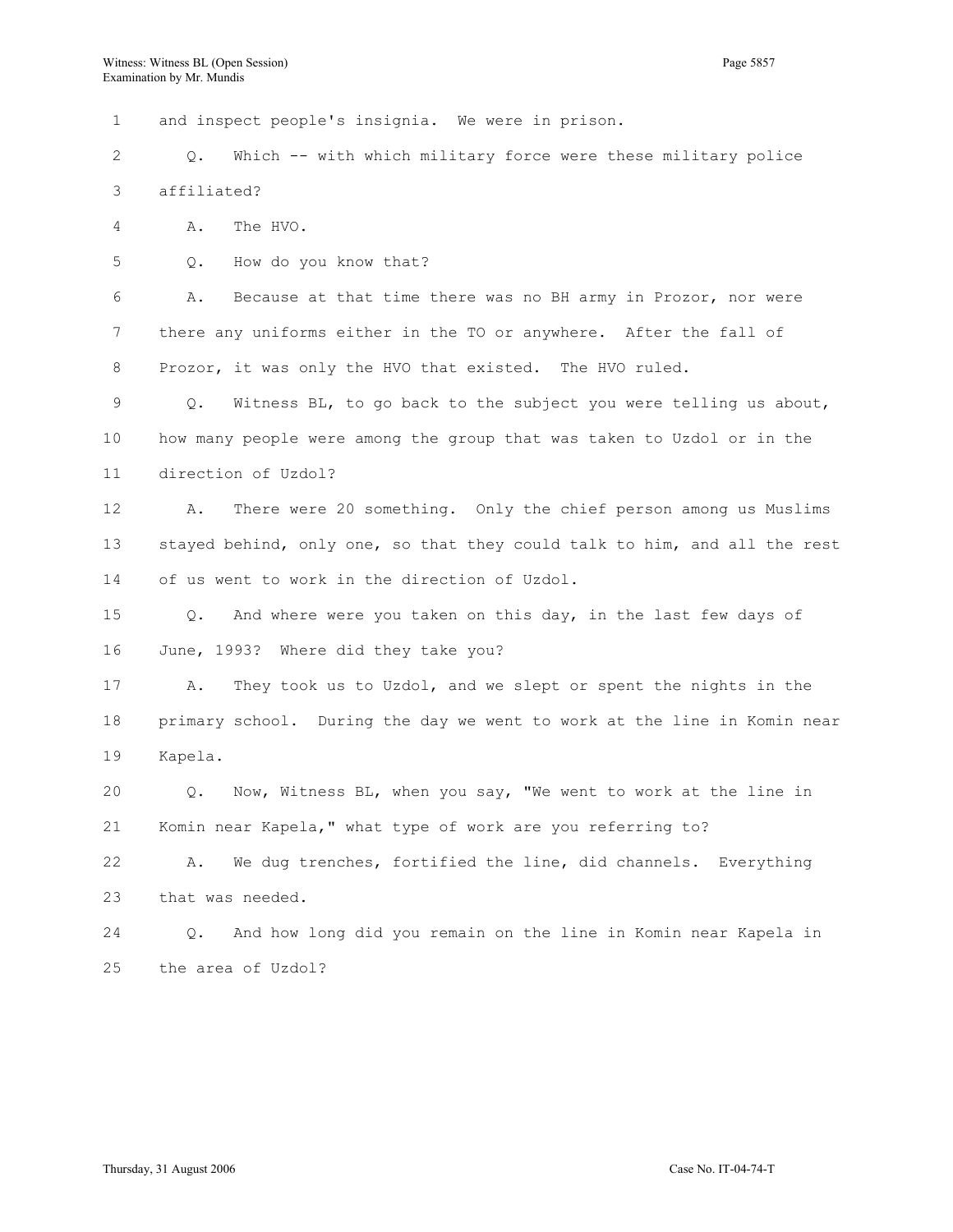| $\mathbf{1}$ and $\mathbf{1}$ | A. We went there to work, and we stayed at the prison in Uzdol for 12   |
|-------------------------------|-------------------------------------------------------------------------|
|                               | 2 days. But every day we went to work at Komin.                         |
|                               | 3 Q. And after this period of 12 days when you were in Uzdol and Komin, |

4 where did you go?

5 A. Our wives were asking around to find out where we were, and then 6 they sent us back home, and then every morning we had to report in the 7 centre of Lapsunj village. We reported there for several days, and after 8 that we went from home to work at Crni Vrh. After a while, this sent us 9 back to the primary school in Prozor. When we were coming back from work, 10 they accept us there in trucks.

11 Q. Okay. Again --

12 JUDGE TRECHSEL: May I just ask a question which may appear stupid 13 to you. I am aware of this, but I have to ask. Did you get any pay for 14 the work you performed?

15 THE WITNESS: [Interpretation] No. No.

16 JUDGE TRECHSEL: Thank you.

17 MR. MUNDIS:

18 Q. Witness BL, let me go back to the previous answer. During this 19 time period when you were back home, you told us, "Every morning we had to 20 report in the centre of Lapsunj village," lines 4 and 5, page 19. What 21 did you do after you reported in the centre of Lapsunj village?

22 A. It's not clear to me. Could you clarify your question, please? 23 Q. You told us, Witness BL, that you would report in the 24 morning. "Every morning we had to report in the centre of Lapsunj 25 village." What happened after you reported? Did you go home? Did you go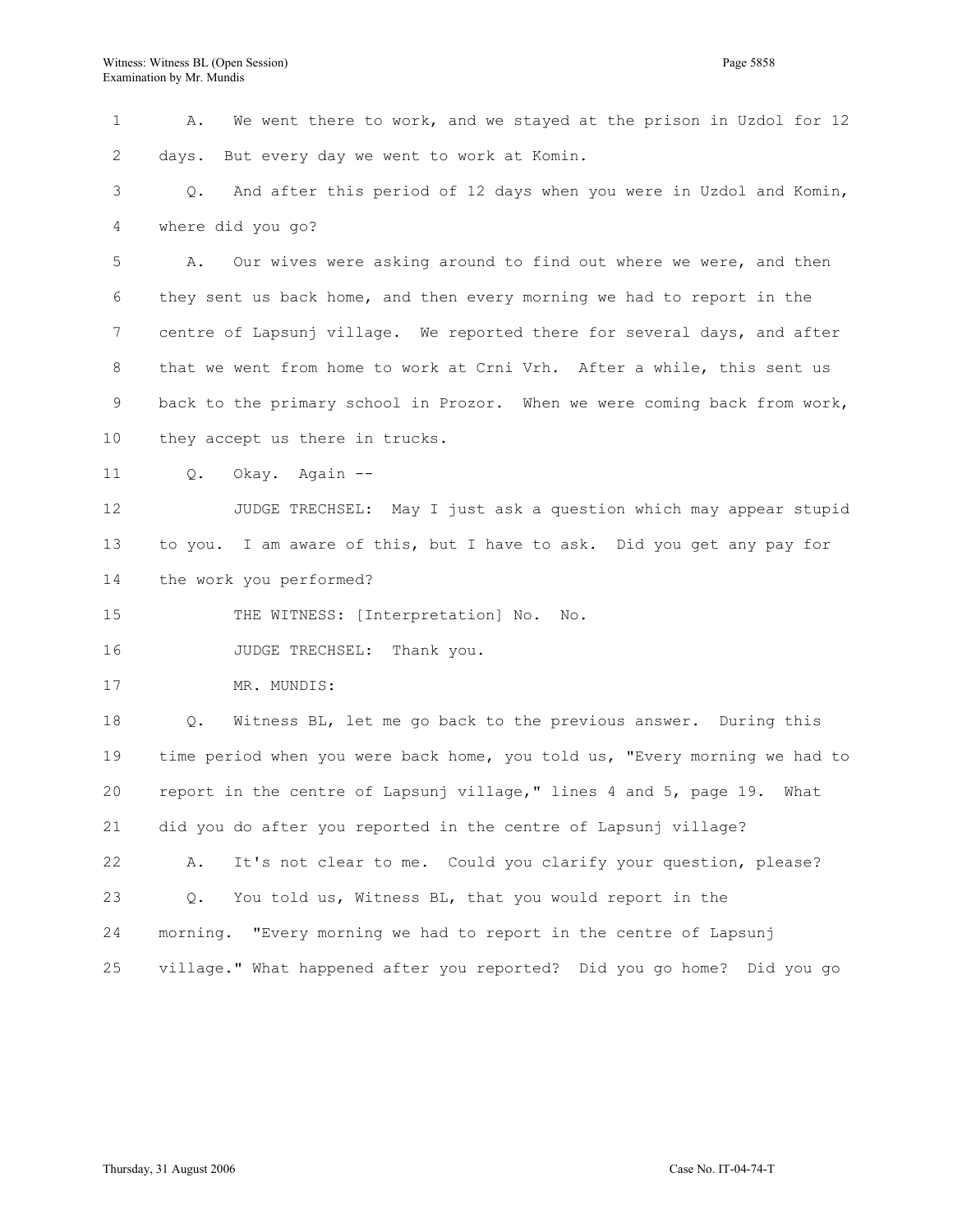1 somewhere else? What did you do after you reported in the morning during 2 this period you were at home? 3 A. For two or three days or I don't know how long we would rest, and 4 then we would go to work at Crni Vrh. They took us there. 5 Q. And, Witness BL, what type of work did you do at Crni Vrh? 6 A. Dug trenches and fortified the lines and whatever else was 7 necessary. 8 Q. You told us on lines 6 and 7 of page 19, "After a while they sent 9 us back to the primary school in Prozor." Do you recall approximately 10 when it was you were taken to the school in Prozor? 11 A. It was to the secondary school in Prozor. I am semi-literate. I 12 can't remember every date or time. I can't remember hours and minutes. 13 I'm not comfortable with that. 14 Q. Do you recall the approximate month and year when you were taken 15 to the secondary school in Prozor? 16 A. As far as I can recall, it was in July, 1993, but I really don't 17 know the precise date. 18 MR. MUNDIS: Now, again, Mr. President, with the assistance of the 19 usher I would ask that the witness be shown photograph P 9685. That's P 20 9685. Again, this is one of the photos from the site visit material. 21 THE WITNESS: [Interpretation] That's the secondary school. 22 MR. MUNDIS: 23 Q. Again, for the record, sir, this photo that you're looking at, can 24 you tell us what it is and where it is? 25 A. I don't understand what you mean. Could you repeat your question.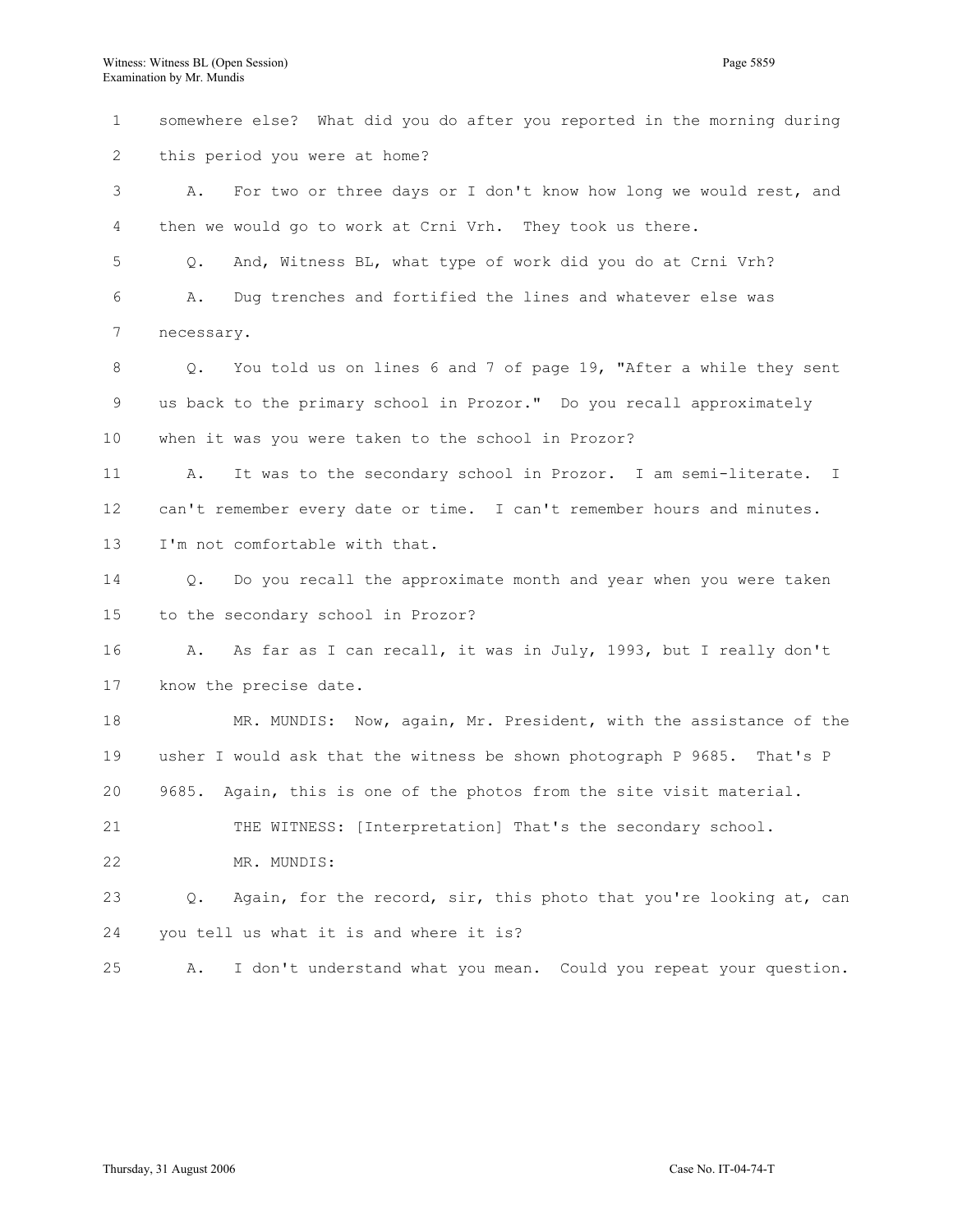1 Q. Sorry. You just mentioned that's the secondly school. I take it 2 from that that this photo depicts the secondary school? 3 A. Yes. 4 Q. And in what town is that school located? 5 A. In Prozor, at the top of the town under Makljen hill. 6 Q. Now, Witness BL, how long did you stay in the secondary school in 7 Prozor? 8 A. I stayed there until the 31st of July, 1993. 9 Q. Do you recall approximately how many days or how many nights you 10 stayed in the secondary school in Prozor? 11 A. I don't, because every morning I was taken to work, and every 12 evening I would just come there to spend the night. I didn't have a piece 13 of paper and a pencil to note down dates, years, months, or the number of 14 people. 15 Q. Can you recall or can you give us any approximate number with 16 respect to the amount of people that were in the secondary school in 17 Prozor during the time period you were there in July, 1993? 18 A. I can't say exactly, but roughly there might have been about 10 19 classrooms and several people in them. About 500 people, I would say. 20 But as I said a moment ago, I didn't count all the time there. I was in 21 prison, and I was doing work. 22 Q. Now, you said on page 21, line 11, "Every morning I was taken to 23 work." Who took you to work? 24 A. Well, the HVO soldiers. 25 Q. And were you the only one that was taken to work?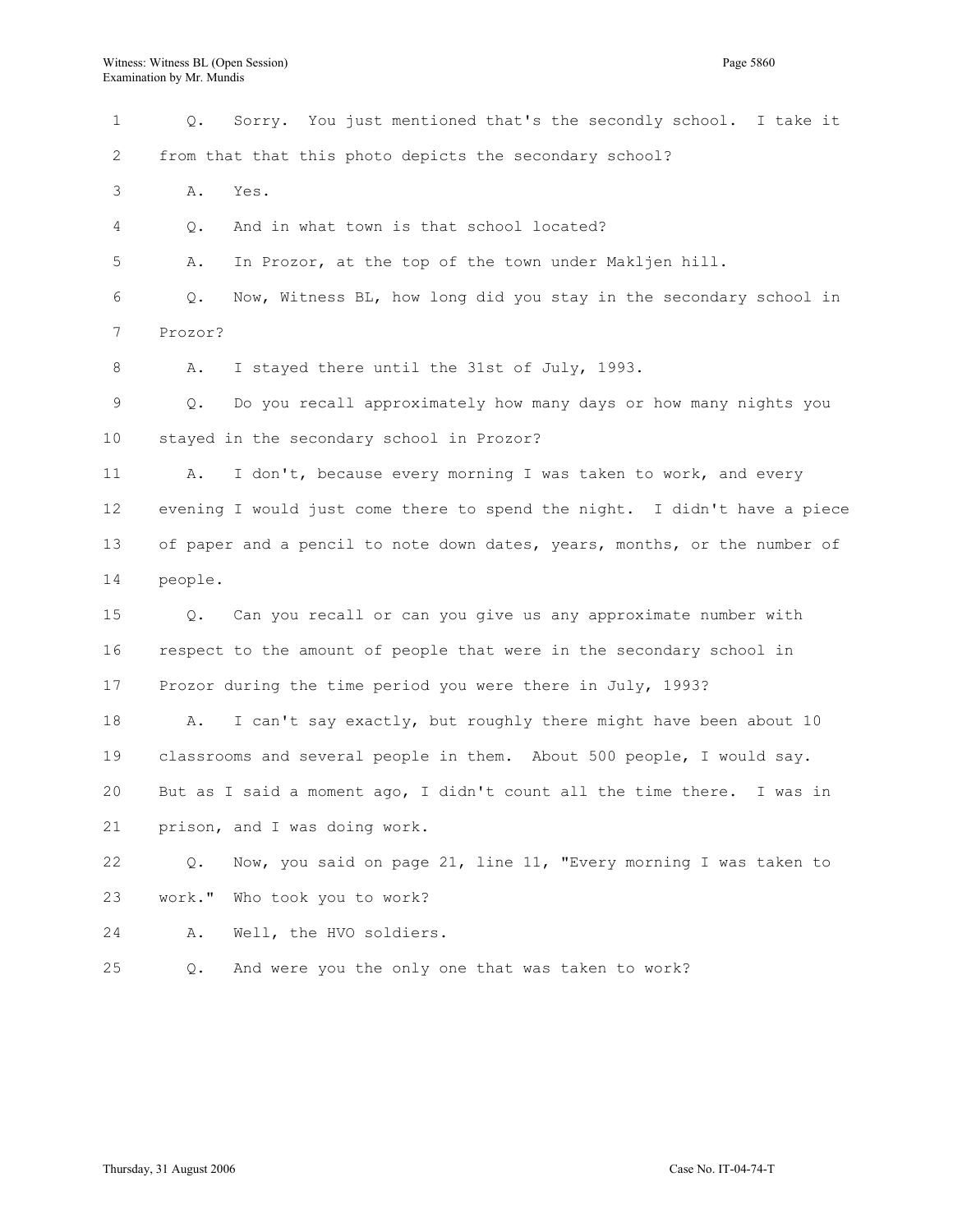1 A. There were others too. A group would come and they would need 10, 2 and then another group needed 20. Some groups would need 15. But as I 3 was young at the time, and I'm not too old now, thank goodness, either, I 4 was the first one they would take for work. 5 Q. Now, Witness, you told us on line 24 of page 21 that the HVO 6 soldiers took you to work. How do you know they were HVO soldiers? 7 A. Because they had insignia. 8 Q. Witness BL, during this time period that you were in the -- that 9 you were sleeping in the secondary school in Prozor in July, 1993, where 10 were you taken to work? 11 A. Sometimes they would take us to Crni Vrh and at other times to 12 Jurici, and once I myself went to Pisvir towards Jablanica. 13 Q. And when you were taken to Crni Vrh or Jurici or Pisvir towards 14 Jablanica, what type of work were you performing? 15 A. Would were just digging all the time. We dug communications 16 trenches, that sort of thing. 17 Q. And to follow up on a question by Judge Trechsel, at any time were 18 you paid for this labour that you did? 19 A. No, of course not, people. I never received a dinar. Never saw a 20 dinar from 1992 until the war ended. 21 Q. Now -- 22 JUDGE TRECHSEL: Excuse me. You said you were picked because you 23 were young. Were those that were picked asked whether they were prepared 24 to go? Did you have a choice? 25 THE WITNESS: [Interpretation] No, we did not have a choice.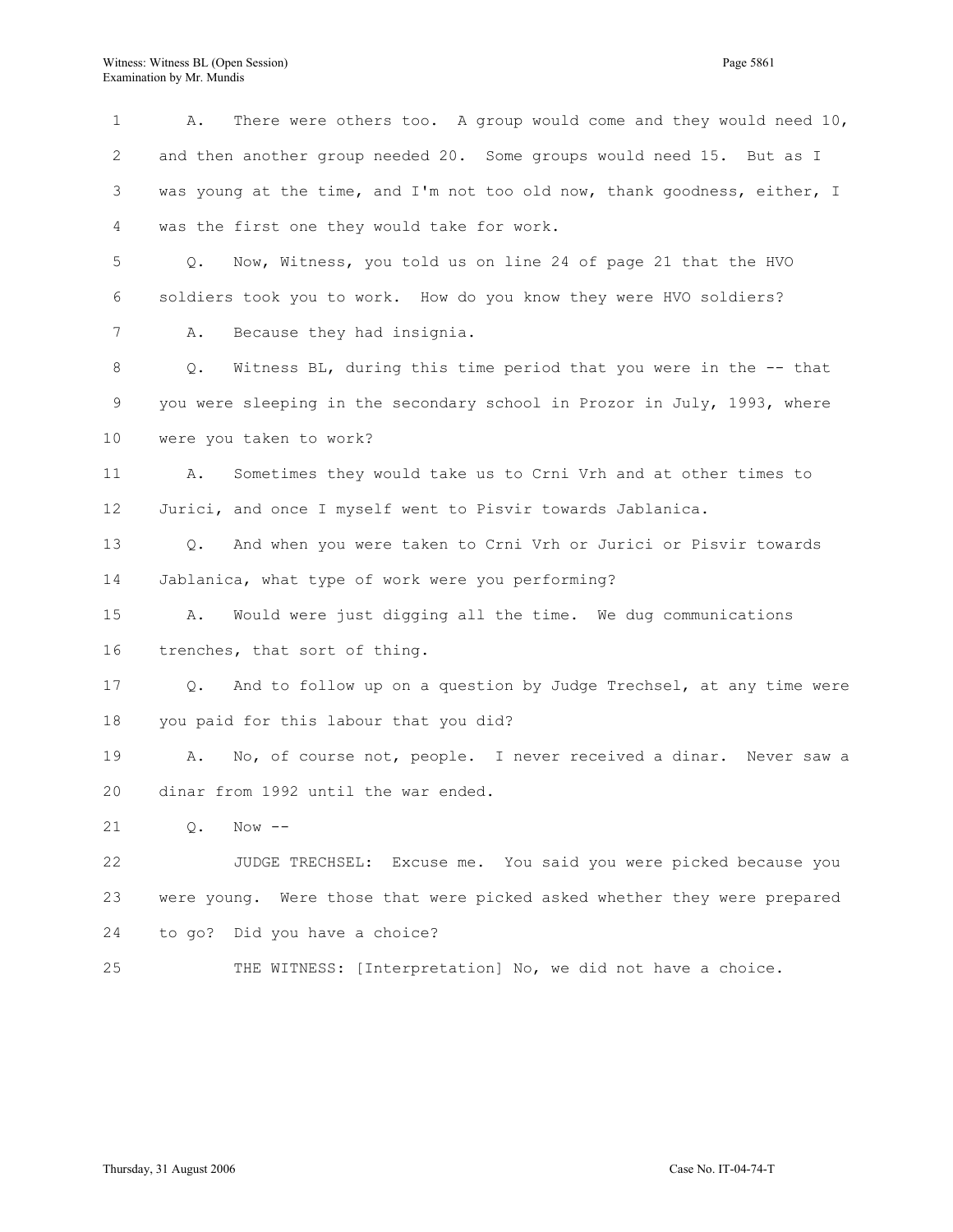1 Nobody asked us whether we wanted to go or not. They would just point a 2 finger at us and say, "You," and that would be it. 3 JUDGE TRECHSEL: Have you ever witnessed an incident where someone 4 refused to go or made problems, and what happened, if that happened at 5 all? 6 THE WITNESS: [Interpretation] In my classroom, in the classroom 7 that I was in, that kind of thing didn't happen. 8 JUDGE TRECHSEL: Thank you. 9 JUDGE ANTONETTI: [Interpretation] In that secondary school, when 10 you spent the night there did they give you anything to eat? 11 THE WITNESS: [Interpretation] As far as food was concerned, the 12 women and children would bring us food from home. So they let them do 13 that. And anybody who didn't have anyone to bring them any food, they 14 would give them some bread and some tins. 15 JUDGE ANTONETTI: [Interpretation] Could you flee? 16 THE WITNESS: [Interpretation] No, we couldn't, because there 17 was -- 18 THE INTERPRETER: Could the witness repeat his answer, please. 19 JUDGE ANTONETTI: [Interpretation] During the night when you were 20 asleep, you were under the supervision of armed soldiers, were you? Were 21 you locked in, in the classrooms? 22 THE WITNESS: [Interpretation] I don't know. There was a guard at 23 the door, at the entrance to the school building, but nobody locked the 24 classrooms, because we had to go to the toilet, for example. 25 JUDGE ANTONETTI: [Interpretation] You said there was a guard and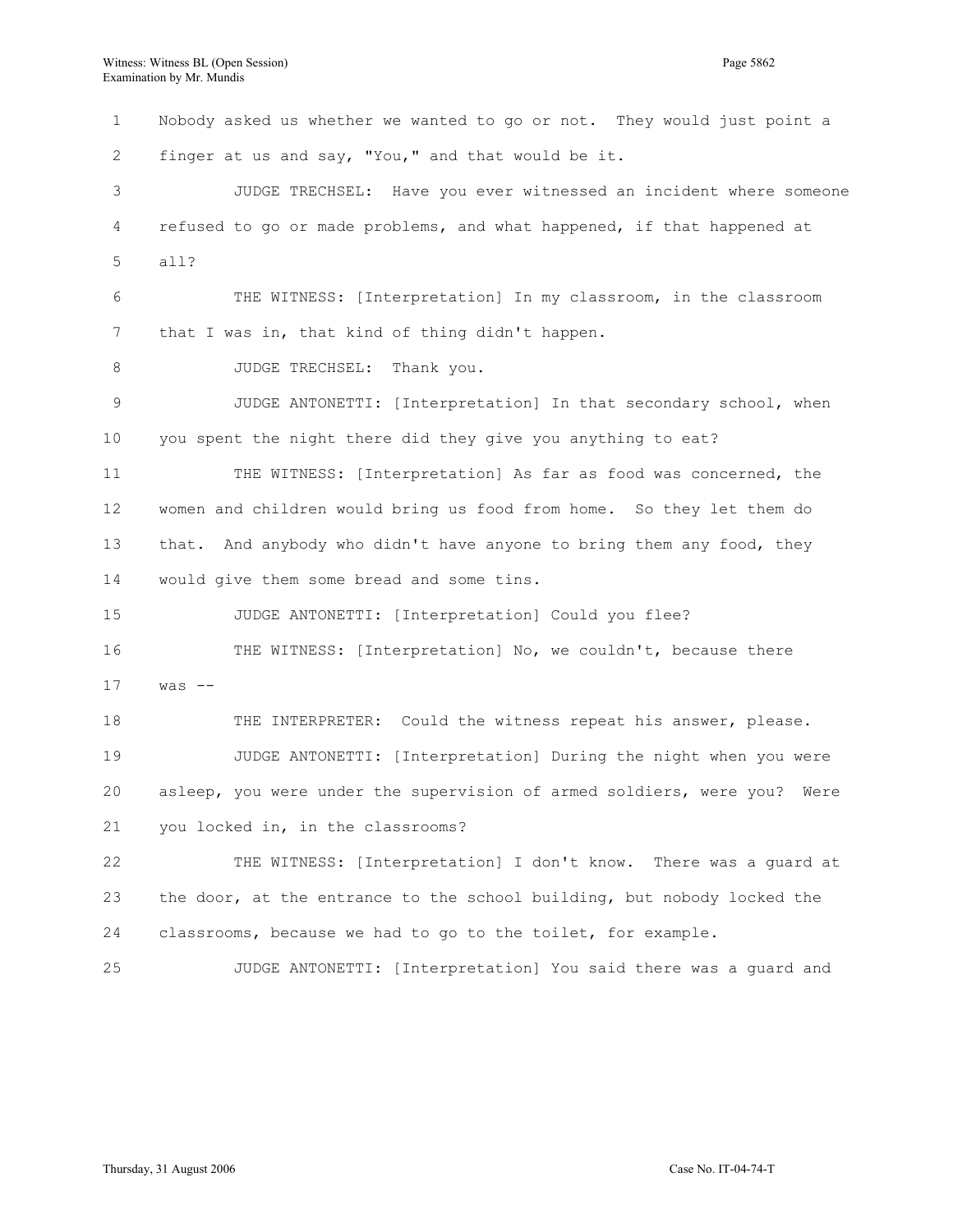1 there were 500 of you. You couldn't overpower the guard and escape? 2 THE WITNESS: [Interpretation] Well, we weren't armed and the guard 3 was armed. 4 MR. MUNDIS: 5 Q. Witness BL, at this point in time in July, 1993, what armed force 6 controlled the town of Prozor? 7 A. In 1993, you mean? 8 Q. Yes, July. July, 1993, the period you were at the secondary 9 school. What force, military force, controlled the town of Prozor? 10 A. The HVO army controlled Prozor. 11 Q. Now, the -- during the time that you were in the secondary school 12 in Prozor in July, 1993, what were the ages of the men that were taken to 13 work? 14 A. They were the young men, and when they used up all the young men 15 then what was left also came in handy. 16 Q. Can you give us an approximation of what you mean by "the young 17 men," or what was left? When you say "what was left," can you give us an 18 approximate range of ages? 19 A. Well, they were young people of 20, 30. They were the strongest 20 and youngest, the 20-year-olds and 30-year-olds. 21 Q. Witness BL, you told us earlier that you were at the secondary 22 school in Prozor until 31 July, 1993. What happened on that day? 23 A. On the 31st of July, 1993, early in the morning two or three 24 shells fell. One fell near the school building. Another one fell round 25 about Viteks, and another about Unis, which is in the same area more or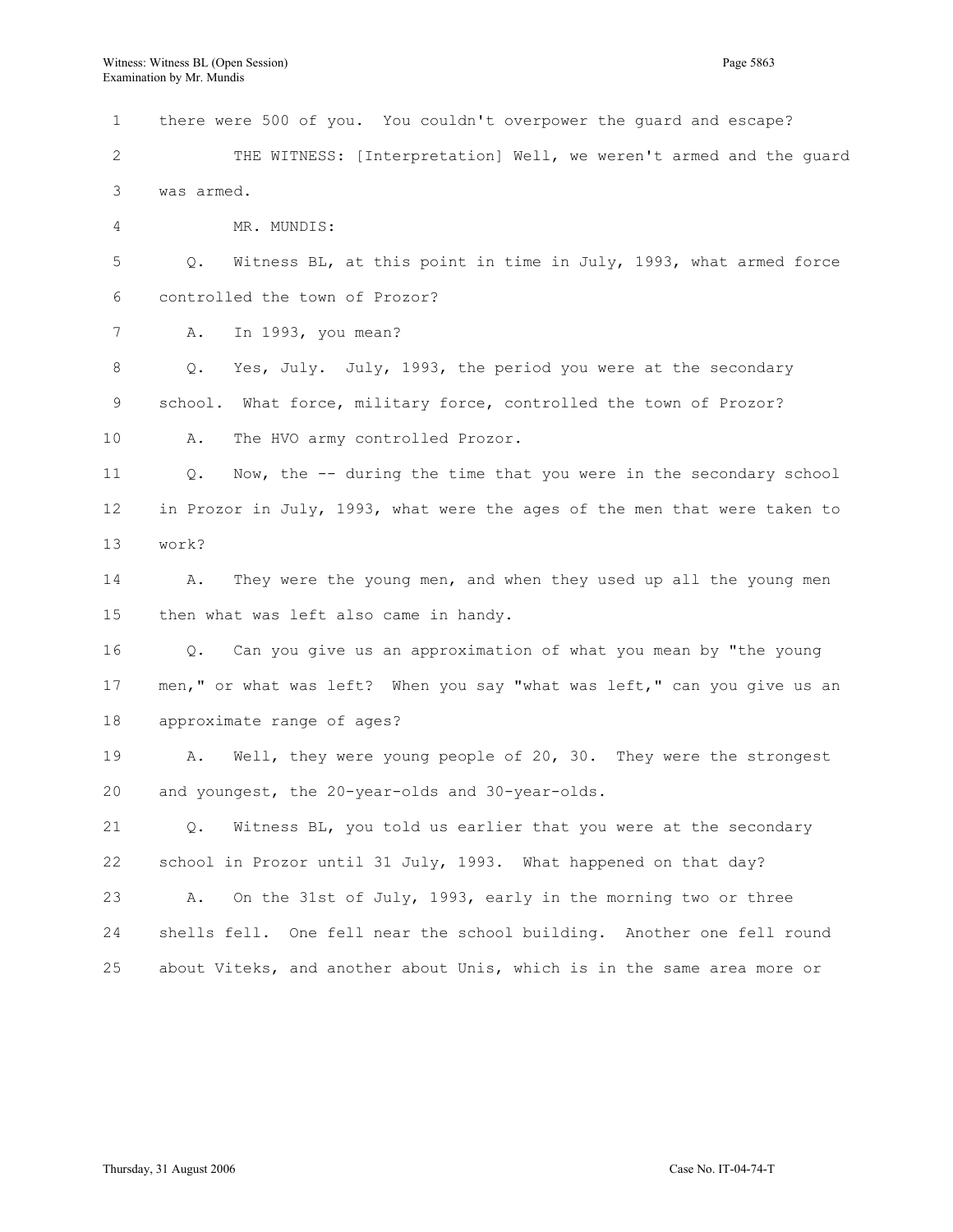1 less. And the shell, and this is something we learnt from them, came from 2 the BH army position. 3 Q. Sorry, Witness BL. When you say, "This is something we learned 4 from them," who do you mean by "them"? 5 A. Those people there. Those who were there with us. They said the 6 armija had shelled. The guards and the other people there said that. 7 Q. So you were told this by the guards --8 A. Yes. 9  $Q.$  -- That it was -- okay. 10 A. Yes. 11 Q. Now, after these shells or grenades fell in the vicinity of the 12 secondary school in Prozor, what did you do? 13 A. Two or three soldiers entered, I don't know exactly how many, and 14 went round the classrooms, and one of them came to my classroom and he 15 said, "We need people to work, 70 people." And then they selected one, 16 two, three. They would say, "You, you, and you." They would single out 17 the people, and then we'd go out. And at the entrance to the school, at 18 the gate there, there was a man who made a list. 19 I stepped out, and when I came up to him I knew him a little bit, 20 so I asked him -- well, I knew his -- I didn't know his name and surname, 21 but I knew him by sight. We would meet in Prozor. Anyway, I asked him 22 where we were going, and he said, "I don't know." 23 And we boarded the trucks. There were 20 to a truck and sometimes 24 50 to a truck. Twenty if one truck and 50 in the other. And I was in the

25 truck with the 50 men.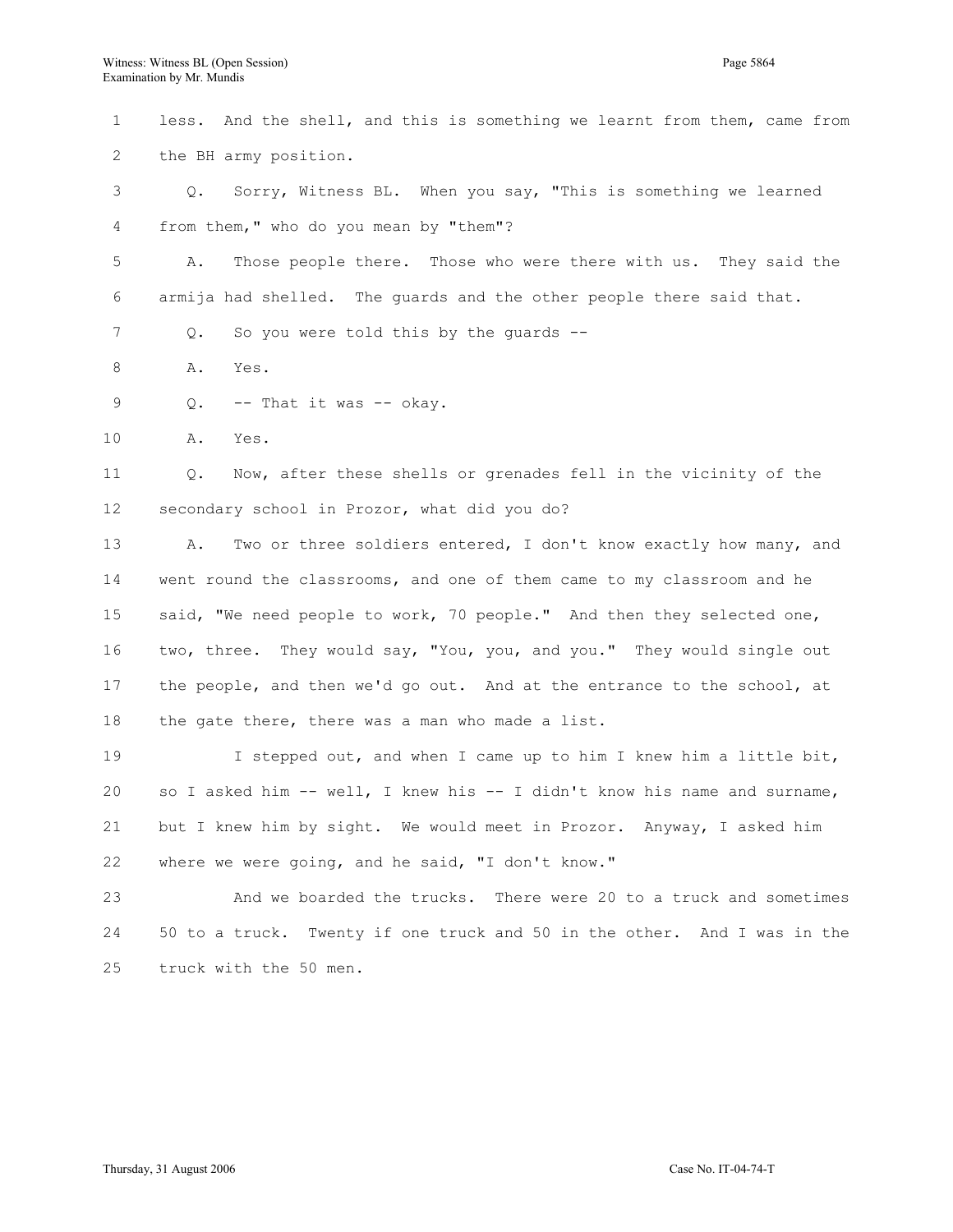1 Q. And where were you taken? 2 A. They took us in the direction of Makljen. And when we arrived at 3 Makljen, they stopped a while, and there's a cafe called Baba Janja's 4 cafe at Makljen and the truck stayed there with the 20 people, where 5 always the 50 of us were driven off towards Crni Vrh.

6 Q. How far is it, Witness, from Makljen to Crni Vrh?

7 A. Well, I really don't know. How do you expect me to know that? I 8 never measured the distance. I really don't know.

9 Q. Can you tell us what happened after you were driven off towards 10 Crni Vrh?

11 A. We drove towards Crni Vrh as far as they were able to go with the 12 vehicles, and then they stopped the truck and told us to get out, and they 13 ordered us to move two by two, to march in a column two by two on foot, 14 and that's what we did. We continued walking. And then you could hear a 15 lot of noise and shouting in the woods, but we didn't dare turn round to 16 see what was going on, because we were ordered to look down at ground, not 17 to look up. And when we arrived, we got to a meadow, a small one. They 18 ordered us to take our shoes and socks off and to throw all that onto a 19 heap away from us, to the side of us, and that's what we did.

20 Q. After you did this, Witness BL, after you took off your shoes and 21 socks and threw them in a heap, did you go anywhere else?

22 A. Then we continued walking towards the front line, and we learnt at 23 the time that the BH army had taken control of positions -- this taken 24 control of HVO positions at Crni Vrh. So we moved towards the -- towards 25 where we were going. When we came close to, they stopped us and told us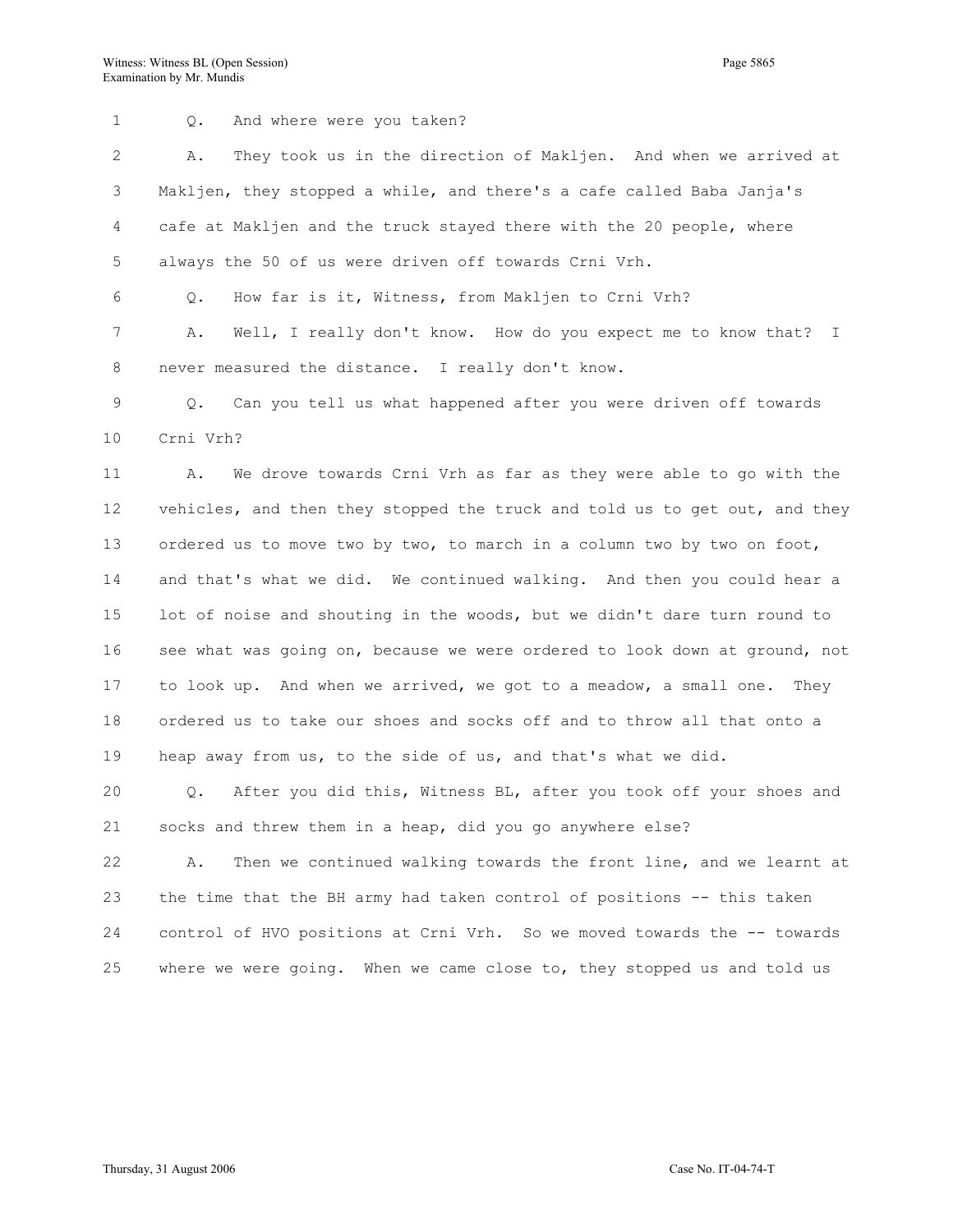| $\mathbf{1}$ |            | to look at the sun. So we stood there looking at the sun. And then they |
|--------------|------------|-------------------------------------------------------------------------|
| 2            |            | started mistreating us.                                                 |
| 3            | Q.         | What do you mean, Witness BL, by mistreating you?                       |
| 4            | Α.         | Well, one of them seemed to recognise me and said to me -- am I         |
| 5            |            | under protection now, under protective measures?                        |
| 6            | $\circ$ .  | Yes, but if you need, Witness BL, to mention name, then we need to      |
| 7            |            | go into private session.                                                |
| 8            | Α.         | Let's go into private session.<br>Yes.                                  |
| 9            |            | JUDGE ANTONETTI: [Interpretation] Mr. Registrar.                        |
| 10           |            | [Private session]                                                       |
| 11           | (redacted) |                                                                         |
| 12           | (redacted) |                                                                         |
| 13           | (redacted) |                                                                         |
| 14           | (redacted) |                                                                         |
| 15           | (redacted) |                                                                         |
| 16           | (redacted) |                                                                         |
| 17           | (redacted) |                                                                         |
| 18           | (redacted) |                                                                         |
| 19           | (redacted) |                                                                         |
| 20           | (redacted) |                                                                         |
| 21           | (redacted) |                                                                         |
| 22           | (redacted) |                                                                         |
| 23           | (redacted) |                                                                         |

- 24 (redacted)
- 25 (redacted)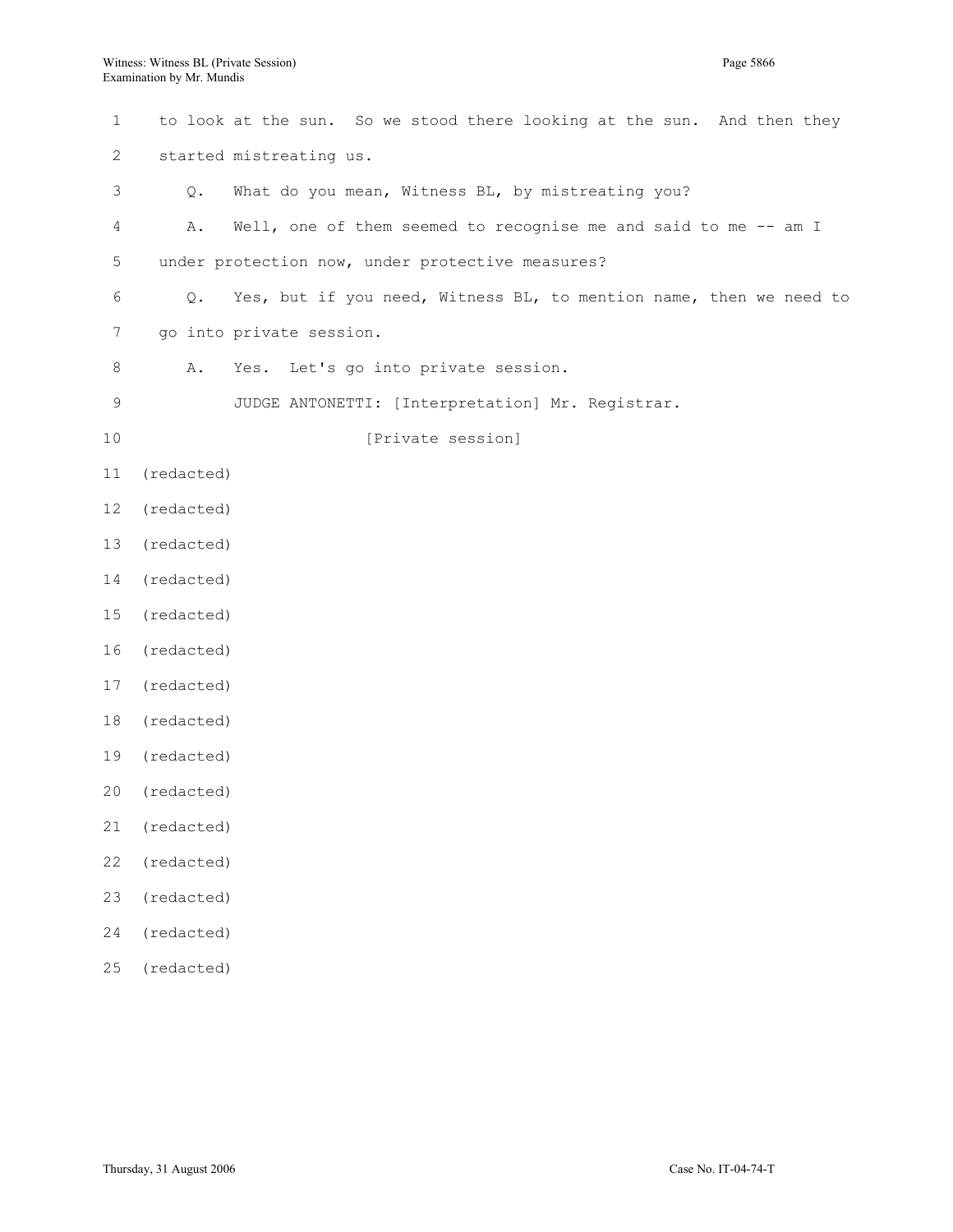| 1  | (redacted)                                                               |
|----|--------------------------------------------------------------------------|
| 2  | (redacted)                                                               |
| 3  | (redacted)                                                               |
| 4  | (redacted)                                                               |
| 5  | [Open session]                                                           |
| 6  | THE REGISTRAR: [Interpretation] We're back in open session,              |
| 7  | Mr. President.                                                           |
| 8  | MR. MUNDIS:                                                              |
| 9  | Witness BL, on this day when you were up on Makljen and Crni Vrh,<br>Q.  |
| 10 | in that area, was your brother part of the group that was with you?      |
| 11 | Yes, he was.<br>Α.                                                       |
| 12 | Now, after you were put at the front or towards the front of this<br>Q.  |
| 13 | line, can you tell us what happened?                                     |
| 14 | I'm not clear what you mean.<br>Α.                                       |
| 15 | Well, just a moment ago you told us, and this is line 25 of page<br>Q.   |
| 16 | 27, "He ordered me to go to the head of the column, and I assumed that   |
| 17 | that meant at the front of the column to be killed." Did you in fact go  |
| 18 | to the head of the column?                                               |
| 19 | Yes. I had to abide by every order.<br>Α.                                |
| 20 | And, Witness BL, after you got to the front of the column, tell us<br>Q. |
| 21 | what happened.                                                           |
| 22 | They provoked us. They told a man to call out, "Allahu Akbar,"<br>Α.     |
| 23 | and he did that. He said that. And then they would abuse him and         |
| 24 | say, "Why are you saying things like that when this is Croatian land?"   |
| 25 | And then they would tie us up. They tied us up with a wire, with a       |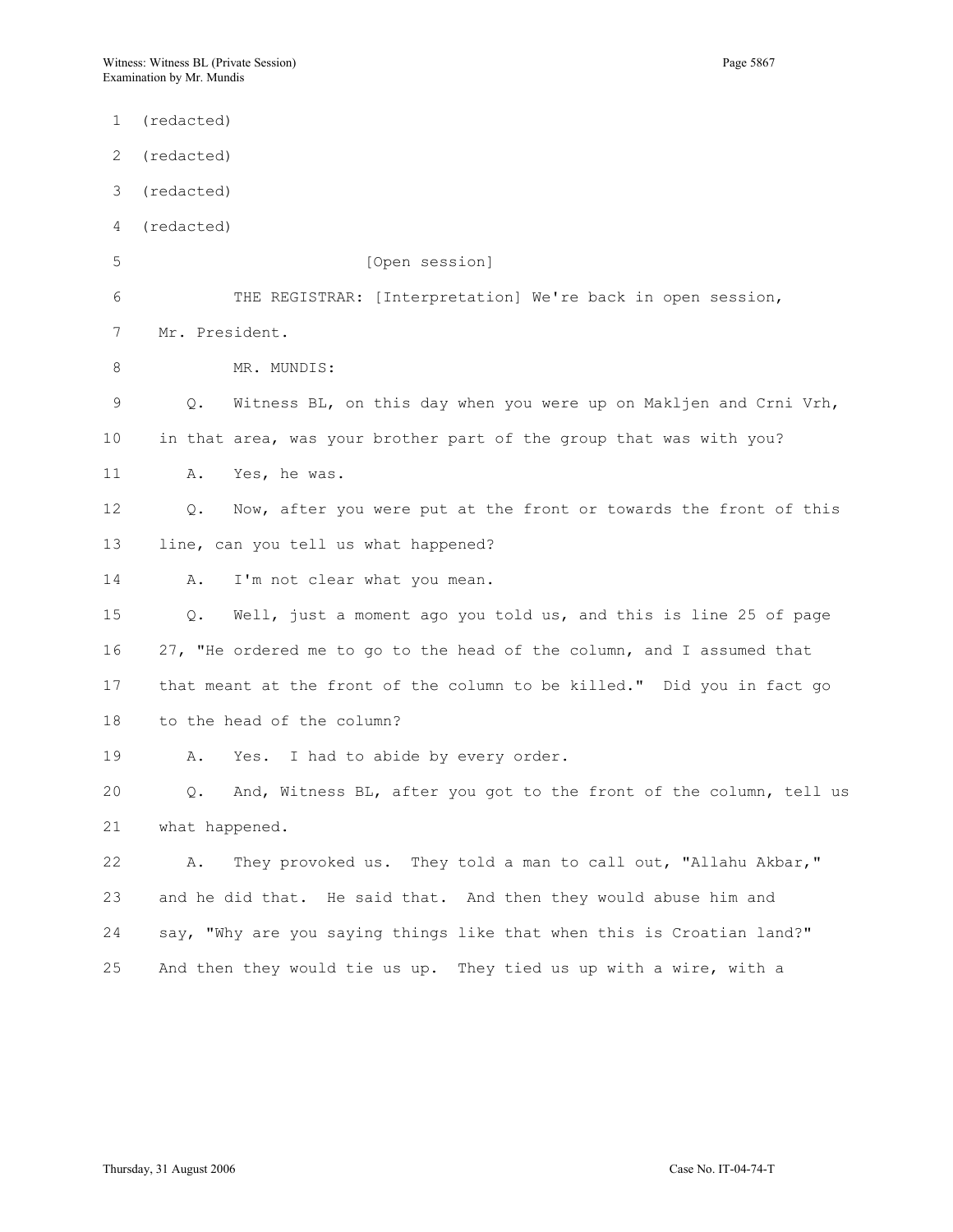1 telephone wire. It's a strong wire. They tied us up. They tied our hands 2 behind our backs like they do to prisoners. And I can't explain this, but 3 they tied us round our next, too, so that if we were to fidget, the wire 4 would pull tight. So we had to stand in line one by one, shoulder to 5 shoulder, piled up like that. 6 Q. Witness BL, just so that the record is clear, you've described 7 being tied up. Who tied you up? 8 A. The HVO soldiers? 9 Q. And again, sir, how do you know they were HVO soldiers? 10 A. Well, because we saw their insignia. There was nobody else there 11 at that time. Who else could it be? Who else would tie us up? Nobody 12 else came. Nobody else came from some other part of the world. 13 Q. And, Witness BL, approximately how many of you were tied up in 14 this fashion on this day? 15 A. Well, the group of 50 men arrived there, and the other group, the 16 group of 20 men, stayed at Makljen. I don't know where these 20 went in 17 that truck, because they -- as I said, they loaded us up into two trucks. 18 MR. MUNDIS: Mr. President, with your leave I would ask that the 19 witness be provided with a piece of paper, a blank piece of paper and a 20 pen. I'm going to ask him if he can perhaps draw us a picture of how 21 these -- these people were tied together. 22 If that could please be put on the ELMO. 23 Q. Now, Witness BL, I would ask if you could to please give us -- or 24 make a drawing for us of the way if which the men that you were -- that 25 were tied together were put in a line.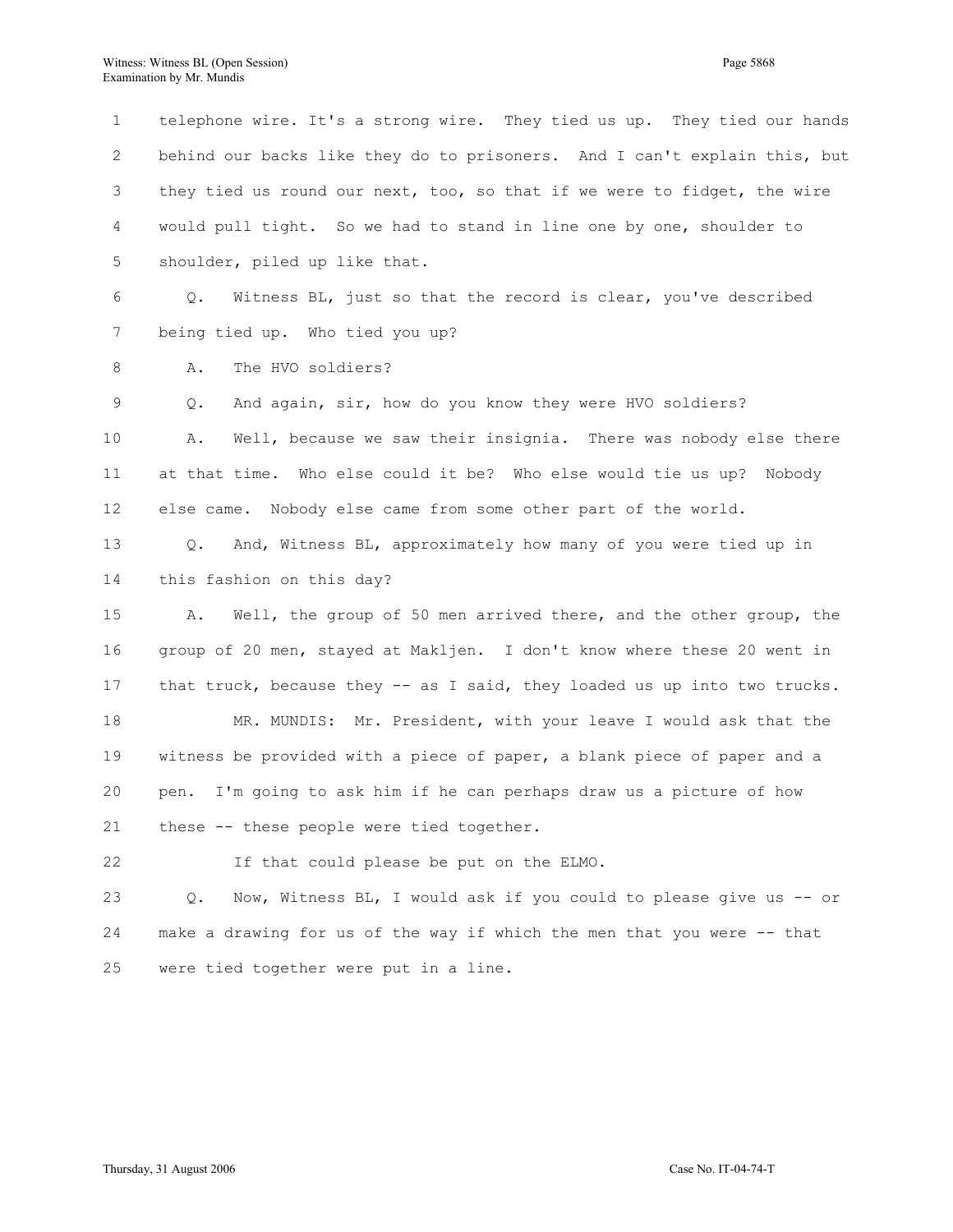1 A. [Marks].

2 Q. Okay. Now, sir, if you could -- thank you for that. Could you 3 please just describe for us what it is you've drawn. What does this 4 picture depict?

5 A. On this picture you can see exactly -- well, you can see the upper 6 line with the arrow. That's how our necks were tied. And the lower line 7 is how our hands were tied behind our back. And the arrow represents the 8 head of the column. And I was one of the first three men, or four. I was 9 second or third. I'm not quite sure.

10 Q. Now, sir, can you tell us in which direction this line was moving? 11 And again, you'll need to draw on the piece of paper, sir, if you could. 12 Draw on the paper the direction the line was moving.

13 A. [Marks].

14 Q. Now, sir, next to the arrow -- next to the arrow in the direction 15 the column was moving, could you please -- could you please place the 16 number 1.

17 A. [Marks].

18 Q. Now, Witness BL, if you could, please, could you indicate 19 approximately where on your drawing the front line that you were moving 20 towards was located.

21 A. [Marks].

22 Q. Now, next to the front line that you've drawn, sir, if you could 23 please place -- well, let me ask you this. What military force was on 24 that front line?

25 A. At that front line the BH army had that night taken control, and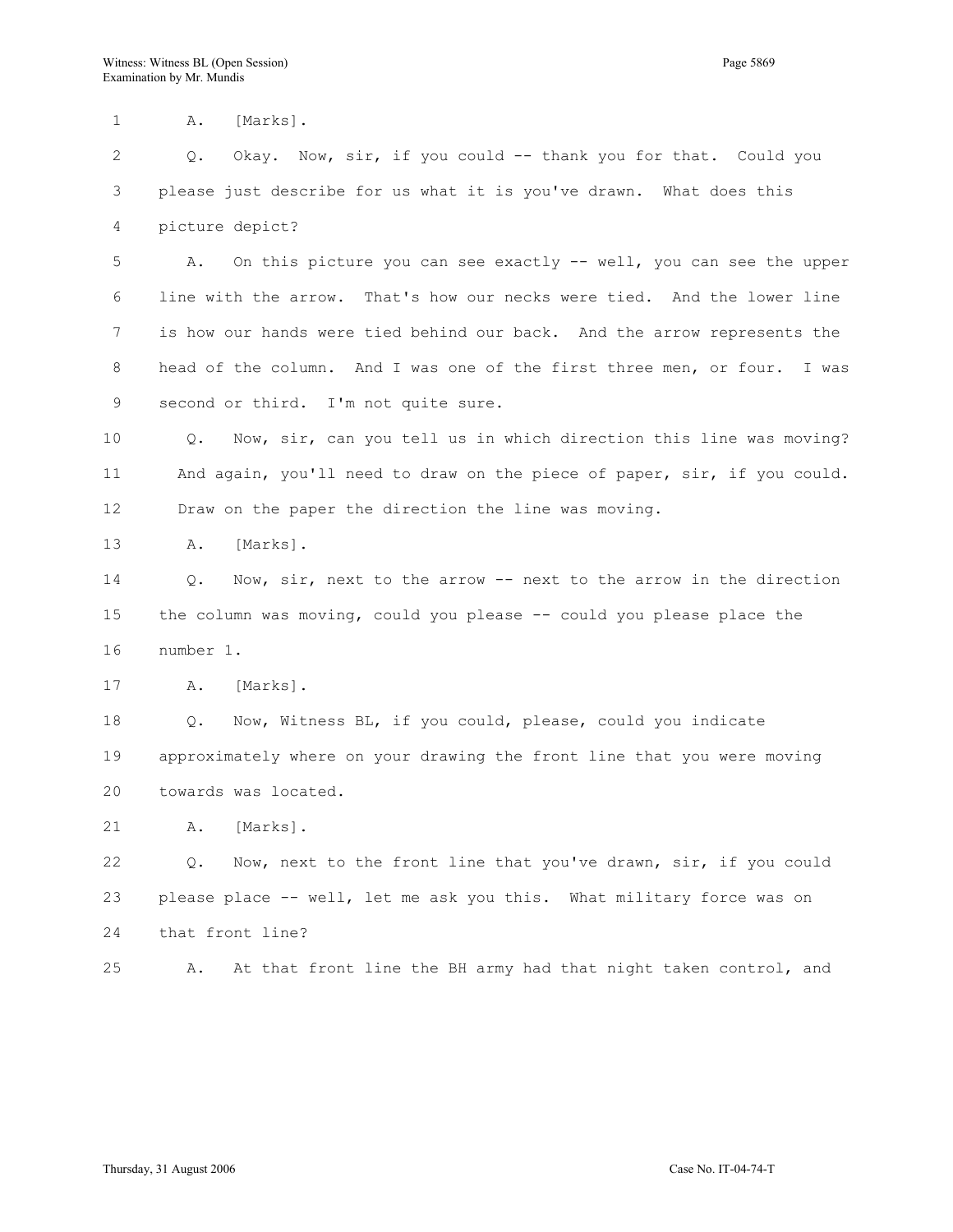1 now the object was to regain positions lost. 2 Q. Could you please, sir, place the letters ABH along the front line 3 that the ABiH was holding on this day at the end of July, 1993. 4 A. [Marks]. 5 Q. Now, Witness BL, at this point in time when the line was moving or 6 the column was moving towards the ABiH line, where were the HVO forces 7 that were guarding the column? 8 A. [Marks]. 9 Q. Now, again, sir, this column that you've drawn where the prisoners 10 were, approximately how many people were in that column? 11 A. There were 50 of us prisoners. I've already said that. 12 Q. Could you please, sir, put the number 50 next to the little stick 13 people that you've drawn so that we can all remember that there were 50 14 figures or 50 people along that column. 15 A. [Marks]. 16 Q. Thank you. Now, sir, I would ask if you could please put the 17 letters BL on the bottom right of that sheet and today's date, which is 18 31/8/2006, please. On the lower right-hand corner. 19 A. [Marks]. 20 Q. Thank you, sir. 21 JUDGE ANTONETTI: [Interpretation] We have a question from the 22 Judges. 23 JUDGE MINDUA: [Interpretation] Witness, just an explanation with 24 respect to your picture. You drew the column with the people, and you 25 said that there were about 50 people. Now, the others behind that first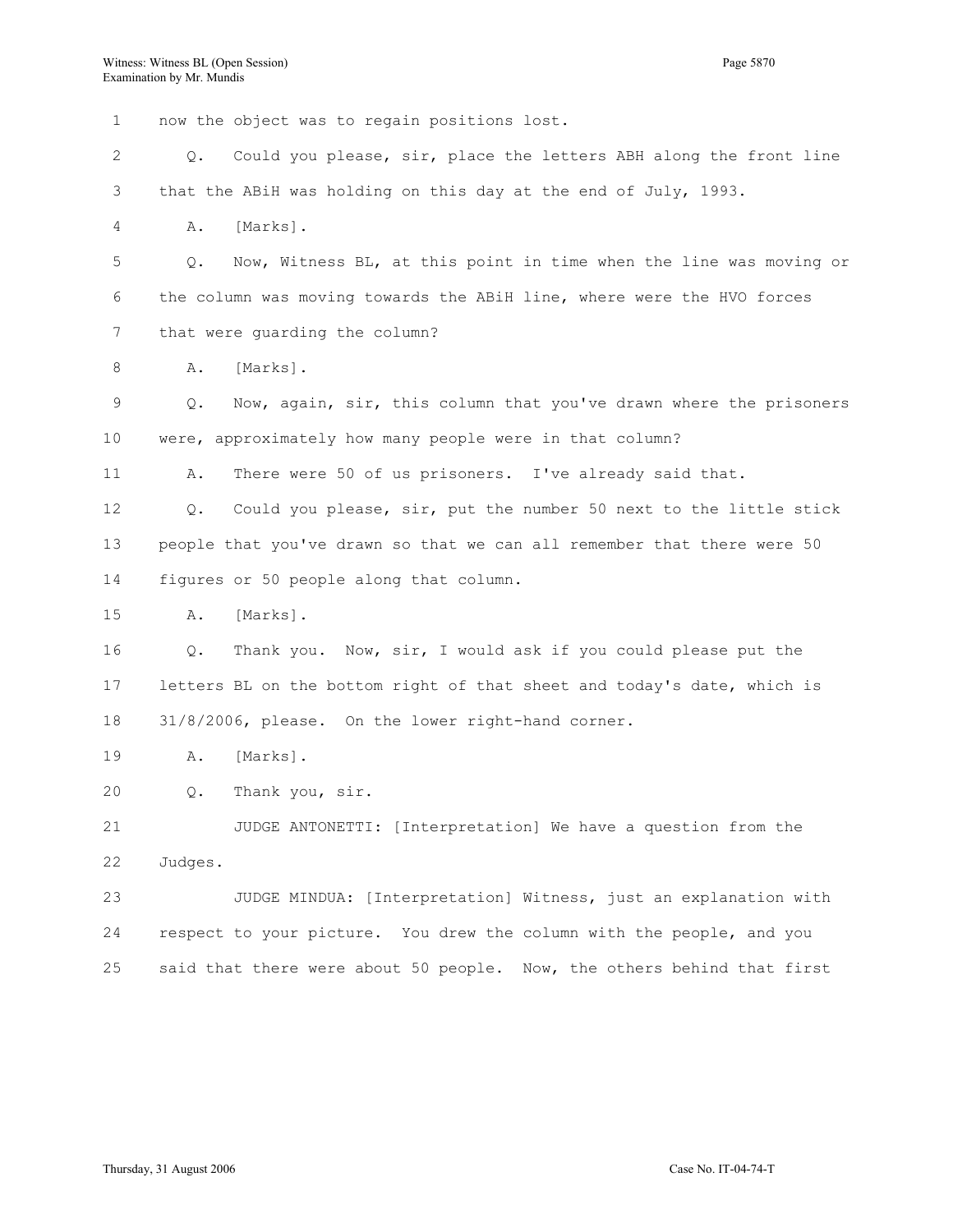| $\mathbf 1$ | line that I see there, were they behind or were they along the same       |
|-------------|---------------------------------------------------------------------------|
| 2           | column? Because if I understood you correctly, this line was facing the   |
| 3           | front line of the BH army, and behind these people you had the HVO. So at |
| 4           | one point you said that you were two by two, in a column of two by two,   |
| 5           | but were you one behind each other or two by two or what?                 |
| 6           | THE WITNESS: [Interpretation] We were moving along here one by one        |
| 7           | in a column. You can see the arrow denoting the direction we were moving  |
| 8           | in. And -- but until we were tied up, we moved two by two. But once       |
| 9           | they'd tied us up, we were moving one by one.                             |
| 10          | MR. MUNDIS: I note the time, Mr. President. This would be an              |
| 11          | appropriate spot for the break. I don't have much longer, perhaps 10 or   |
| 12          | 15 minutes after the break and we'll be completed.                        |
| 13          | JUDGE ANTONETTI: [Interpretation] Very well. We're going to take          |
| 14          | the break. It's 10.30. We reconvene at 10 to 11.00.                       |
| 15          | --- Recess taken at 10.30 a.m.                                            |
| 16          | $---$ On resuming at $10.52$ a.m.                                         |
| 17          | JUDGE ANTONETTI: [Interpretation] We'll now resume.                       |
| 18          | Mr. Mundis.                                                               |
| 19          | MR. MUNDIS: Thank you, Mr. President.                                     |
| 20          | Witness BL, right at the time we were taking the break I believe<br>Q.    |
| 21          | you'd completed drawing the diagram. Once the group of prisoners was tied |
| 22          | together with the telephone wire, can you tell us what happened once the  |
| 23          | line was all tied together? What happened next?                           |
| 24          | We moved forward, as you can see in the sketch. We moved forward<br>Α.    |
| 25          | in the direction of the armija line, whereas the HVO soldiers killed the  |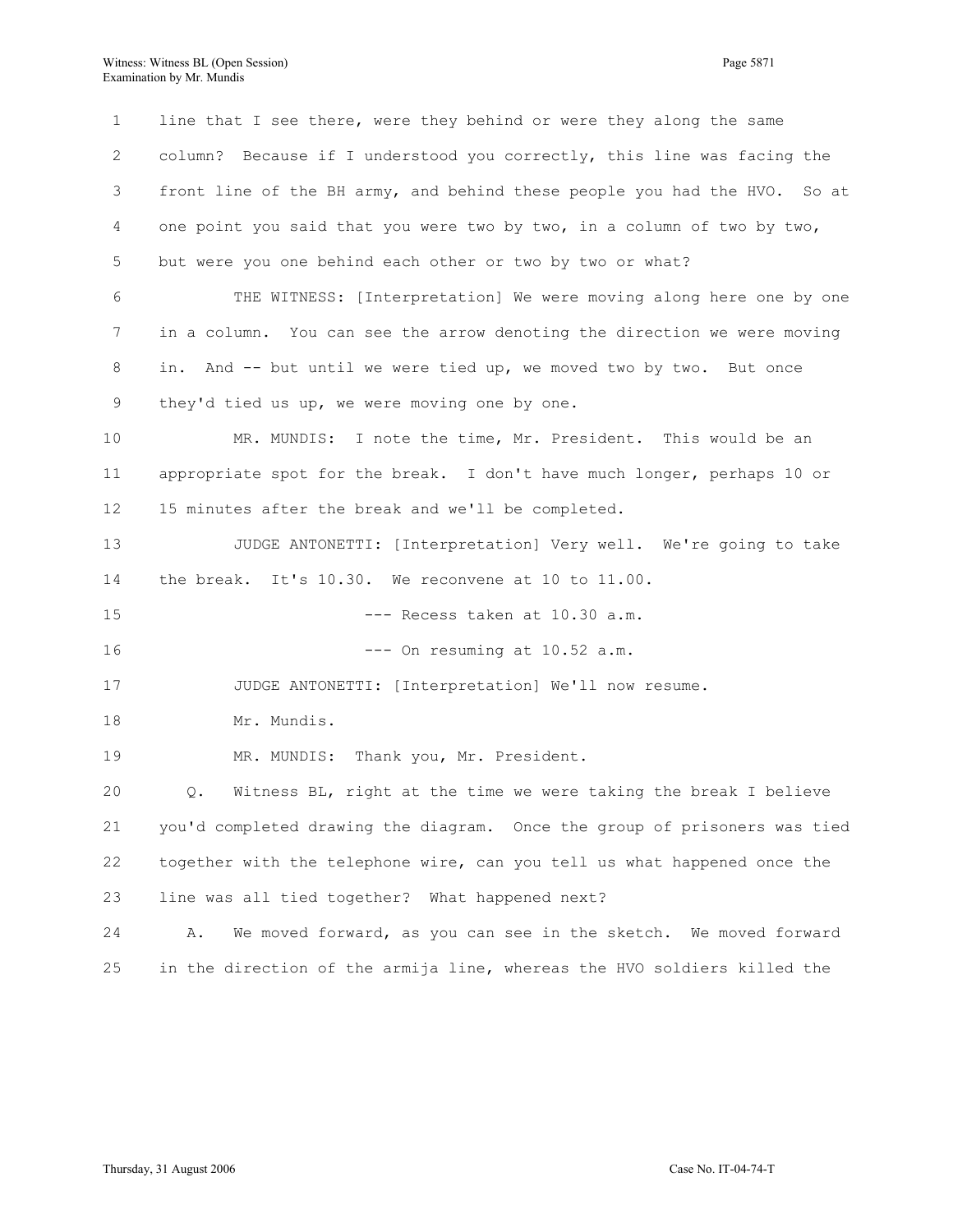1 men one by one, killed the men who were lined up with us. And when 2 someone fell down to the ground, the wire round our neck would be 3 tightened and we would all fall down. We could not remain standing 4 because we couldn't breathe.

5 And then one of the HVO soldiers ordered one of the prisoners who 6 was tied up in the line to do something. He untied him, and he ordered 7 him to remove the dead bodies and to carry them about a hundred metres 8 away behind us and behind the HVO soldiers. He was then to return to the 9 end of the column and then stand there with his hands behind him. That's 10 how things proceeded for a while, and we moved forward in this way.

11 As we moved forward, the HVO soldier established a sort of line. 12 At one point in time they dispersed to the side, and this soldier, one of 13 the soldiers, turned us around himself so that we noticed that there was 14 only one man in the vicinity, and this young man who was untying the dead 15 and wounded jumped on the HVO soldier from behind. He took his rifle from 16 him, pointed it at his throat. That's what I saw. I didn't see anything 17 else.

18 I don't know how I managed to untie my hands, but I used my hands 19 to untie the wire around my neck. I don't know about how I managed to 20 untie my hands. Perhaps I cut the wire. But anyway, I ran towards the BH 21 army line. And in the meantime, they were no longer there. They must 22 have already withdrawn from those positions, because there were relatives 23 of ours, brothers of ours, of the men who were in the line. And later we 24 find out that they had withdrawn. Everyone called out to their own. They 25 recognised some of us, in fact. And I then went on, because there was a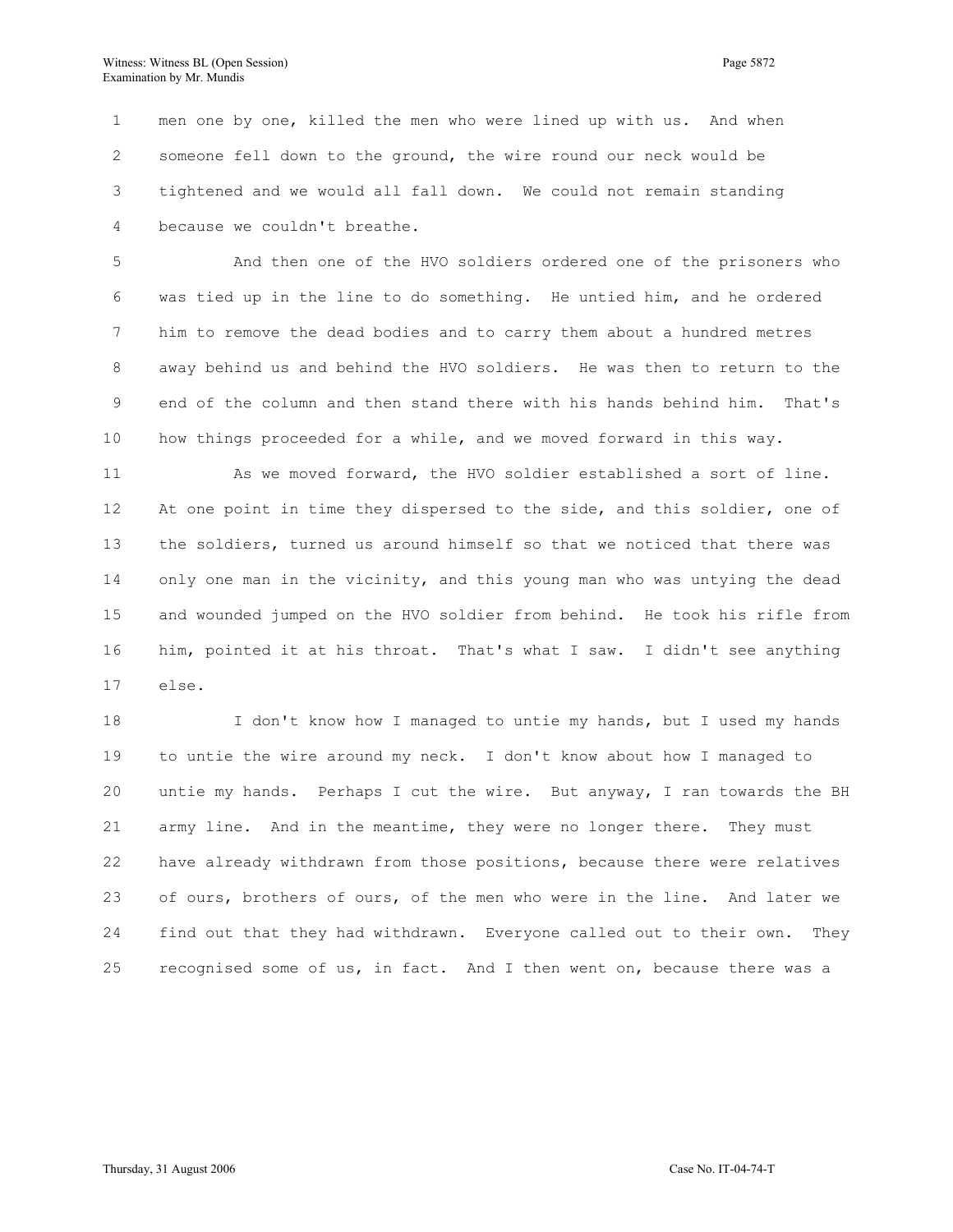1 Croatian village down below, the village of Dobrasin, and there was a 2 village the village of Boljkovac next to that village, and there was a 3 demarcation line between those two villages.

4 I went through the woods, and while fleeing I broke my left arm 5 when I -- I then fell to the -- I broke my left arm when I fell to the 6 ground. Finally I reached the village of Voljavac, and we were taken to 7 the primary school in Voljavac. That's where we were received. On the 8 following day we were seen by a doctor there, and he sent me to the 9 military hospital in Jablanica. He referred me to that hospital.

10 Q. Witness BL, I'm -- let me interrupt you here. I have some 11 follow-on questions from what you've just described for us.

12 You told us on page 33, line 12, 12 and 13, you said, "At one 13 point in time they dispersed to the side." Can you tell us, at that point 14 in time what the HVO soldiers were doing? The ones who had been behind 15 you, what were they doing?

16 A. I have or already told you, but I don't know whether you've 17 understood me. The line they were taking as we were advancing was being 18 established extended to the side, and they then dispersed, and only one 19 soldier remained with us. We're not talking about kilometres. It was 50 20 metres or so. I didn't take a metre to measure the distance, but the 21 ground is very difficult. It's not flat ground.

22 Q. Again, sir, perhaps I've misunderstood or it's not clear to me, 23 but where at this point in time were the rest of the HVO soldiers who had 24 been behind you? Where did they go, if you saw where they went? Can you 25 tell us, please?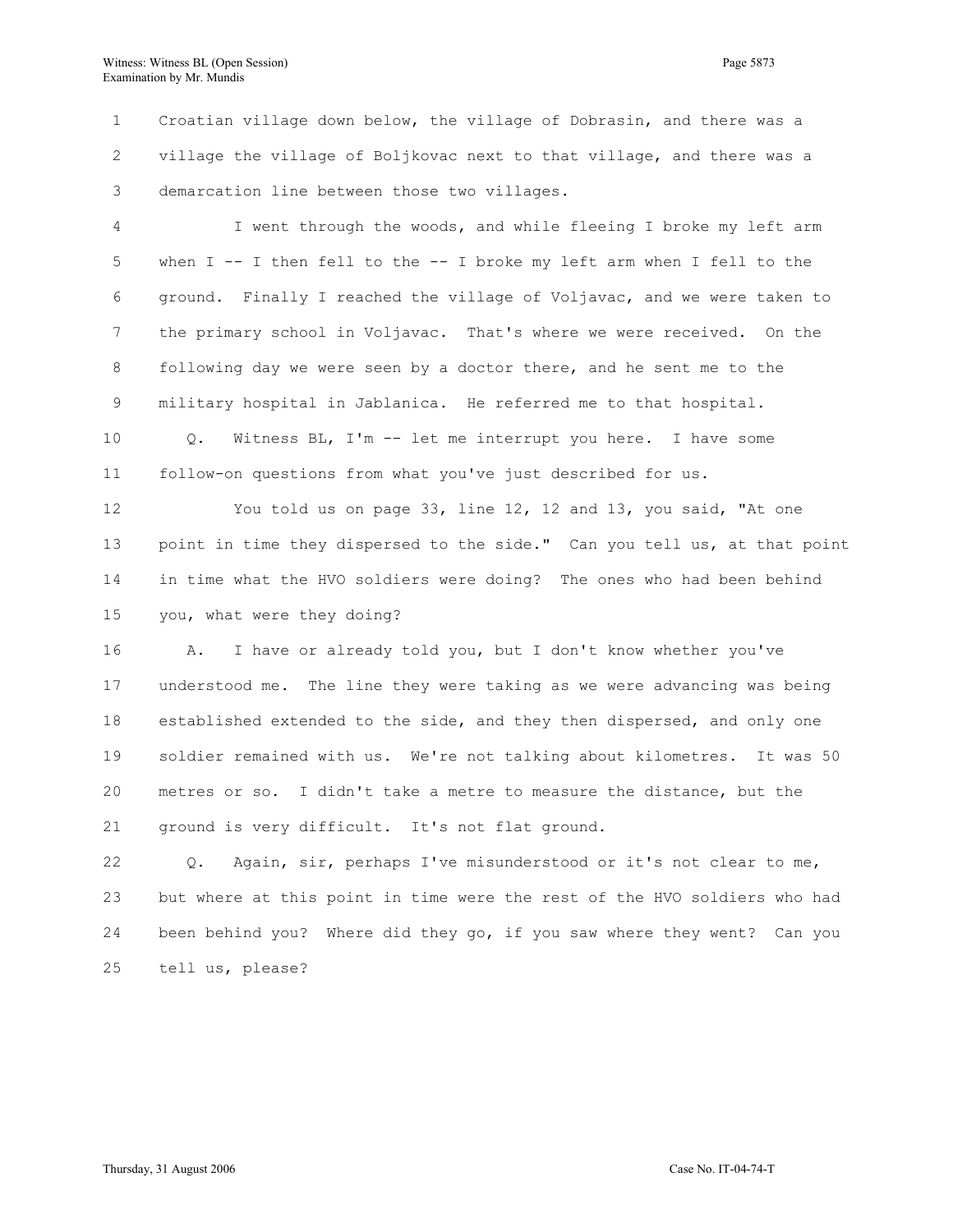1 A. The men behind us would leave and take up positions to the side. 2 Q. Now, sir, you've told us about this lone HVO soldier that was 3 overpowered. What was the reaction, if any, from the other HVO soldiers 4 in the area as this lone HVO soldier was overpowered?

5 A. They didn't react at that point in time, but at the point we 6 started running they fired at us. But since the ground is very difficult, 7 since it's not accessible, we ran down the hill and there was a forest 8 there so they couldn't do anything to us. Twenty-seven of us fled at that 9 point in time. Twenty-three remained behind us. Some of them were dead, 10 some wounded. We didn't know exactly what the situation was. We weren't 11 doctors, so this wasn't possible for us.

12 Q. Now --

13 JUDGE TRECHSEL: I'm sorry. Could the witness -- could you 14 explain why you can give this figure so precisely?

15 THE WITNESS: [Interpretation] Well, because when we arrived in the 16 village, we made a count of the men who about there. We made a list, and 17 we knew each other. And as there had been 50 of us, it was possible for 18 us to determine who was present and who was absent. Whereas the young men 19 who untied the men and put them to the side knew approximately how many 20 people he had left up there.

21 JUDGE TRECHSEL: Hvala Lepa.

22 THE WITNESS: [Interpretation] Thank you.

23 JUDGE ANTONETTI: [Interpretation] You say there were 50 of you 24 tied up to each other. There was this telephone line that had been used 25 to tie you up. It was around your necks and around your legs and your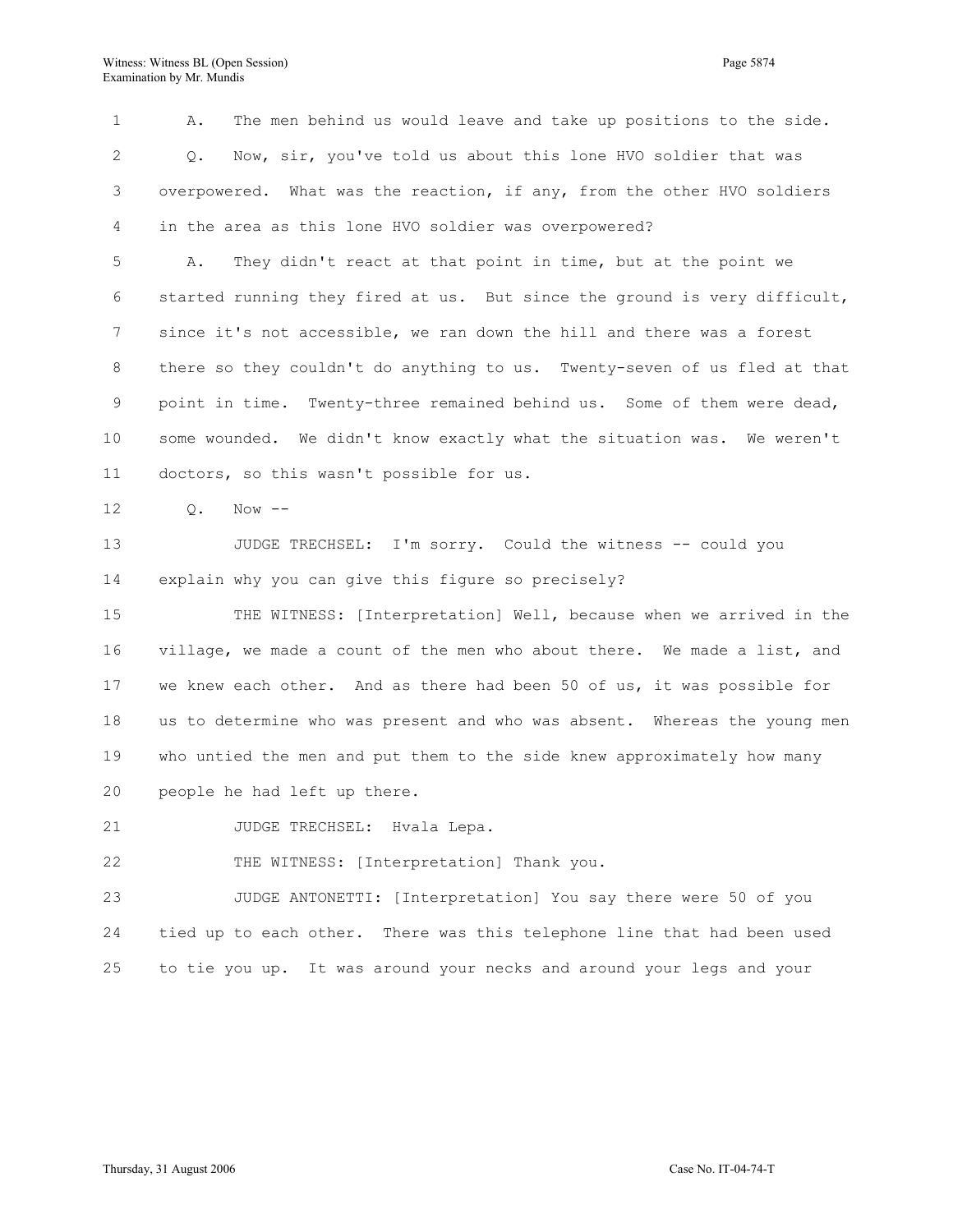1 hands were tied up, and at one point in time the HVO opened fire, and 27 2 of you fled. Fifty minus 27 means that when fire was opened at the 3 beginning there were 23 of your comrades who were shot or were killed. 4 Could you provide us with any more precise information? Since there were 5 50 of you initially, in fact how many survivors were there? 6 THE WITNESS: [Interpretation] Twenty-seven of us survived, whereas 7 23 men had been hit at various points in time. It didn't all happen at 8 the same time. They weren't all killed at the same time. 9 JUDGE ANTONETTI: [Interpretation] Thank you for that explanation. 10 JUDGE TRECHSEL: You have just spoken of the time element. Do you 11 have an idea? Can you tell us how long it took between the moment your 12 line was set into motion towards the enemy or towards the armija and the 13 time that you managed to flee? How long was that, a quarter of an hour, 14 five minutes, an hour? 15 THE WITNESS: [Interpretation] Well, we set off from the school in 16 the morning. We headed for the hill. And in the evening, at 7.00 p.m., 17 approximately, well, that's the time we fled. 18 JUDGE TRECHSEL: Excuse --19 THE WITNESS: [Interpretation] That was just prior to the aksa, as 20 they say. 21 JUDGE TRECHSEL: Excuse me. I have not expressed myself clearly 22 enough. I am only wondering about the time when you were first exposed to 23 the fire of the other side, when the line that you have drawn started 24 moving towards ABiH. 25 THE WITNESS: [Interpretation] I don't know. We didn't have any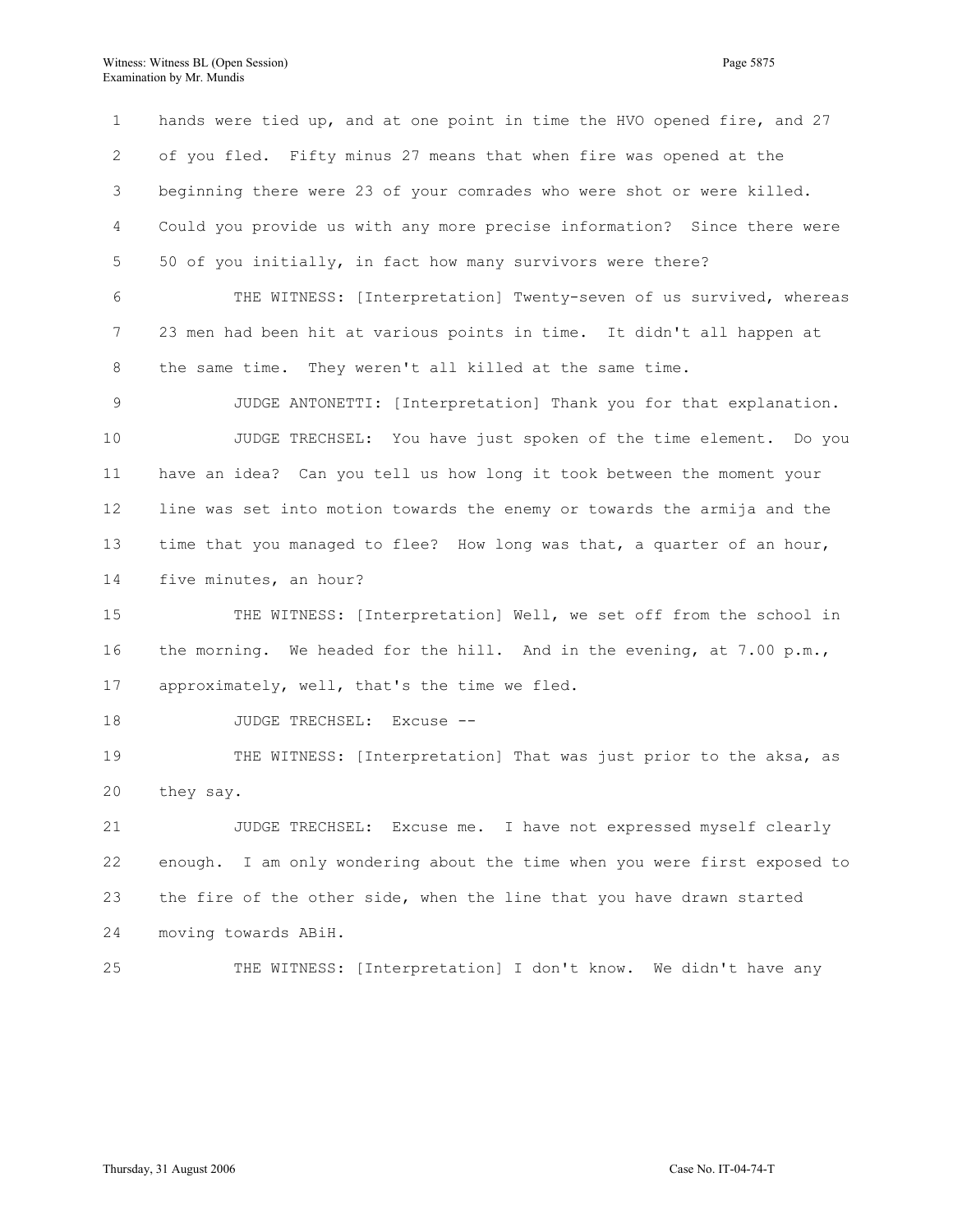1 watches on us. I don't know whether it was at noon or at some other time. 2 I couldn't really say.

3 JUDGE TRECHSEL: Thank you.

4 THE INTERPRETER: Interpreter's correction: The witness didn't 5 say prior to the action. He said prior to the aksa, which is the Bosnian 6 term -- or Bosniak term for evening prayer.

7 MR. MUNDIS:

8 Q. Witness BL, you mentioned again, and for the purpose of everyone 9 in the courtroom, page 33, lines 2 and 3 -- or 1, 2, and 3 on page 33, you 10 said, "We moved forward in the direction of the armija line, whereas the 11 HVO soldiers killed the men one by one, killed the men who were lined up 12 with us." How do you know, Witness BL, that it was the HVO soldiers who 13 killed the men that were in the line or in the column with you?

14 A. Well, people I'm telling you that they killed the mean one by one. 15 They weren't all killed at the same time. But I know the man who was next 16 to me. He was killed. This young man untied him. I saw him with my very 17 own eyes. I saw the bullet hit him from behind. He wasn't hit from the 18 front.

19 Q. At any point in time, sir, did you actually see the ABiH soldiers 20 on the line that you were advancing towards?

21 A. No, we didn't see them.

22 Q. Did you hear any gunfire coming from the direction in front of 23 you?

24 A. As we arrived there, no, there was no gunfire in front of us. 25 MR. MUNDIS: Perhaps, Mr. President, if we could briefly move into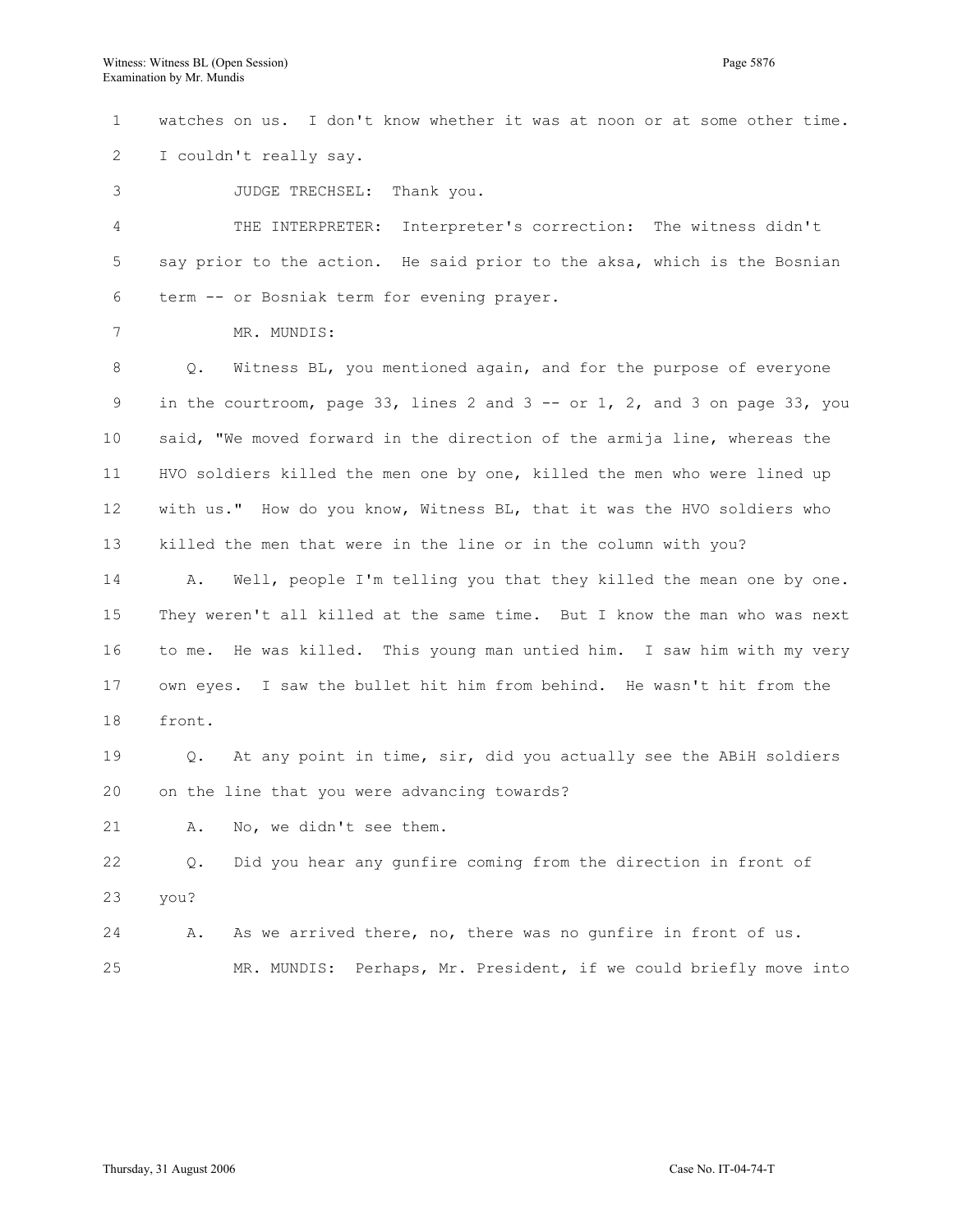- 1 private session.
- 2 [Private session]
- 3 (redacted)
- 4 (redacted)
- 5 (redacted)
- 6 (redacted)
- 7 (redacted)
- 8 (redacted)
- 9 (redacted)
- 10 (redacted)
- 11 (redacted)
- 12 (redacted)
- 13 (redacted)
- 14 (redacted)
- 15 (redacted)
- 16 (redacted)
- 17 (redacted)
- 18 (redacted)
- 19 (redacted)
- 20 (redacted)
- 21 (redacted)
- 22 (redacted)
- 23 (redacted)
- 24 (redacted)
- 25 (redacted)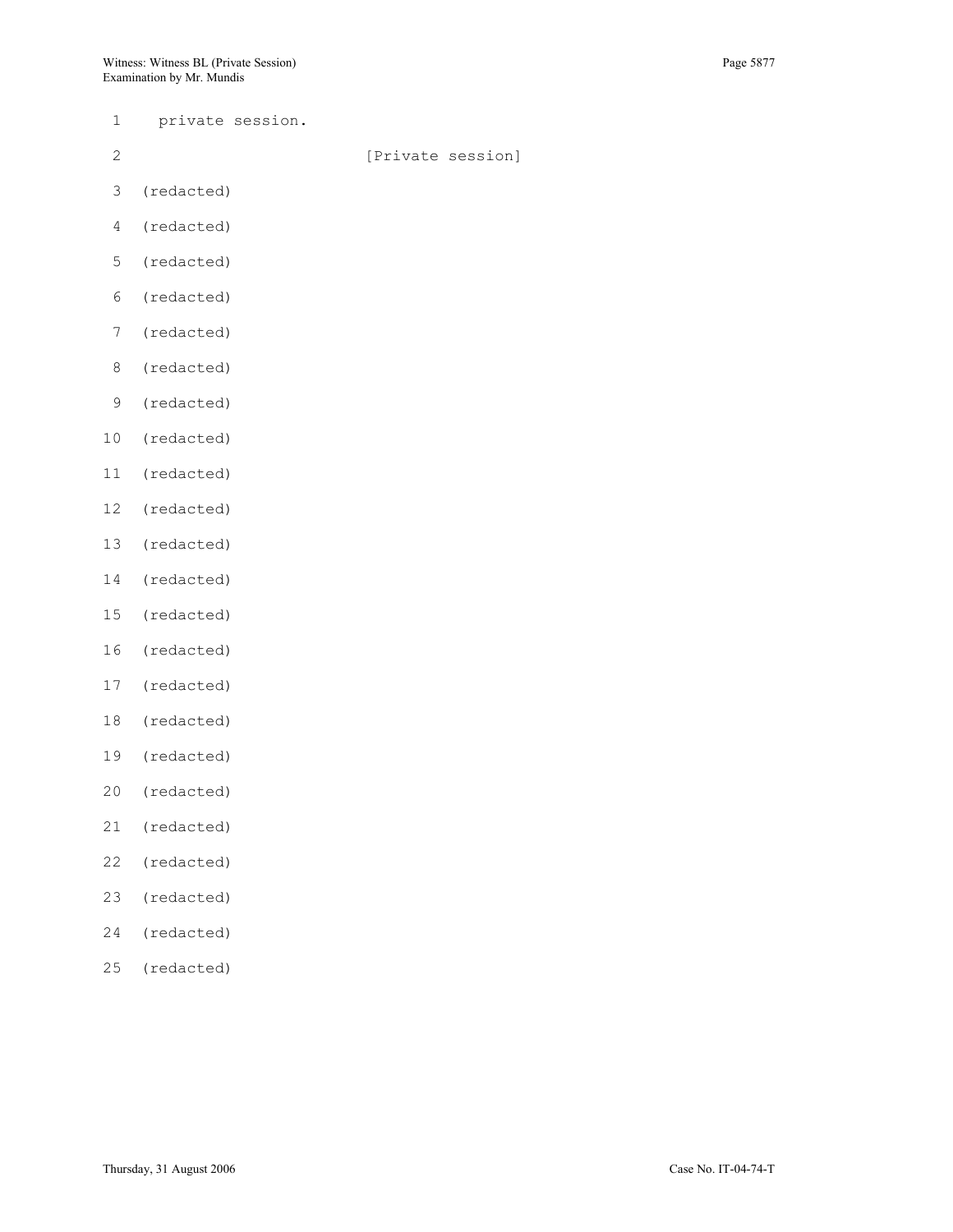| $\mathbbm{1}$    |                                            |  |  |  |
|------------------|--------------------------------------------|--|--|--|
| $\sqrt{2}$       |                                            |  |  |  |
| $\mathfrak{Z}$   |                                            |  |  |  |
| $\overline{4}$   |                                            |  |  |  |
| 5                |                                            |  |  |  |
| $\epsilon$       |                                            |  |  |  |
| $\boldsymbol{7}$ |                                            |  |  |  |
| $\,8\,$          |                                            |  |  |  |
| $\mathsf 9$      |                                            |  |  |  |
| $10\,$           |                                            |  |  |  |
| $11\,$           | Pages 5878-5882 redacted. Private session. |  |  |  |
| $12\,$           |                                            |  |  |  |
| 13               |                                            |  |  |  |
| 14               |                                            |  |  |  |
| $15\,$           |                                            |  |  |  |
| $1\,6$           |                                            |  |  |  |
| 17               |                                            |  |  |  |
| $1\,8$           |                                            |  |  |  |
| 19               |                                            |  |  |  |
| 20               |                                            |  |  |  |
| $2\sqrt{1}$      |                                            |  |  |  |
| 22               |                                            |  |  |  |
| 23               |                                            |  |  |  |
| 24               |                                            |  |  |  |
| 25               |                                            |  |  |  |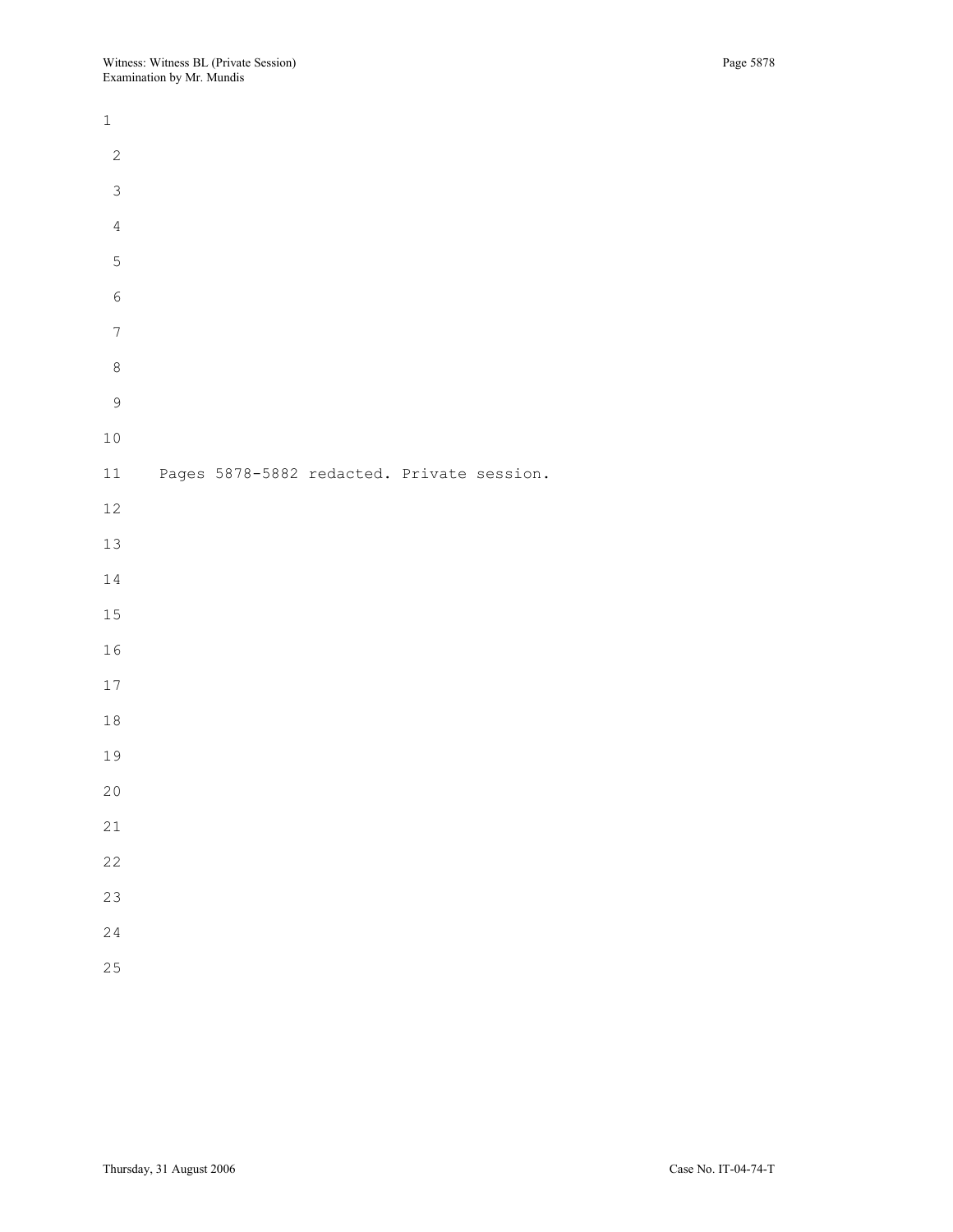1 (redacted) 2 (redacted) 3 (redacted) 4 (redacted) 5 (redacted) 6 (redacted) 7 (redacted) 8 [Open session] 9 THE REGISTRAR: [Interpretation] We're in open session, 10 Mr. President. 11 JUDGE ANTONETTI: [Interpretation] Very well. Now that we're in 12 open session, the cross-examination will now commence, and I'll give the 13 floor to the first Defence team now. 14 MS. TOMANOVIC: [Interpretation] The Defence of Dr. Prlic has no 15 questions for this witness. Thank you. 16 JUDGE ANTONETTI: [Interpretation] Thank you. For the parties' 17 information, the Prosecution has used up one hour, 15 minutes. 18 Mr. Murphy? 19 MR. MURPHY: [Previous translation continues] ... No questions for 20 this witness thank you. 21 JUDGE ANTONETTI: [Interpretation] Thank you, Mr. Murphy. 22 Mr. Kovacic. 23 MR. KOVACIC: [Interpretation] Your Honour, I do have some 24 questions for this witness. I believe I can get through them in 15 or 20 25 minutes depending on the answers.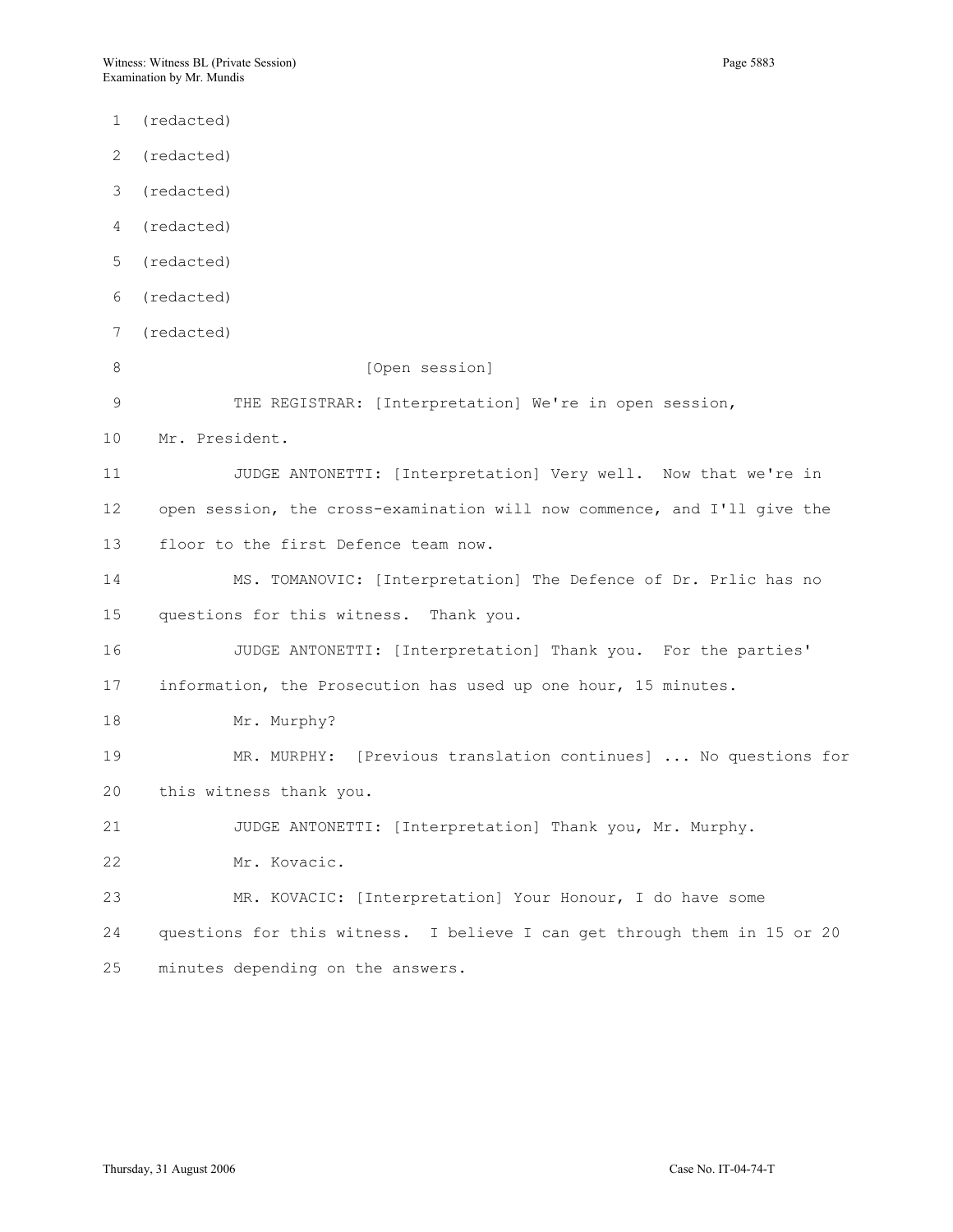1 Cross-examination by Mr. Kovacic: 2 Q. [Interpretation] Good morning, Mr. BL. Unfortunately, I have to 3 use these initials. 4 JUDGE ANTONETTI: [Interpretation] Before I give you the floor, we 5 forgot or, rather, Mr. Mundis forgot to ask to tender the drawing or for 6 it to be assigned a number. 7 MR. MUNDIS: Thank you, Mr. President. I believe that would be IC 8 00033. We would ask that that be admitted into evidence. We would also 9 ask for the record that the two photographs shown to the witness, P 9683 10 and P 9685, be admitted into evidence as well. 11 JUDGE ANTONETTI: [Interpretation] Thank you. So those three 12 documents have been admitted and recognised by the witness. 13 Mr. Registrar, would you tell me whether IC 00033 has been 14 admitted? 15 THE REGISTRAR: Yes, Your Honour, it has been admitted. 16 JUDGE ANTONETTI: [Interpretation] As well as P 9684 [as 17 interpreted] and P 9685? 18 THE REGISTRAR: Yes, Your Honour, they have all been admitted, P 19 09683, P 9685, IC 32, and IC 33. 20 JUDGE ANTONETTI: [Interpretation] Thank you. 21 Counsel Kovacic. 22 MR. KOVACIC: [Interpretation] Thank you, Your Honour. 23 Q. Good morning, Mr. BL. I regret I have to address you with these 24 initials, but that's the procedure. My name is Bozidar Kovacic. I am an 25 attorney-at-law, and am acting for one of the accused, General Praljak. I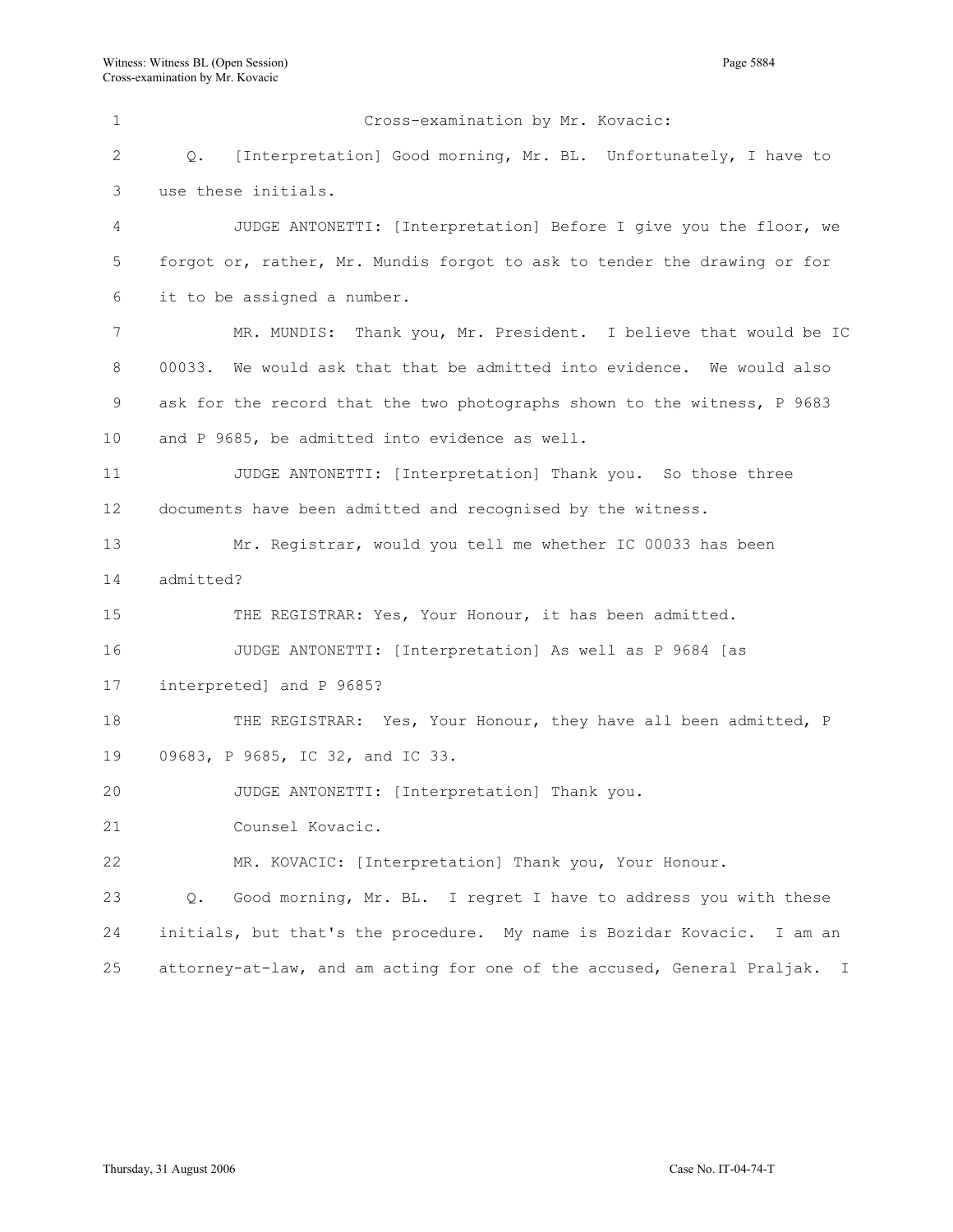1 will put a few questions to you.

2 Let me first tell you that we both speak the same language, so I 3 must ask you to always pause a little and leave time for the 4 interpretation after my question, and I will do the same after your 5 response. You'll see how this works.

6 First let me put a few introductory questions to you to put this 7 whole situation in context, the situation in July, 1993, when you were 8 imprisoned and when you were digging trenches.

9 Mr. BL, you told us that your family came to visit you in the 10 school, brought you food, that there was some 500 men there, so you did 11 get some information about what was going on. Isn't that correct? 12 A. No. We couldn't get any information because they would just come 13 to the door where there was a guard and handover what they had brought. 14 Q. But did you men discuss among yourselves the rumours you had

15 heard?

16 A. Well, the only rumours we could hear was from HVO members while we 17 were working.

18 Q. At that time did you know or did you learn that in the last few 19 days of July, 1993, Bugojno had fallen and that as a consequence of the 20 fall of Bugojno about 20.000 refugees from the Bugojno area arrived in the 21 area of Prozor, the area where you lived? Did you hear anything about 22 this?

23 A. No, I didn't. I couldn't have. Who could I hear it from? We 24 didn't have any radio or television.

25 Q. But you said you talked to the HVO soldiers.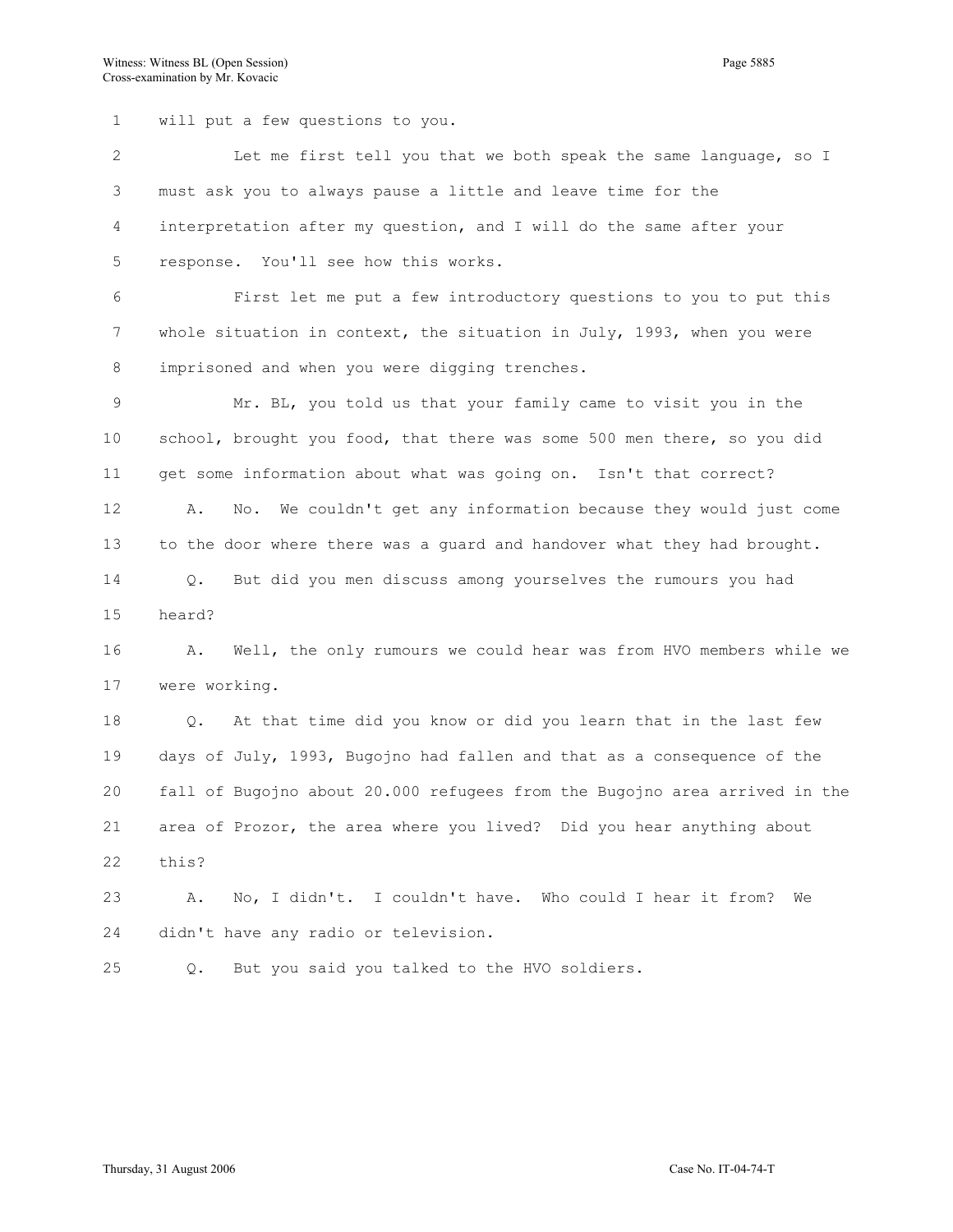1 A. Well, yes, a little. They told us what they could, but we didn't 2 discuss politics. 3 Q. Did any of these HVO soldiers tell you he was a refugee from 4 Bugojno? 5 A. I don't know. They didn't say that to me. 6 Q. Mr. BL, in response to His Honour's question, you said that you 7 recognised one of the escorts on the truck. You said that he was in 8 Bosnia. Is Bugojno part of Bosnia according to the way you say that? 9 A. I didn't say whether or not he was a refugee, but his accent gave 10 me that impression. However, he might have been a migrant or a refugee. 11 Q. Very well. Well, just to be sure that you know nothing about 12 this, maybe you will know something about the following: Did you hear 13 that after Bugojno fell about 3.000 HVO soldiers who had to leave that 14 area arrived in Prozor and some of them were armed? Did you hear anything 15 about that? 16 A. No. I had no media available to me. I couldn't hear anything 17 about that. 18 Q. Did you hear that in Prozor and the surrounding villages there was 19 quite a lot of chaos because of the loss of the HVO positions and the 20 large number of refugees? 21 A. I was in prison. I wasn't free, so how could I know about that? 22 Q. Witness BL, but you weren't completely isolated. You did get 23 news. That's what I'm putting to you. 24 A. Well, please explain to me how. How could I get news, do you 25 know?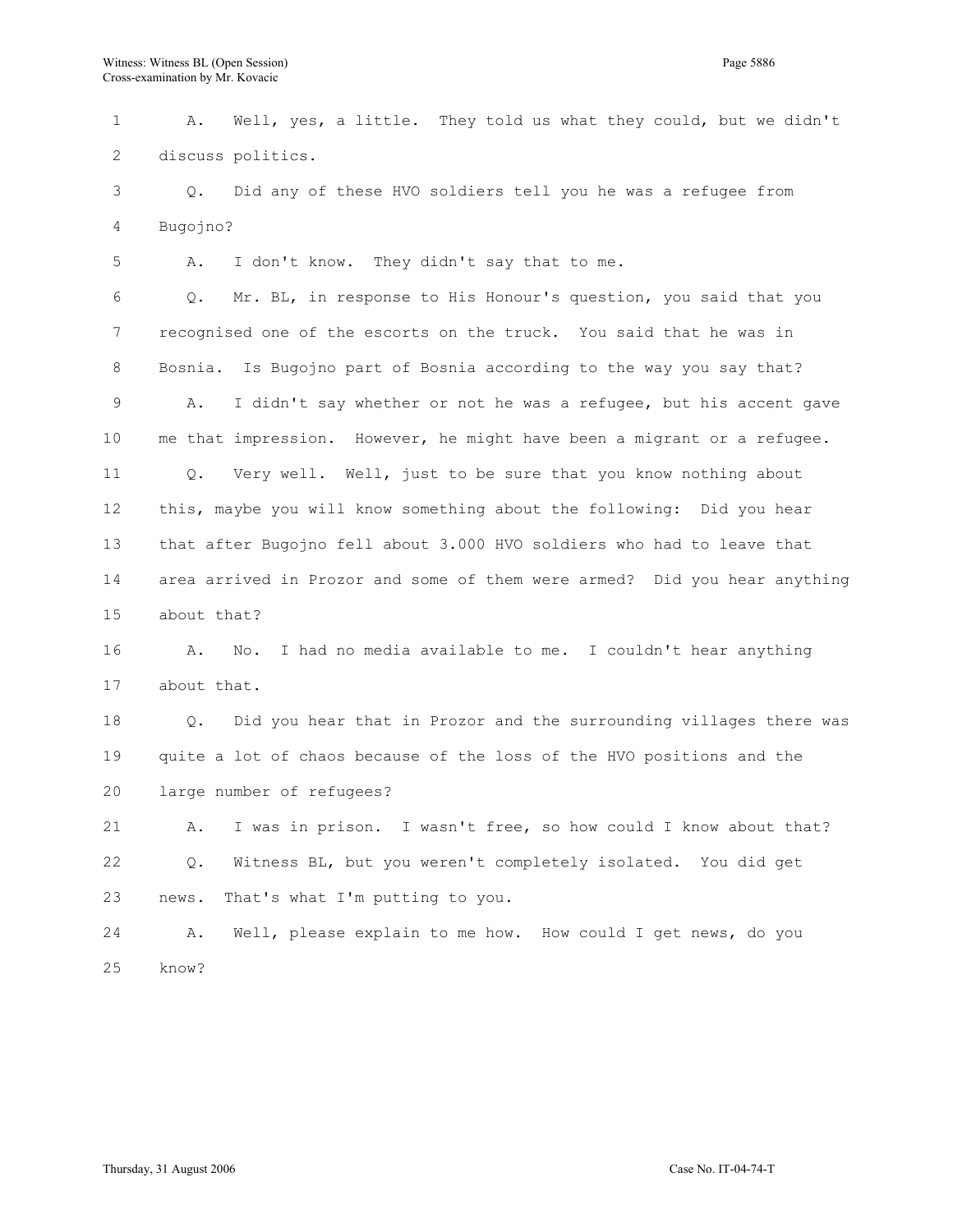1 Q. Well, I'm the one putting questions here, but I'll tell you. News 2 reached you because people from the village came to bring you food. Some 3 people were allowed to go home for various reasons. The guards talked to 4 you. You went to work, and some people did talk to you while you were 5 there. So little by little, news reached you, and it was quite natural 6 that the rumours should be passed around among you. 7 A. That's not correct as far as I'm concerned. Nobody talked to me, 8 nor did I know anything about this. 9 Q. So you say you knew nothing about this chaos and this huge number 10 of refugees; is that correct? Could you say whether it's correct that you 11 heard nothing about this? 12 A. No. I heard nothing about it. 13 Q. Very well. Later on when you returned to your village after all 14 the things you unfortunately experienced, did you hear about that? 15 A. Well, I still haven't gone back to my village. 16 Q. Did you go for a visit? 17 A. Maybe once in a year, but I never discussed those things. 18 Q. But you socialised with your relatives, with your fellow 19 villagers. You had contacts with them. Did you hear these things from 20 them later on? 21 A. Well, I'll tell you now. There were 60 households in my village. 22 There are only 15 or less now. So who could I have contacts with? 23 Q. Very well. I'll move on. But you're saying that neither in July, 24 1993, nor subsequently did you learn that this huge number of refugees 25 arrived in the area around Prozor and in Prozor itself, and that because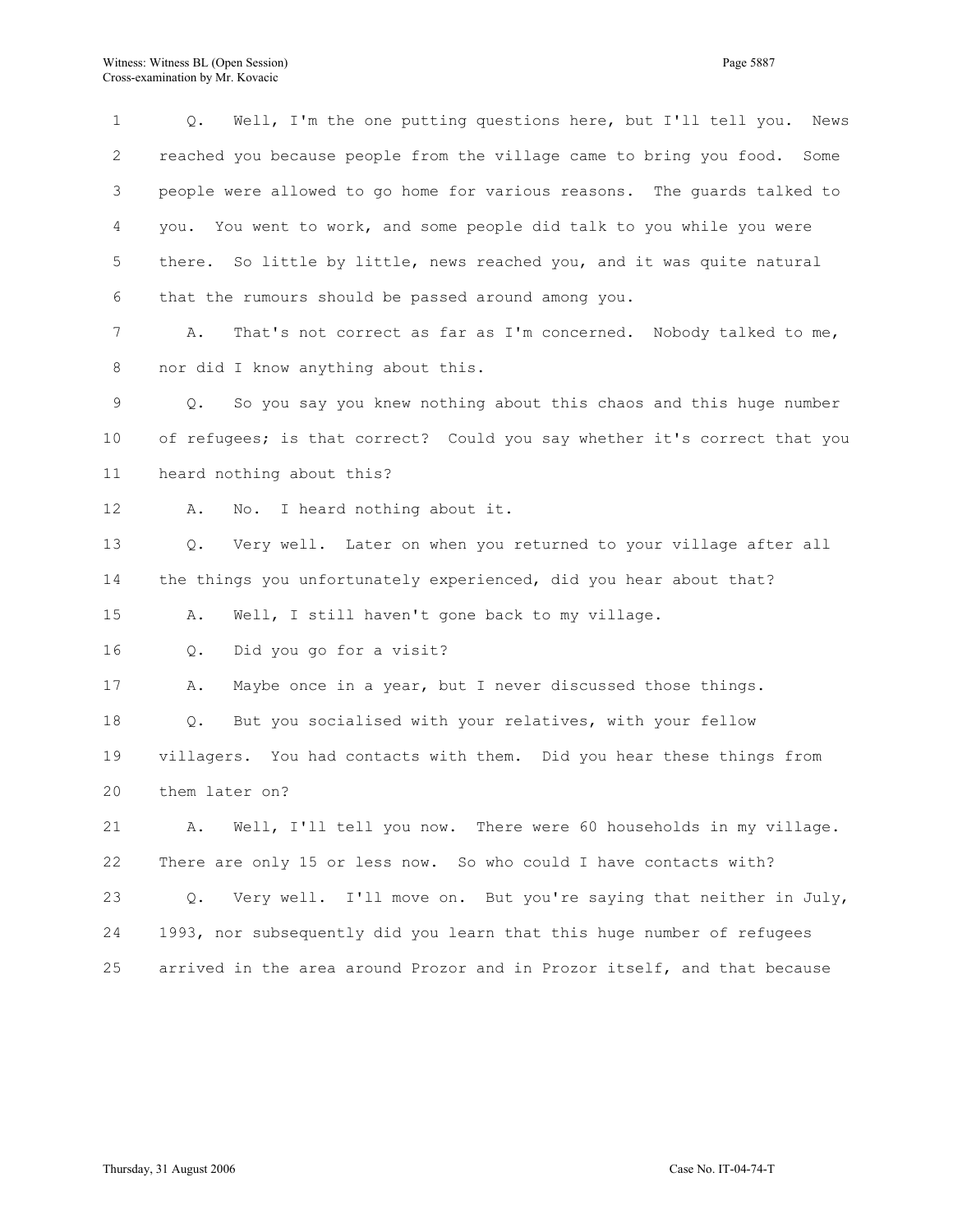1 of the fighting there was chaos there in July. You're saying you never 2 learned that; correct? 3 A. No, I didn't learn that. Nobody told me anything about that. 4 Q. Very well. It's enough for you to say whether it's correct or 5 not. 6 You told us about the situation at Crni Vrh where you were taken 7 to dig trenches, and you yourself said that the BH army had taken Crni 8 Vrh; correct? 9 A. Yes. I heard that they had taken it that night. I didn't see it. 10 Q. Very well. You are a local man. You had seven military training. 11 In view of the training you received in the JNA before the war, can you 12 confirm whether or not it's correct that Crni Vrh is an elevation and that 13 the person or the army holding Crni Vrh is in control of Prozor? Is that 14 correct? 15 A. Yes. 16 Q. So in military terms it's an important elevation. Do we agree? 17 A. Yes. 18 Q. You said that you were taken to dig trenches at Pidris. 19 A. No, I never mentioned Pidris. 20 Q. I may have misunderstood. Was it Pisvir? 21 A. Pisvir, yes, in the direction of Jablanica. 22 Q. Can you repeat the name again? 23 A. P-i-s-v-i-r, Pisvir. 24 Q. Very well. You yourself said that Pisvir is in the direction of 25 Jablanica going from Prozor.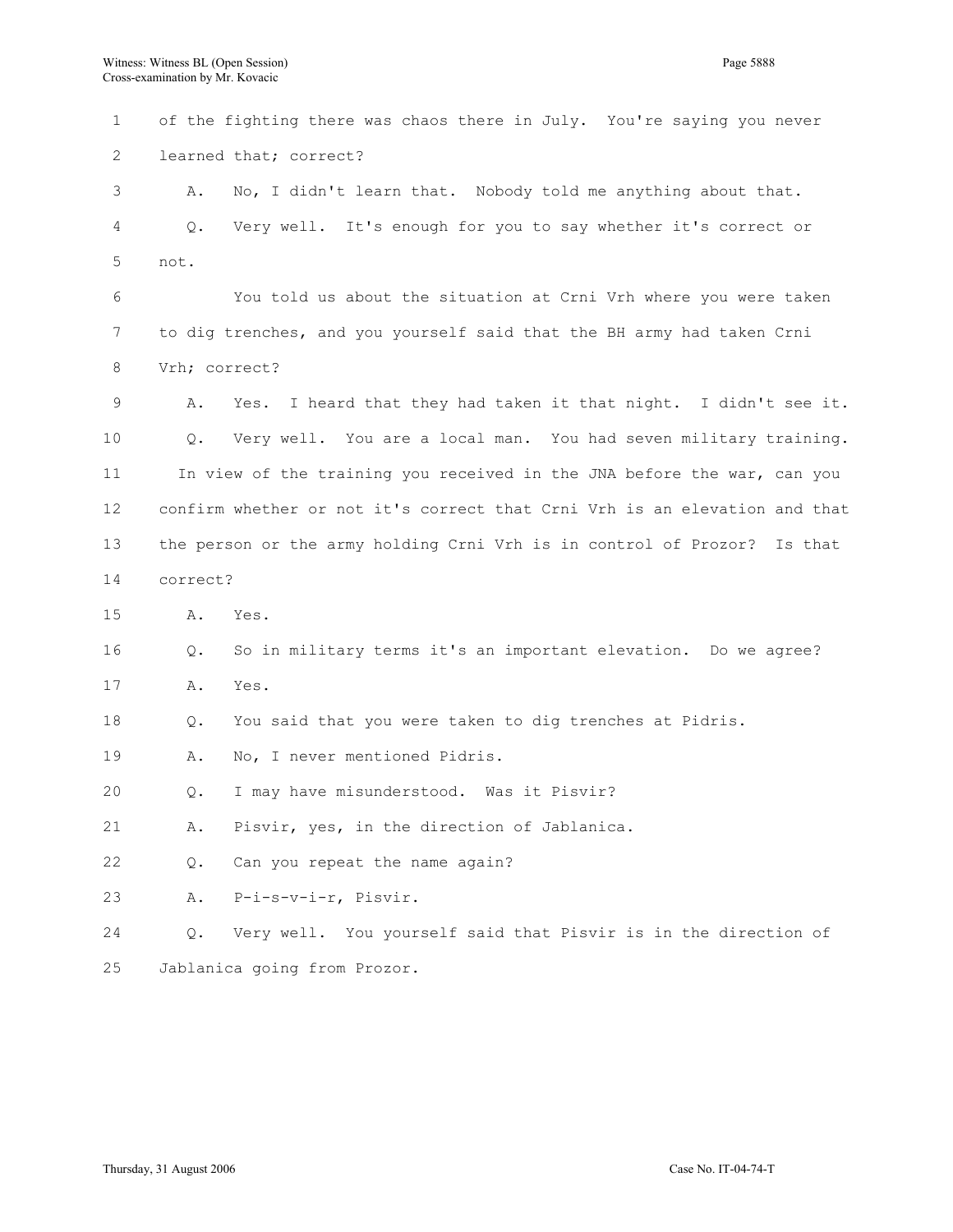1 A. Yes. 2 Q. Do you agree that's 6 or 7 kilometres away from Jablanica? 3 A. It could be, I didn't measure the distance. If you go Gracac 4 along a macadam road up a hill the village of Gracac is there. 5 Q. And new trenches were dug there again; right? 6 A. Yes, that's right. Trenches were dug there. 7 Q. The HVO dug trenches? 8 A. We prisoners dug the trenches for the HVO soldiers. 9 Q. And what army were these trenches facing? 10 A. I assume the army of Bosnia-Herzegovina, because there were no 11 Serbs in the area. 12 Q. So this was in the operations for taking terrain towards the 13 south, towards Jablanica? 14 A. Correct. 15 Q. And it was the BH army that was conquering the territory, and the 16 areas of Jablanica and Prozor were to be put under the control of the 17 army. 18 A. No, the HVO, because the army was in Jablanica. 19 Q. But you said just a moment ago that the armija had taken them at 20 Crni Vrh overlooking Prozor? 21 A. Yes. Crni Vrh, yes, but that's a different period, Pisvir. 22 Q. When were the trenches at Pisvir dug? 23 A. We went to Jurici, we went to Crni Vrh. We went to Pisvir. I 24 should have carried down a notebook with me and noted down the days and 25 places where we were but we couldn't do that.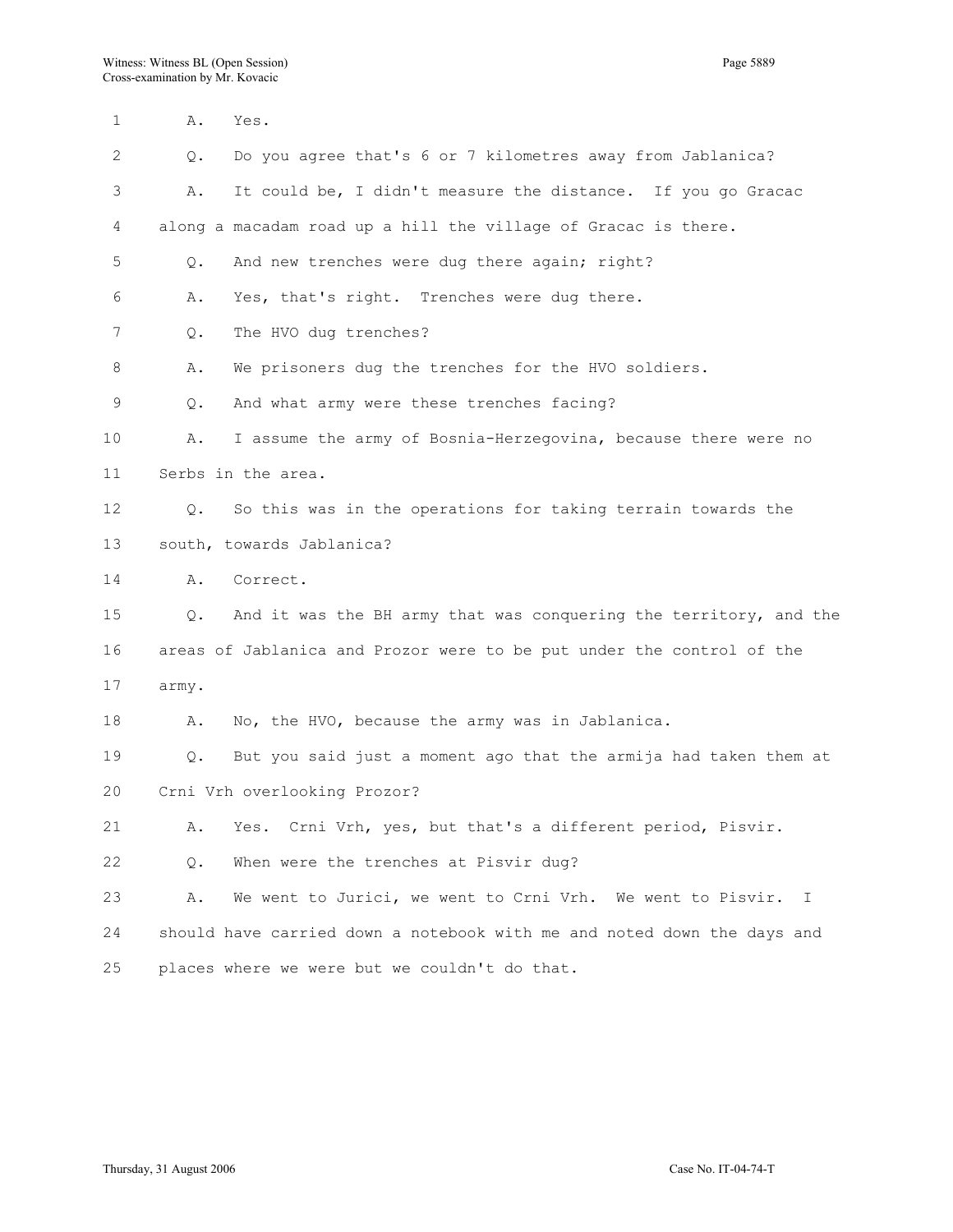| 1  | Q.            | Well, that's quite clear. Of course I'm not asking you that.               |
|----|---------------|----------------------------------------------------------------------------|
| 2  |               | It's quite clear that I don't expect that, but we will agree that all this |
| 3  |               | took place in July, 1993?                                                  |
| 4  | Α.            | Yes, in July while I was at the secondly school. That's correct.           |
| 5  | Q.            | Very well. Thank you very much. You said that from the school              |
| 6  |               | they took you to work in several places, and you said this was done by the |
| 7  |               | HVO and that you saw the insignia. Were these HVO insignia or HVO          |
| 8  |               | military police insignia?                                                  |
| 9  | Α.            | The police didn't go to the line. We all know what the<br>HVO.             |
| 10 | police does.  |                                                                            |
| 11 | $Q_{\bullet}$ | While you were at these locations, especially Crni Vrh but also            |
| 12 |               | the others you mentioned, did you see any additional insignia? Do you      |
| 13 |               | know what HVO unit this was?                                               |
| 14 | Α.            | I don't understand these things. What was important to us<br>No.           |
| 15 |               | was that it was the HVO. That was the Croatian army, as far as we were     |
| 16 |               | concerned, and whether they had a bird some other emblem or what kind of   |
| 17 |               | brigade it was, we weren't interested in that.                             |
| 18 | $Q$ .         | So you didn't see any additional insignia apart from HVO?                  |
| 19 | Α.            | I don't know about that.<br>No.                                            |
| 20 | Q.            | It says in the record that it was the Croatian army. Did you ever          |
| 21 |               | see the army that came from -- an army that came from Croatia there? You   |
| 22 | mean the HVO? |                                                                            |
| 23 | Α.            | Yes, I meant the HVO. That's what we say when we say that.                 |
| 24 | Q.            | And these HVO soldiers, let me ask you the following: Did you see          |
| 25 |               | any people you knew by sight among them?                                   |
|    |               |                                                                            |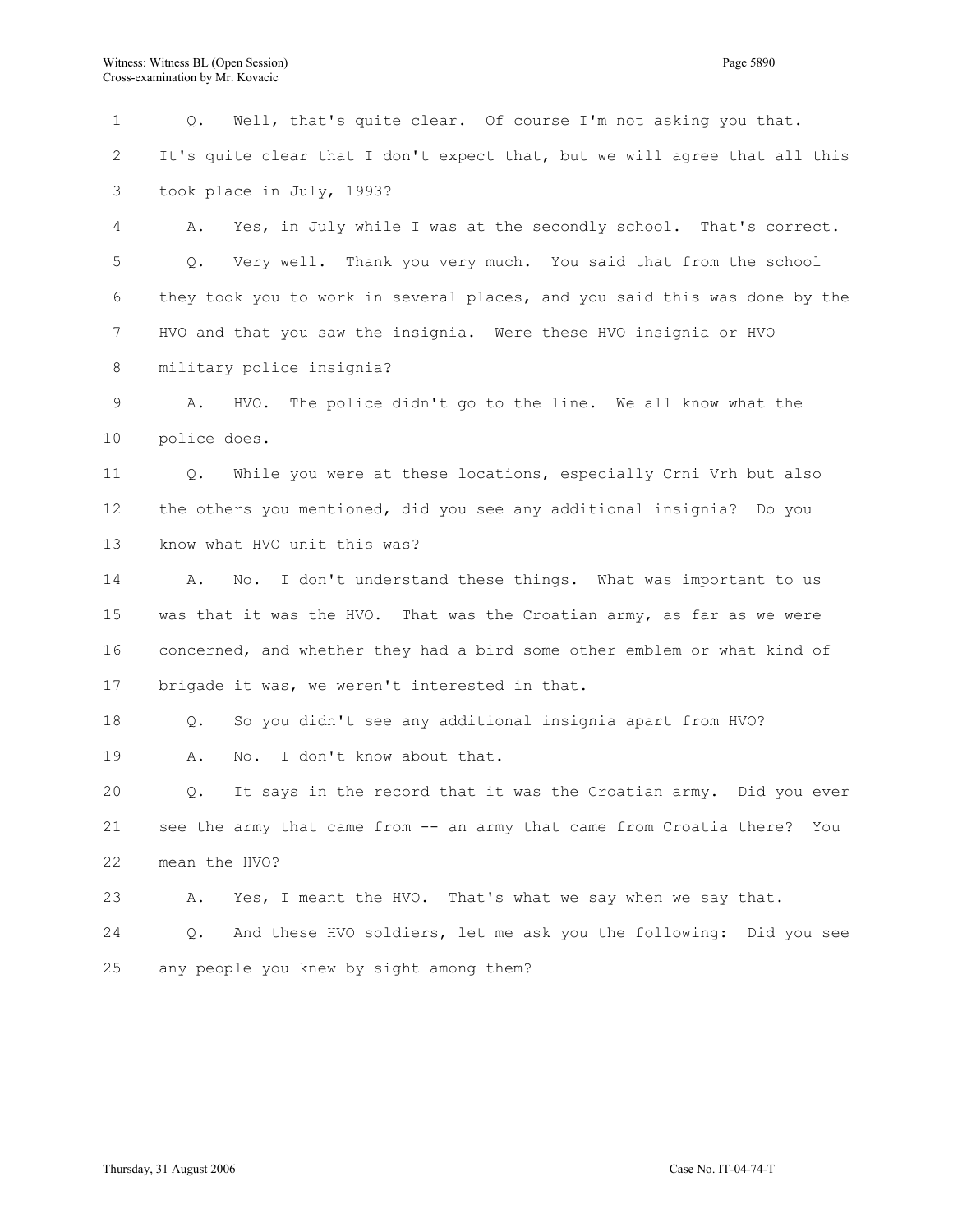1 A. Well, when we were working we didn't dare look people in the eye, 2 look at them directly. Well, of course we knew some people, but I'd 3 rather avoid them if I can, because I was afraid. 4 Q. Is it correct, then, that some of them were local people? Yes or 5 no? 6 A. Yes. 7 Q. Thank you. Well, let's move on and go back to some other issues 8 you raised. I'm going back to the very beginning of your testimony with 9 regard to the existence of the Territorial Defence. You said that you 10 were mobilised by the Territorial Defence. I put an additional question 11 to you about that. Is it correct that the full and official name of that 12 institution was the municipal Territorial Defence Staff in Prozor? 13 Correct? 14 A. I think that's correct, but I don't know if it's the Municipal 15 Staff or not. I'm not that educated. I don't understand these things. 16 Q. In any case, you got the call-up papers in Prozor? 17 A. Yes, in writing. I got that at home, that I should report to the 18 TO. I reported, and they put me in a vehicle and they took me to the Rama 19 hydroelectric power plant, the dam on the lake, and there they gave me a 20 uniform and weapons. 21 Q. Very well. At the time while you were there, were all able-bodied 22 men from the municipality called up? 23 A. Well, they were. I don't know whether they all received the 24 call-up papers at the same time. I can't talk about the entire 25 municipality.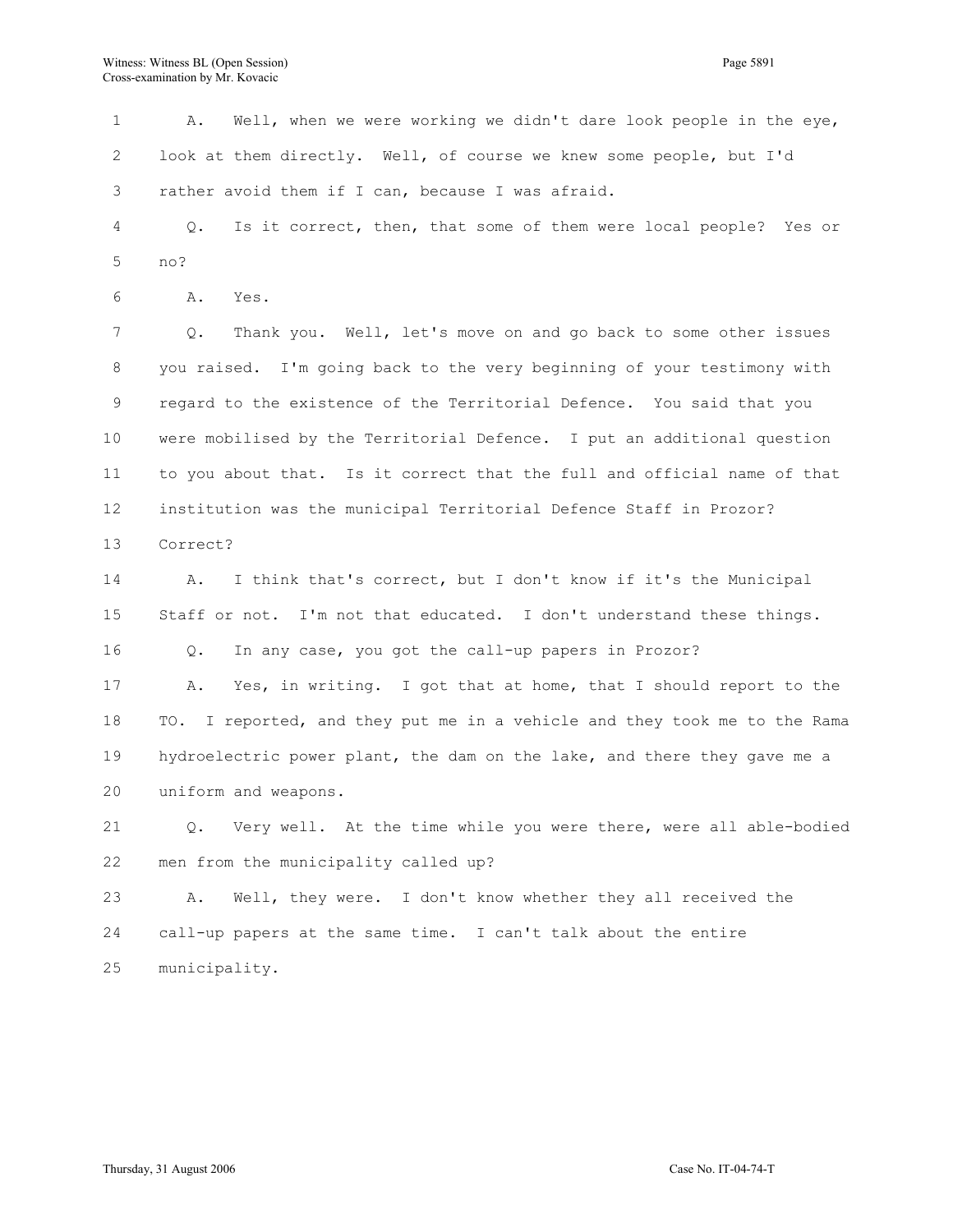| 1  | $Q$ .         | Very well. Did Croats and Muslims alike receive call-up papers?           |
|----|---------------|---------------------------------------------------------------------------|
| 2  | Α.            | Well, of course they did. I know that we were up there and that           |
| 3  |               | there were both Croats and Muslims there. I can't say anything different. |
| 4  | Q.            | Do you agree that in 1992 the Territorial Defence had that Joint          |
| 5  |               | Command you mentioned?                                                    |
| 6  | Α.            | That's what people said. I don't know. I don't know whether it            |
| 7  |               | was joint at the top or not. We were told it was a Joint Command. I       |
| 8  | don't know.   |                                                                           |
| 9  | $Q_{\bullet}$ | Very well. You mentioned going to the lines after mobilisation            |
| 10 |               | and that you were there in shifts. You said that in 1992 you worked in    |
| 11 |               | shifts 15 days on, 15 days off.                                           |
| 12 | Α.            | Well, whether it was 15 or 7 days, it wasn't always the same.<br>It       |
| 13 |               | varied depending on the number of men.                                    |
| 14 | Q.            | While we fully agree, and in 1993 when you were at Idovac, at the         |
| 15 |               | positions with the HVO there were shifts there too; is that correct?      |
| 16 | Α.            | Yes.                                                                      |
| 17 | Q.            | Before you were called up, just before you were called up, were           |
| 18 | you employed? |                                                                           |
| 19 | Α.            | Yes.                                                                      |
| 20 | Q.            | Where did you work, if I may ask that?                                    |
| 21 | (redacted)    |                                                                           |
| 22 | $Q$ .         | When you were mobilised did your employment cease?                        |
| 23 | Α.            | Yes.                                                                      |
| 24 | Q.            | So would spend 7 or 15 days on a shift. I'm speaking about the            |
| 25 |               | period when you were in the Territorial Defence. And when you were off    |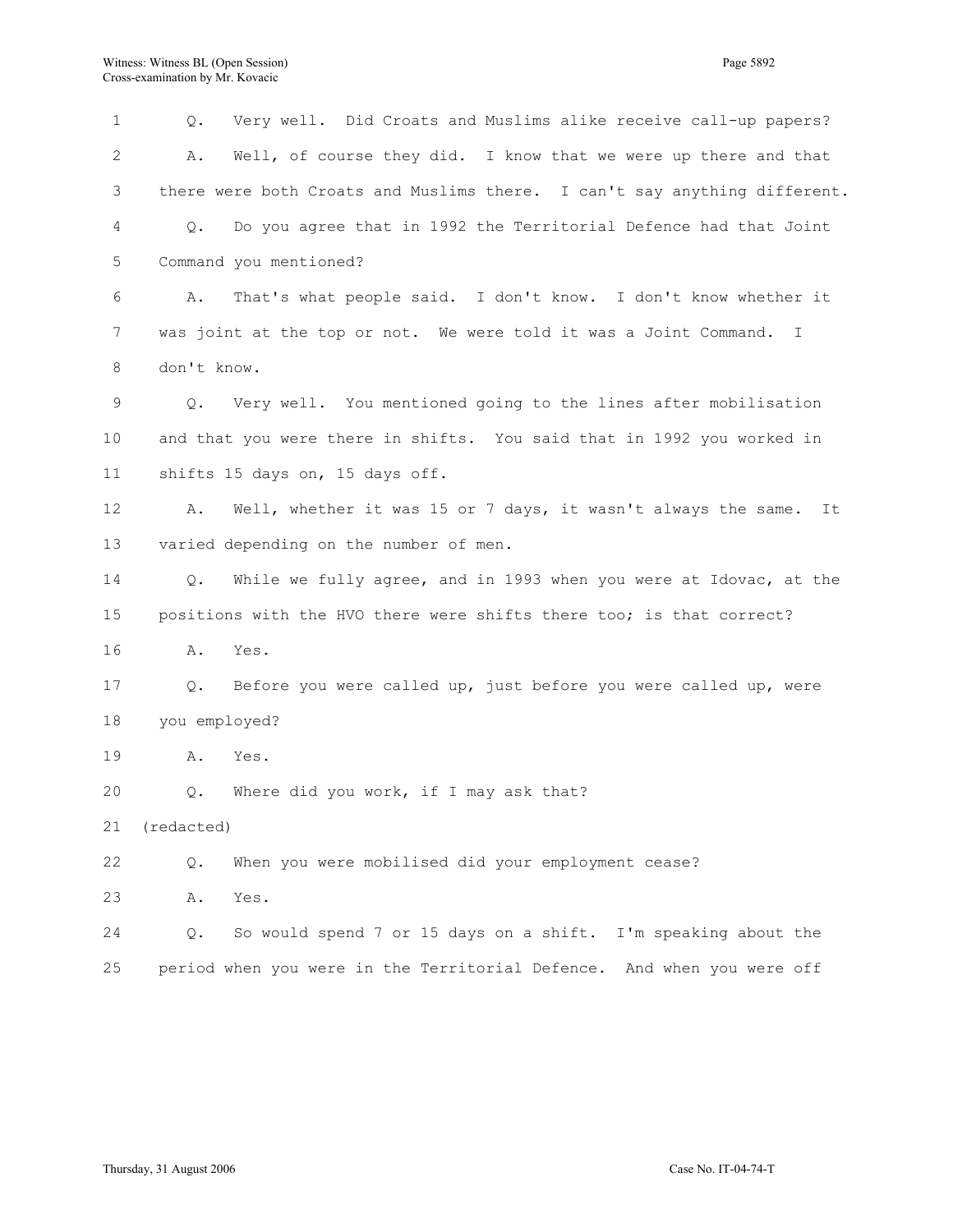| $\mathbf{1}$ |       | duty, you went home; is that correct?                                      |
|--------------|-------|----------------------------------------------------------------------------|
| 2            | Α.    | Yes.                                                                       |
| 3            | Q.    | You didn't go to any barracks.                                             |
| 4            | Α.    | No. No, we didn't.                                                         |
| 5            | Q.    | When you were at home, you were a free man so to speak?                    |
| 6            | Α.    | Of course.                                                                 |
| 7            | Q.    | You had no military duties when you were off duty?                         |
| 8            | Α.    | No.                                                                        |
| 9            | Q.    | Do we agree that during those 7, 10, or 15 days when you were off          |
| 10           |       | duty you were a civilian?                                                  |
| 11           | Α.    | Well, yes. Yes, I was.                                                     |
| 12           | $Q$ . | And did you bring your rifle home from the front line?                     |
| 13           | Α.    | Yes, until Prozor fell. Until the 23rd of October, 1992. After             |
| 14           |       | that, we didn't.                                                           |
| 15           | Q.    | Very well. Mr. BL, is it correct or do you know that in early              |
| 16           |       | 1992 when many people felt that war was coming to Bosnia, that there would |
| 17           |       | a Serbian aggression, regardless of the fact that people had               |
| 18           |       | different opinions, did many people buy weapons with their own money,      |
| 19           |       | weapons to defend themselves from an impending attack from the Serbs?      |
| 20           | Α.    | Well, whoever could did.                                                   |
| 21           |       | JUDGE ANTONETTI: [Interpretation] Just a moment, please.                   |
| 22           |       | Mr. Murphy.                                                                |
| 23           |       | MR. MURPHY: [Previous translation continues]  private session              |
| 24           |       | for just a moment.                                                         |
|              |       |                                                                            |

25 JUDGE ANTONETTI: [Interpretation] Very well.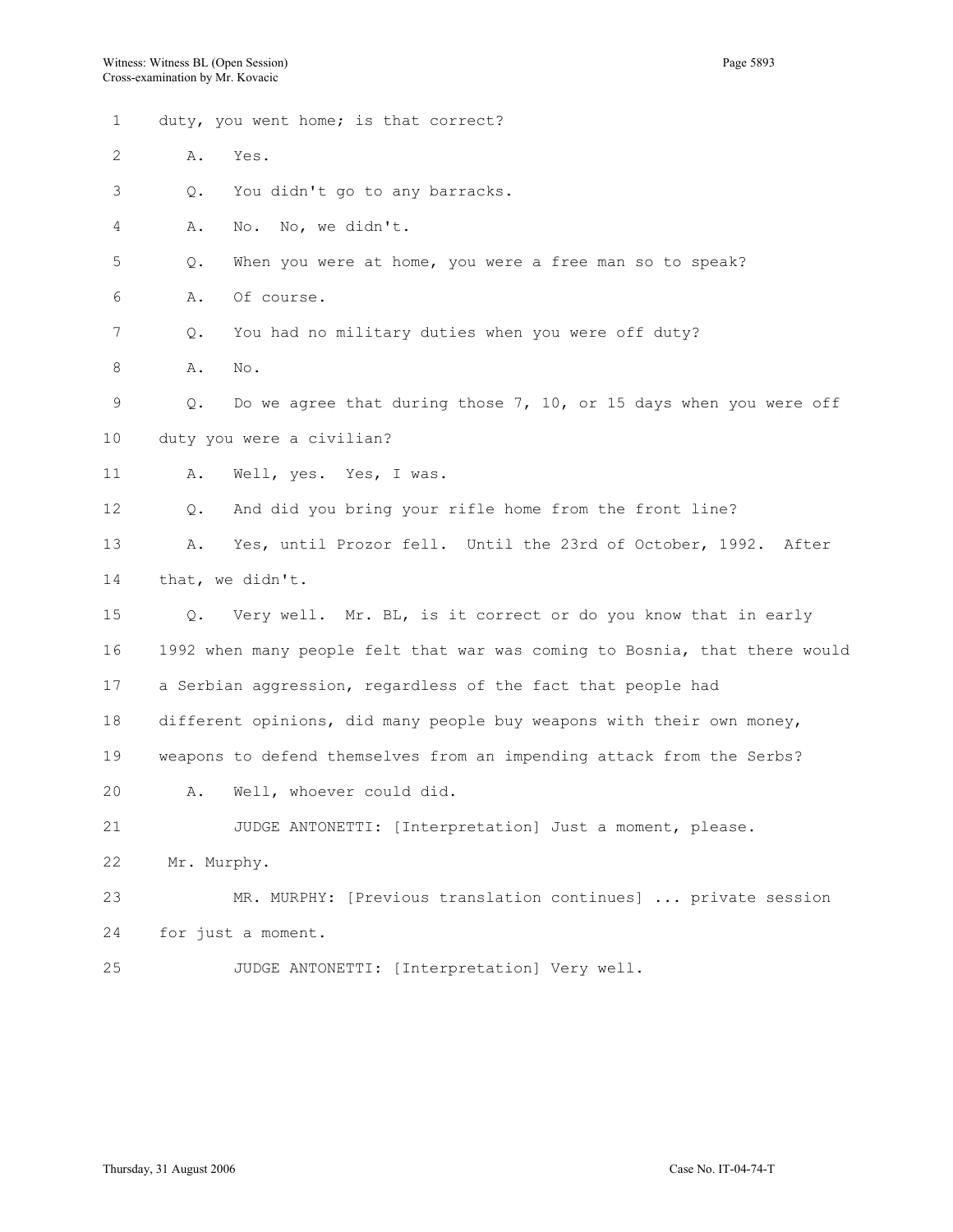| $\mathbf{1}$ | [Private session]                                                         |
|--------------|---------------------------------------------------------------------------|
| 2            | (redacted)                                                                |
| 3            | (redacted)                                                                |
| 4            | (redacted)                                                                |
| 5            | (redacted)                                                                |
| 6            | (redacted)                                                                |
| 7            | (redacted)                                                                |
| 8            | (redacted)                                                                |
| 9            | (redacted)                                                                |
| 10           | (redacted)                                                                |
| 11           | (redacted)                                                                |
| 12           | (redacted)                                                                |
| 13           | (redacted)                                                                |
| 14           | (redacted)                                                                |
| 15           | (redacted)                                                                |
| 16           | (redacted)                                                                |
| 17           | (redacted)                                                                |
| 18           | [Open session]                                                            |
| 19           | THE REGISTRAR: [Interpretation] We're back in open session,               |
| 20           | Mr. President.                                                            |
| 21           | MR. KOVACIC: [Interpretation] I apologise for that slip, but I            |
| 22           | didn't feel that it would indicate the witness's identity because it's a  |
| 23           | large employer employing several hundred employees.                       |
| 24           | Witness, let's carry on where we left off. You have understood<br>Q.      |
| 25           | the reason for this interruption. It was so that your identity should not |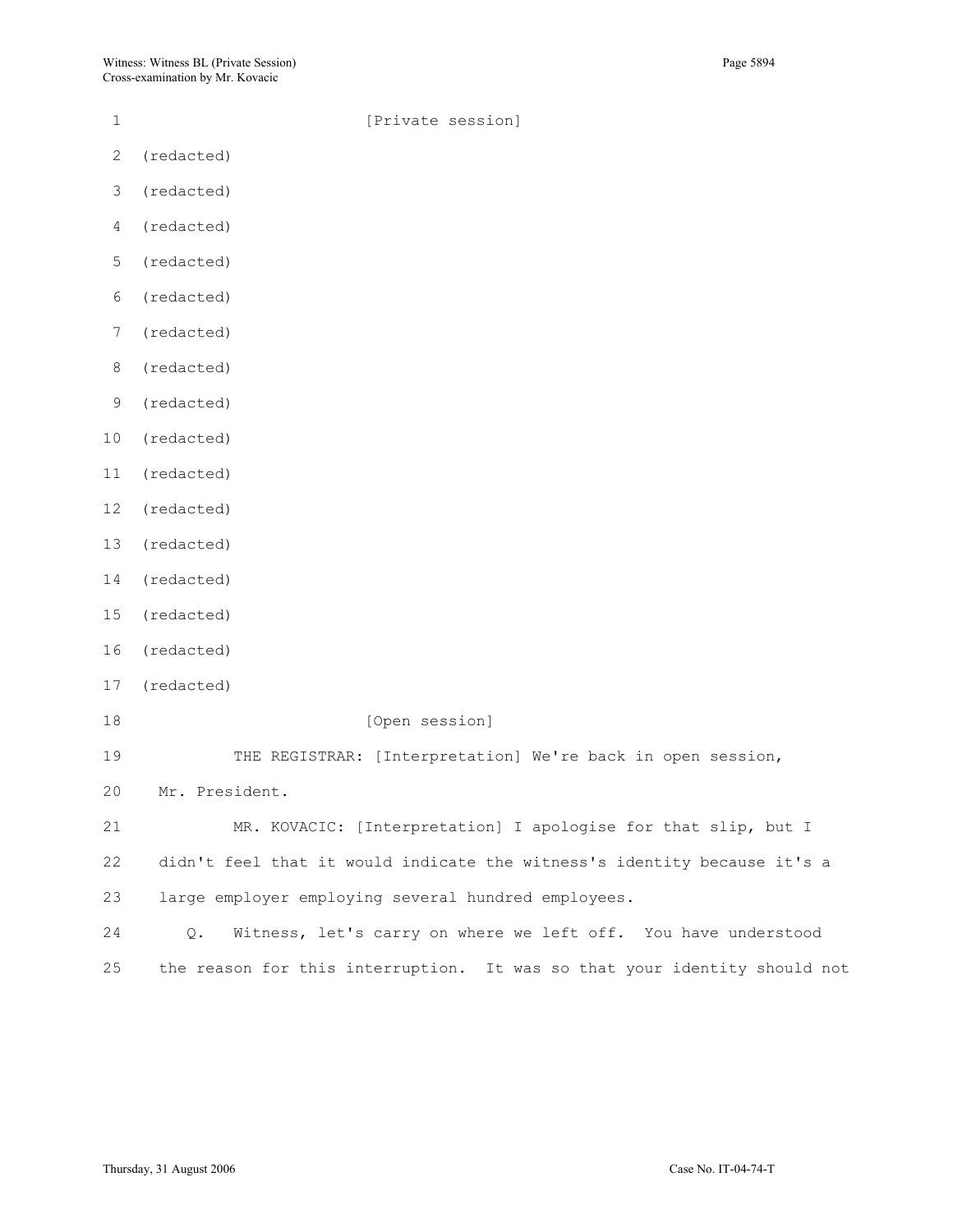1 be disclosed. Anyway, you confirmed and said that some people, although 2 you don't know their names and surnames, but you agree that many people 3 purchased weapons in early 1992 with their own money; is that correct? 4 A. I don't know if it's correct or not. Some people did, others 5 didn't. I did hear that people were buying weapons, but I didn't see it 6 myself, so I can't confirm whether it was actually correct. 7 Q. All right. Fine. Now, you yourself, you as BL, did you purchase 8 any weapons for defence? 9 A. No. I received an M-48 rifle and ten bullets. You know where. 10 I've already told you. 11 Q. Well, perhaps you are aware that that weaponry for the Territorial 12 Defence was procured, among others, by the HVO. 13 A. Perhaps, but I really couldn't say. I don't know. 14 Q. All right. Fine. Now, in 1993 when went to take up your shift at 15 Idovac, they issued weapons to you again there, did they not? 16 A. Yes. 17 Q. And you said that you left the weapons at the positions there when 18 you were off shift. 19 A. Yes. There was a shed there, and we would leave it there. 20 Q. And that was the rule for all people taking up their shifts except 21 for people who owned their own weapons. 22 A. I don't know. I don't know about that rule. I know that we 23 Muslims who had a special shed where we slept, we one hand over our 24 weapons. I don't know what other people did. We didn't spend the night 25 together, so I don't know.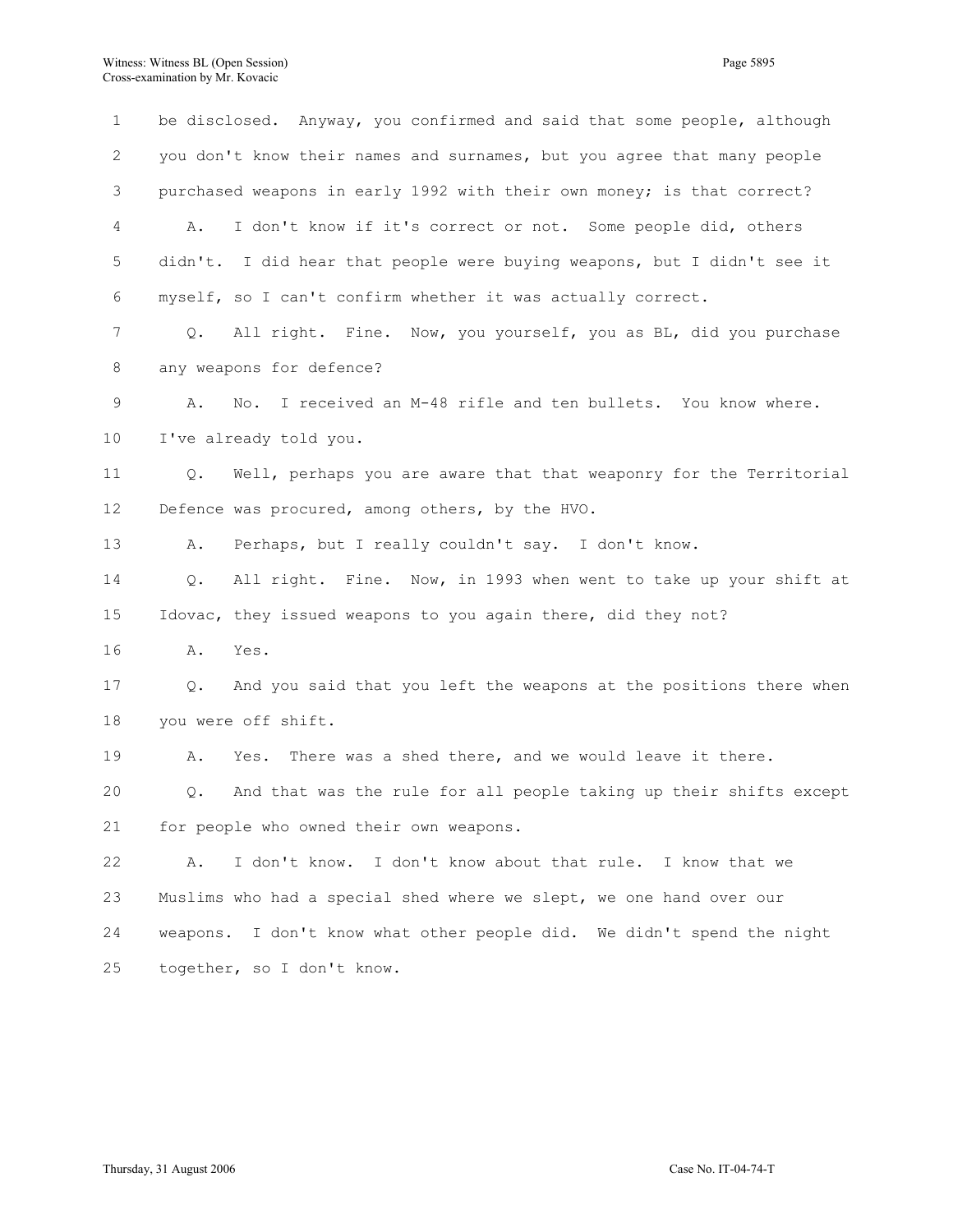1 Q. You don't know. You don't know whether the HVO soldiers or some 2 up at the line also left their weapons there? 3 A. No, I didn't know that. We didn't go to their part. We would go 4 to our part of the village and they would go to theirs. 5 Q. Thank you. Now, when your shift was completed and you went home 6 and left your weapons, another soldier came up to take up are position, 7 the other shift. 8 A. Yes, of course. 9 Q. So your replacement, if I can put it that way, who took up your 10 shift used the weapons left up at the line. 11 A. Well, I don't know. We would take it back to the warehouse. Now, 12 who would issue it out again, I don't know. 13 Q. And when you come back again, you were issued the weapon again? 14 A. Yes, that's right. 15 Q. Thank you. There was -- we had our interruption, and you were 16 saying that when you weren't on shift in 1992, when you weren't doing your 17 shift in 1992 in the village, did you engage in any other work? Because 18 the factory had closed down, did you do any other work to earn money? 19 A. Well, of course it was closed. It was shut down and we only had 20 farming. 21 Q. So they considered you to be a civilian. The Territorial Defence 22 didn't say you're soldier, you're not allowed to work? 23 A. Well, no, nobody prevented us from working. Of course not. 24 Q. I just have a very small question to ask. Witness BL, when you 25 said you were imprisoned in the school, you mentioned a man who made lists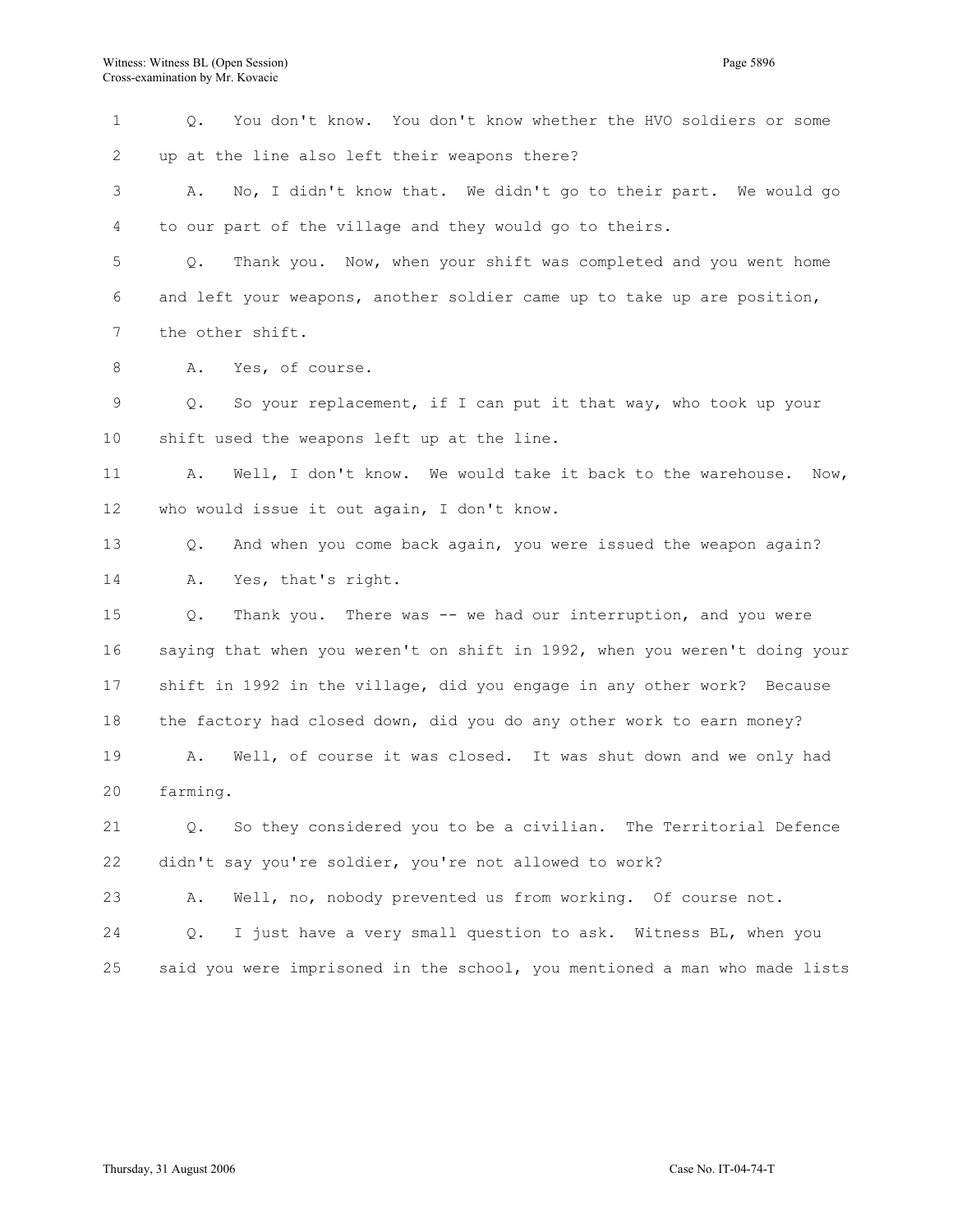1 of your named when you were loaded up onto trucks. You said you knew him 2 by sight, and you asked him whether he knew where they were taking you. 3 He said he did not know. Do you happen to know his name? 4 A. No, I said straight away he didn't happen to know his name. We 5 just knew each other by sight when passing, in passing. We would happen 6 to pass each other in town. We would say, "Hi, how are you?" That kind 7 of thing. 8 MR. KOVACIC: [Interpretation] Your Honour, may we go back into 9 private session for just one moment, please, because I'd like to put a 10 name to the witness and the name is on the witness list. 11 JUDGE ANTONETTI: [Interpretation] Mr. Registrar, private session, 12 please. 13 *Department* [Private session] 14 (redacted) 15 (redacted) 16 (redacted) 17 (redacted) 18 (redacted) 19 (redacted) 20 (redacted) 21 (redacted) 22 (redacted) 23 (redacted) 24 (redacted) 25 (redacted)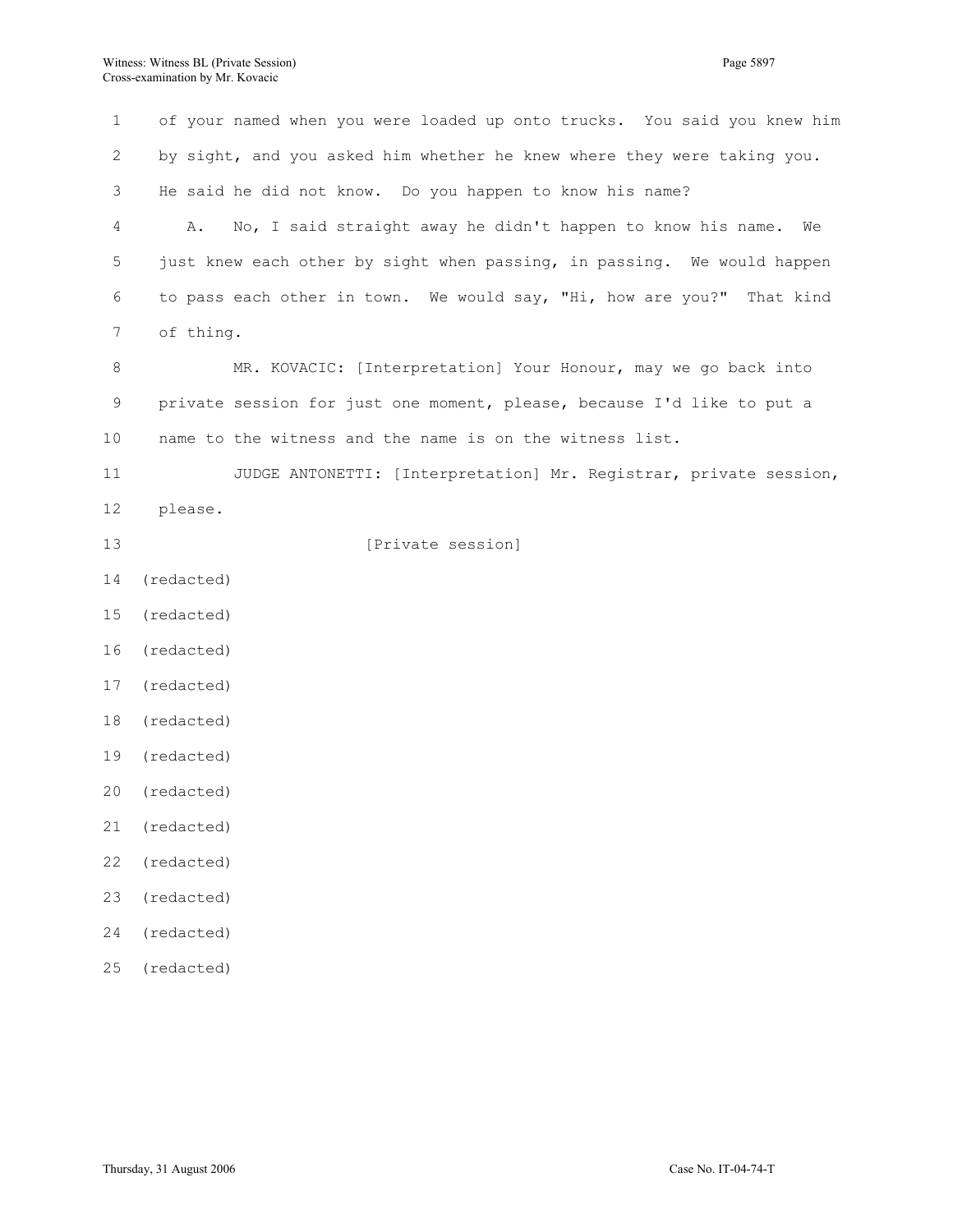| $\mathbbm{1}$            |  |                                      |  |  |  |
|--------------------------|--|--------------------------------------|--|--|--|
| $\sqrt{2}$               |  |                                      |  |  |  |
| $\mathfrak{Z}$           |  |                                      |  |  |  |
| $\sqrt{4}$               |  |                                      |  |  |  |
| $\mathbf 5$              |  |                                      |  |  |  |
| $\epsilon$               |  |                                      |  |  |  |
| $\overline{\phantom{a}}$ |  |                                      |  |  |  |
| $\,8\,$                  |  |                                      |  |  |  |
| $\mathsf 9$              |  |                                      |  |  |  |
| $1\,0$                   |  |                                      |  |  |  |
| $11\,$                   |  | Page 5898 redacted. Private session. |  |  |  |
| $12\,$                   |  |                                      |  |  |  |
| $13\,$                   |  |                                      |  |  |  |
| $1\,4$                   |  |                                      |  |  |  |
| $15\,$                   |  |                                      |  |  |  |
| $16\,$                   |  |                                      |  |  |  |
| $17\,$                   |  |                                      |  |  |  |
| $1\,8$                   |  |                                      |  |  |  |
| 19                       |  |                                      |  |  |  |
| $20$                     |  |                                      |  |  |  |
| $2\sqrt{1}$              |  |                                      |  |  |  |
| 22                       |  |                                      |  |  |  |
| 23                       |  |                                      |  |  |  |
| 24                       |  |                                      |  |  |  |
| 25                       |  |                                      |  |  |  |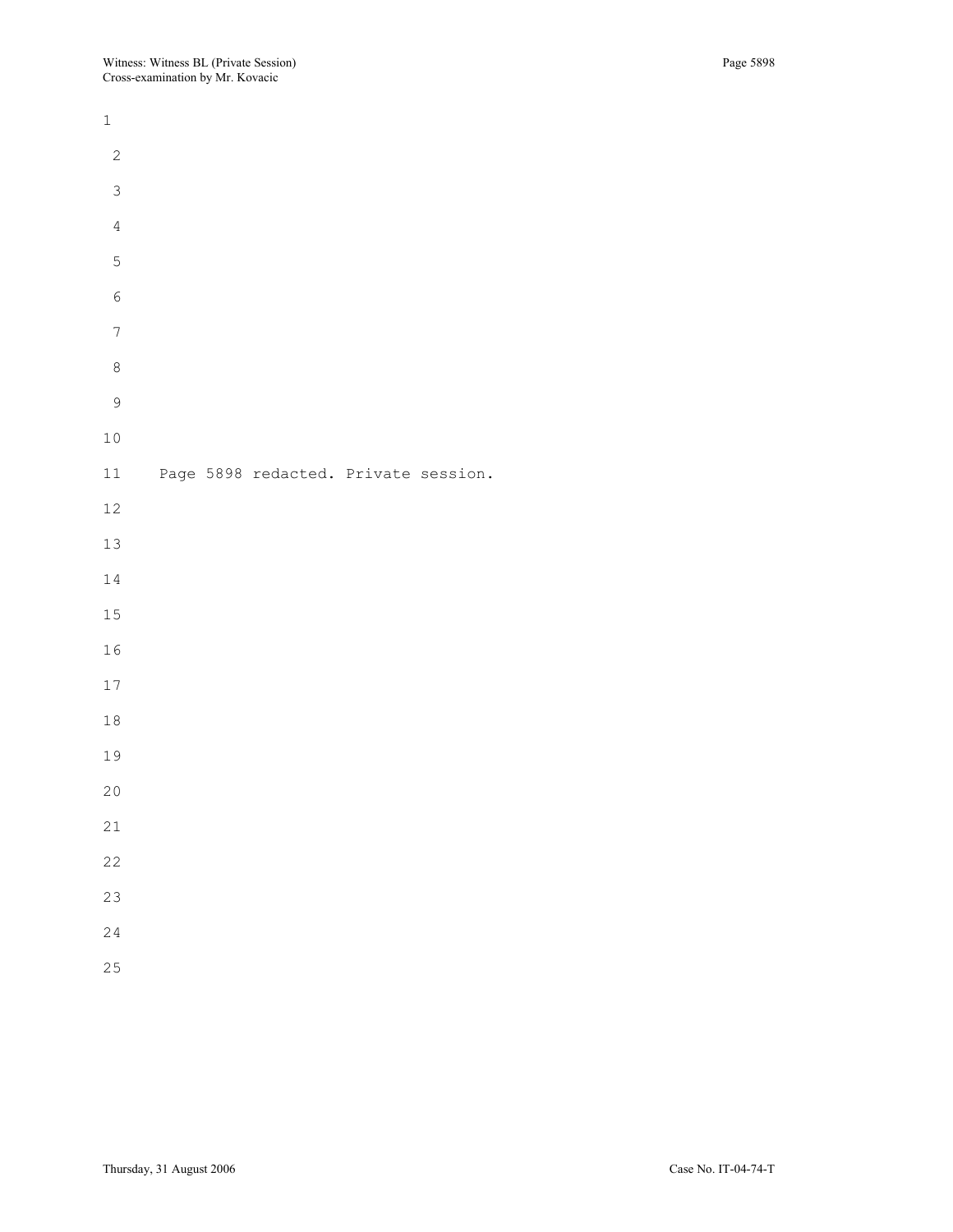- 1 (redacted)
- 2 (redacted)
- 3 (redacted)
- 4 (redacted)
- 5 (redacted)
- 6 (redacted)
- 7 (redacted)
- 8 (redacted)
- 9 (redacted)
- 10 (redacted)
- 11 (redacted)
- 12 (redacted)
- 13 (redacted)
- 14 (redacted)
- 15 (redacted)
- 16 (redacted)
- 17 (redacted)
- 18 (redacted)
- 19 (redacted)
- 20 [Open session]
- 21 THE REGISTRAR: [Interpretation] We're back in open session,
- 22 Mr. President.
- 23 MR. KOVACIC: [Interpretation].
- 24 Q. Witness BL, you said in your introduction that you had some 25 military training on a recoilless gun during the Yugoslav People's Army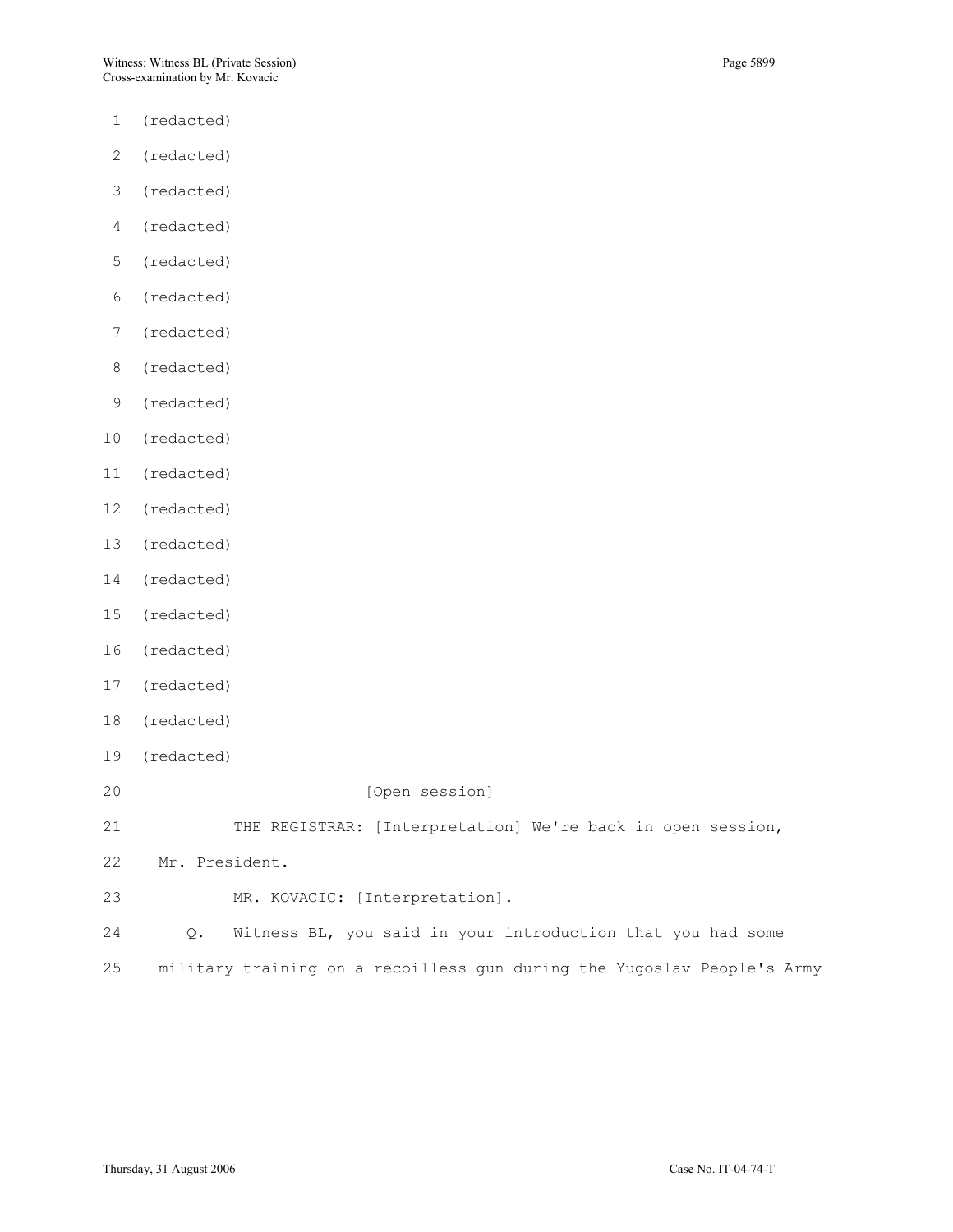1 days, the JNA. 2 A. I don't know what you mean. What does that mean? 3 Q. Well, I apologise. I wasn't precise enough. When you did your 4 service in the Yugoslav People's Army a long before this war broke out, 5 you were engaged in training for a recoilless gun; is that right? 6 A. Yes, that is right. 7 Q. So you do have some knowledge of weapons. 8 A. Yes. 9 Q. So as a soldier who knew this subject matter, would you agree that 10 if we only have mortars at Crni Vrh it is Prozor that is the target, or 11 within range, that Prozor is within range? 12 A. Yes. 13 Q. Do you know how long the line, demarcation line between the BH 14 army and the HVO, was maintained? When did the army -- when the army took 15 control of Crni Vrh, what happened to the HVO? 16 A. I don't know. I wasn't there. When we were brought there, there 17 were soldiers in the woods, and then we would move around. We would move 18 towards the front line where we had been digging trenches beforehand. So 19 when we reached those trenches, we fled. That's what happened. I don't 20 want to repeat everything that happened, the whole incident. 21 Q. So the HVO line had already fallen when you arrived up there. 22 A. Yes. 23 Q. The BH army was already in control of that area; is that right? 24 A. Yes. 25 Q. Thank you.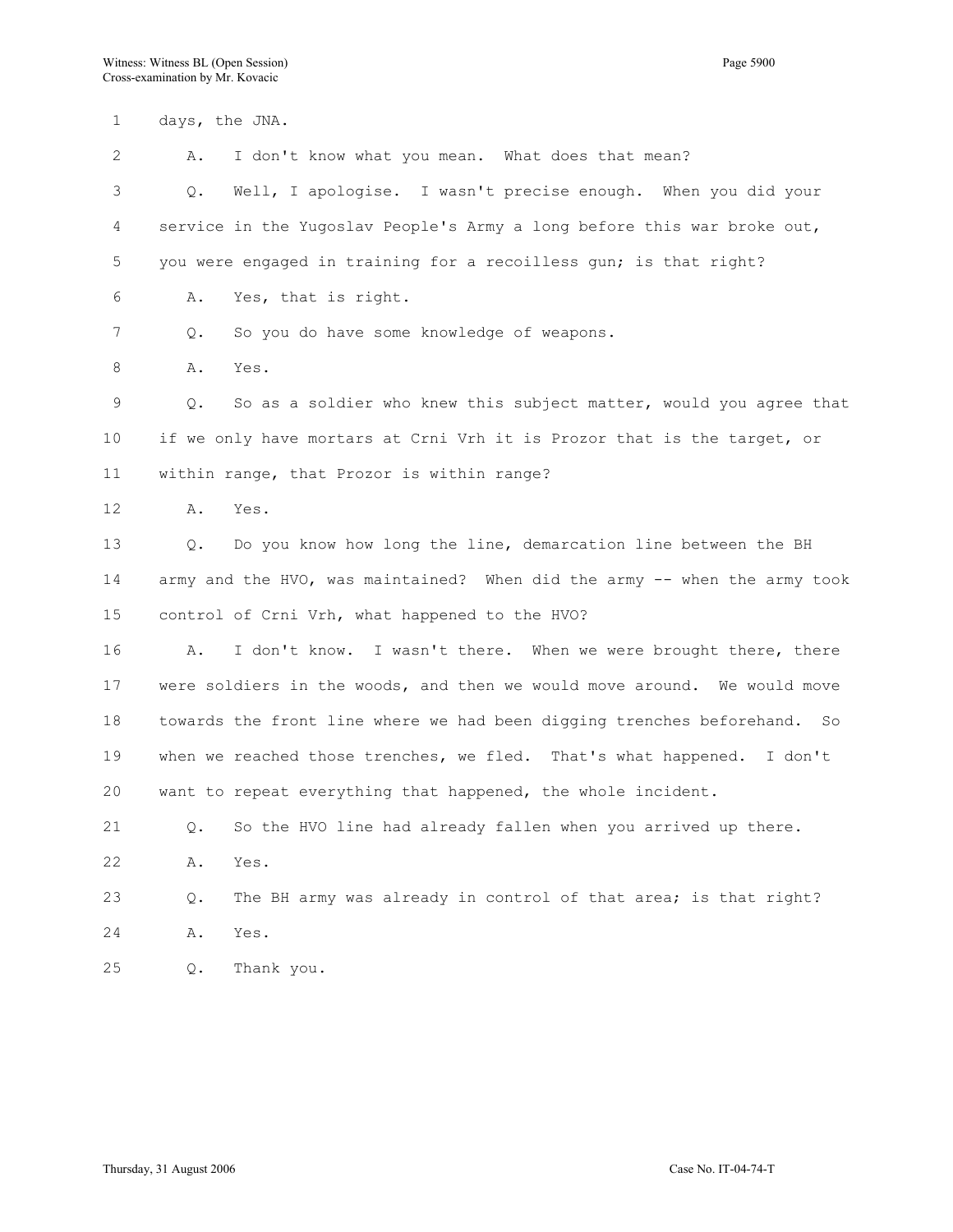1 MR. KOVACIC: [Interpretation] That completes my cross-examination. 2 I have no further questions for this witness. 3 JUDGE TRECHSEL: May I just -- 4 JUDGE ANTONETTI: [Interpretation] The Judges have some questions. 5 JUDGE TRECHSEL: Just one small question. I'm not sure that I 6 know what the recoilless gun is, the weapon you have been trained on. 7 What is that? 8 THE WITNESS: [Interpretation] Well, I don't know how to explain it 9 to you. 10 JUDGE TRECHSEL: Is it a gun you use to shoot at armoured 11 vehicles? 12 THE WITNESS: [Interpretation] It is an anti-armour gun, yes, an 13 anti-armour gun. I said when I testified a recoilless gun is used against 14 armoured vehicles, so I was in the anti-armour unit in the JNA. 15 JUDGE TRECHSEL: Is it mainly a tube in which you place a rocket 16 about a foot long and then shoot that? 17 THE WITNESS: [Interpretation] It's a tube which has two -- it's on 18 a stand with two vehicles, and it is manned by five individuals. Two 19 wheels, sorry. Two wheels, interpreter's correction. 20 The shells are placed in the rear end and they come out through 21 the front end. 22 JUDGE TRECHSEL: Thank you. 23 JUDGE ANTONETTI: [Interpretation] Very well. A follow-up 24 question. The Defence said that after Bugojno there was chaos. Now, when 25 you dug trenches and when you left the secondary school to the trenches,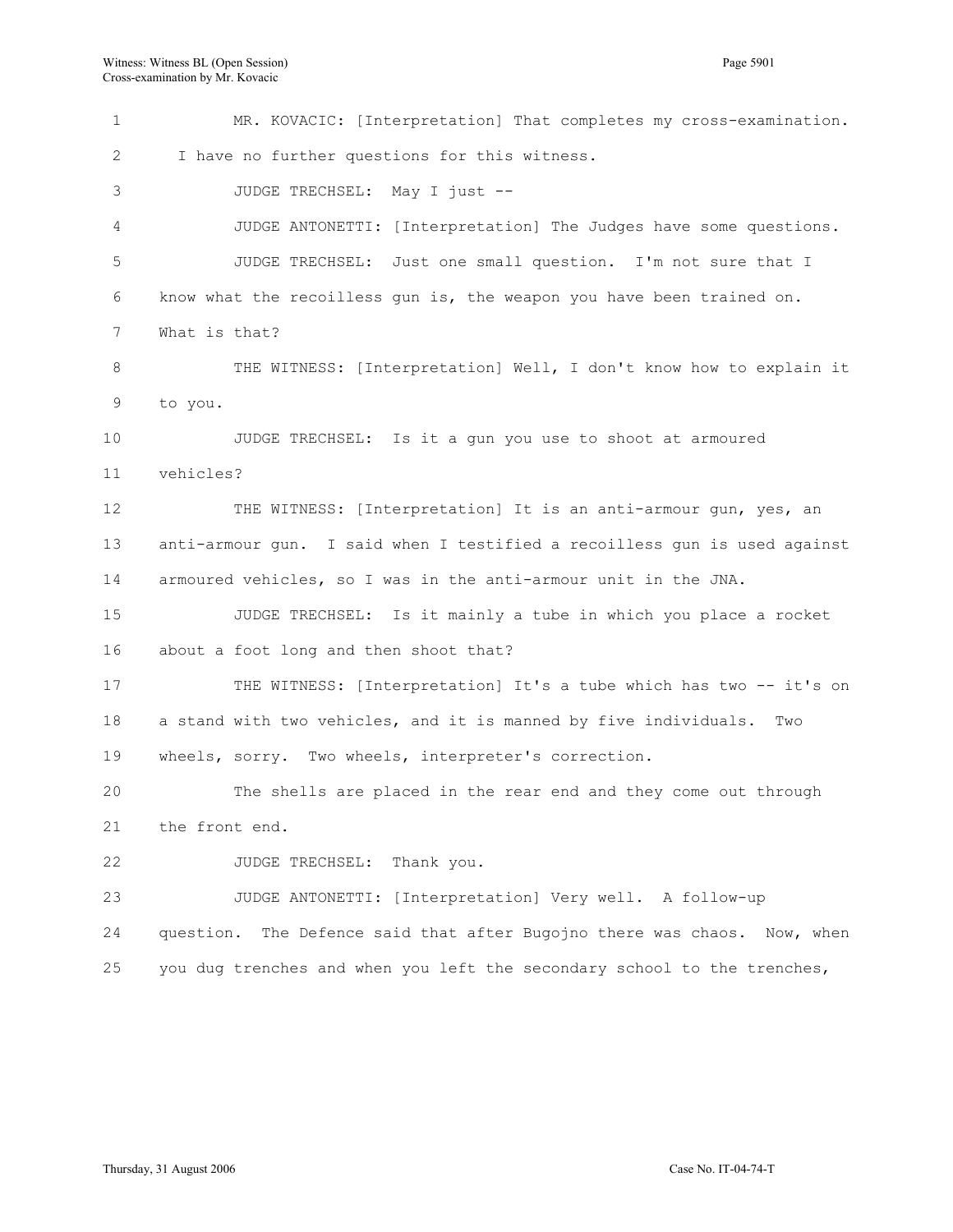1 and on the road along the route were there any HVO checkpoints? Did the 2 HVO stop the trucks you were in to see who was inside or not, or did you 3 go directly from the school building to the location where you were trench 4 digging, and you weren't stopped by anyone along the way?

5 THE WITNESS: [Interpretation] Nobody stopped us anywhere. We went 6 directly -- well, not quite directly, but as far as a vehicle could go and 7 reach the line where the digging was taking place.

8 JUDGE ANTONETTI: [Interpretation] Thank you. Now, the day you 9 were at Makljen and the day you left the secondary school in the morning 10 in order to be in that column of 50 men, Makljen is to the north of Prozor 11 and to go from Prozor to Makljen you have to take a winding road, and the 12 distance is approximately 10 kilometres. Now, along that road, on your 13 way there, did the truck keep going or did it stop at any point?

14 THE WITNESS: [Interpretation] No, nobody stopped it. It might 15 have stopped for a few minutes by the Baba Janja cafe. I don't know what 16 for. But we were under the canvas, under the tarpaulin, so I couldn't see 17 what was going on. But it just stopped for a short while there and 18 continued on its way.

19 JUDGE ANTONETTI: [Interpretation] Thank you.

20 Counsel Alaburic.

21 MS. ALABURIC: [Interpretation] Your Honour.

22 Cross-examination by. Ms. Alaburic:

23 Q. [Interpretation] Witness, my name is Vesna Alaburic. I'm an 24 attorney from Zagreb and I'm here as Defence counsel for General Milivoj 25 Petkovic.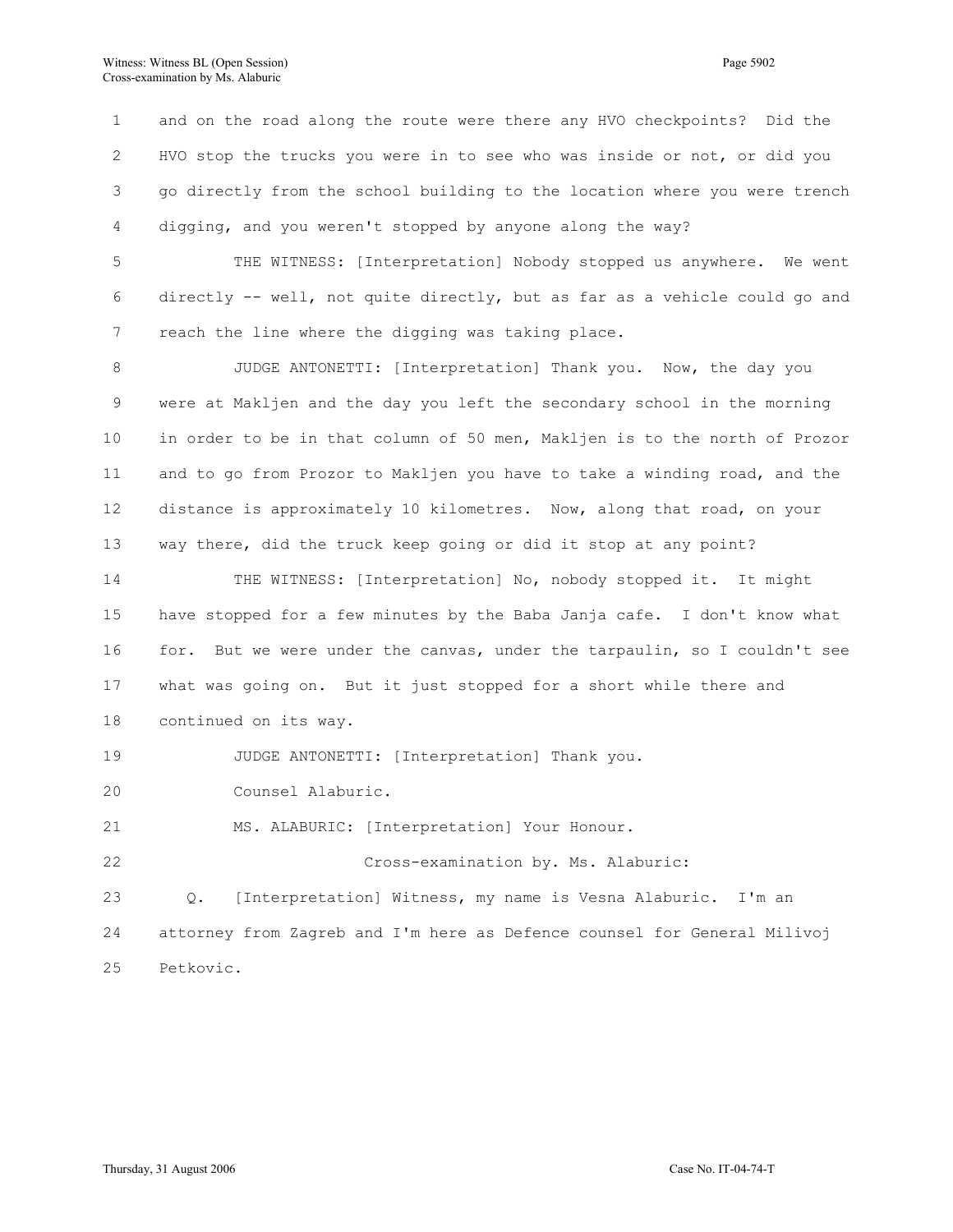| $\mathbf 1$ | I haven't prepared any questions to ask you but I would like to            |
|-------------|----------------------------------------------------------------------------|
| 2           | ask you something with respect to your testimony here today, so I do have  |
| 3           | a few questions because some of your statements are not quite clear to me, |
| 4           | and I can't paint a picture of everything you told us today.               |
| 5           | Now, to start off, you told us that your brother was in the truck          |
| 6           | with the 50 men who were $-$ -                                             |
| 7           | Α.<br>Can we go into private session, please?                              |
| 8           | JUDGE ANTONETTI: [Interpretation] Yes. Let's move into private             |
| $\mathsf 9$ | session.                                                                   |
| $10$        | [Private session]                                                          |
| 11          | (redacted)                                                                 |
| 12          | (redacted)                                                                 |
| 13          | (redacted)                                                                 |
| 14          | (redacted)                                                                 |
| 15          | (redacted)                                                                 |
| 16          | (redacted)                                                                 |
| 17          | (redacted)                                                                 |
| 18          | (redacted)                                                                 |
| 19          | (redacted)                                                                 |
| 20          | (redacted)                                                                 |
| 21          | (redacted)                                                                 |
| 22          | (redacted)                                                                 |
| 23          | (redacted)                                                                 |
| 24          | (redacted)                                                                 |

25 (redacted)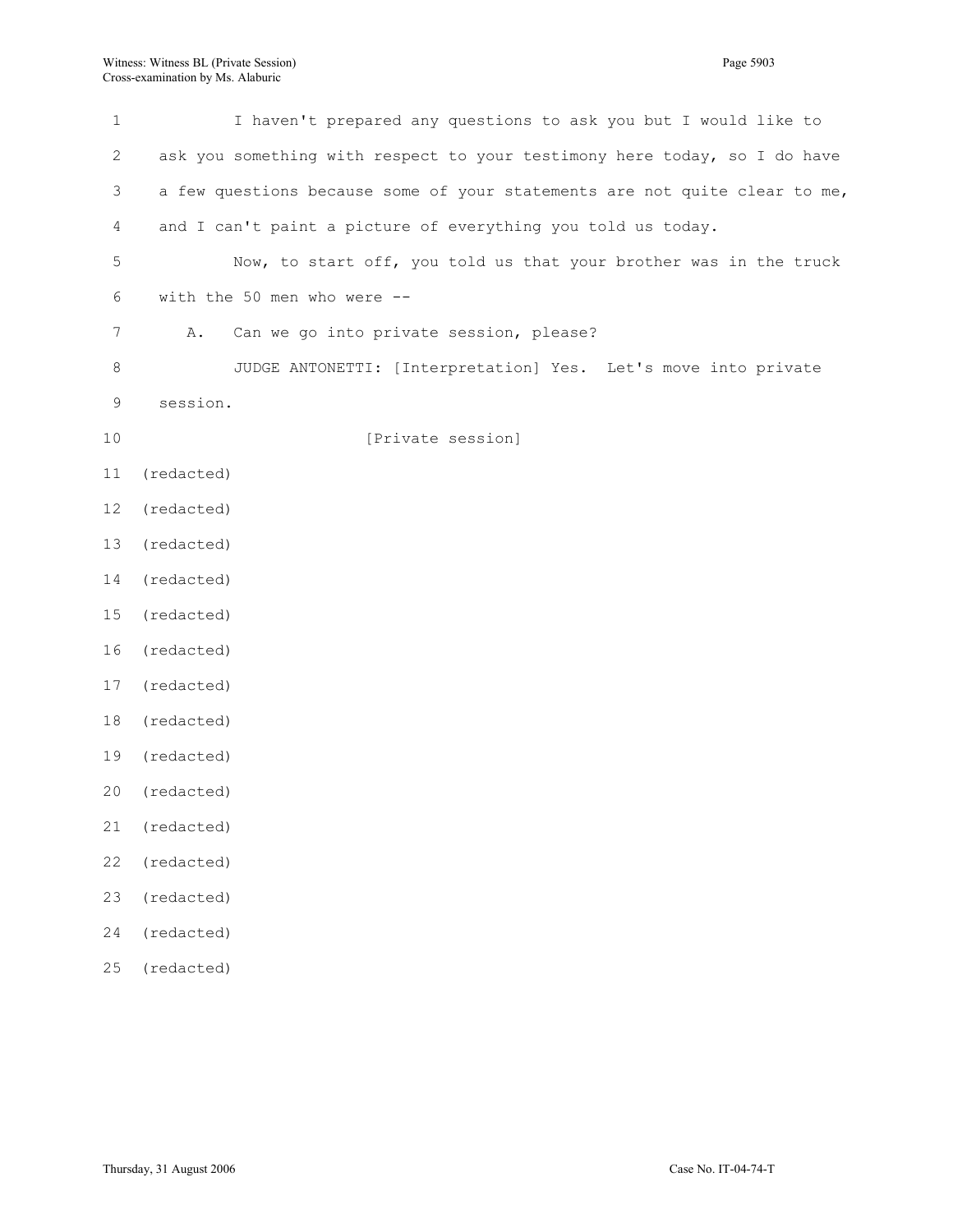| $\mathbbm{1}$    |  |                                            |  |  |
|------------------|--|--------------------------------------------|--|--|
| $\sqrt{2}$       |  |                                            |  |  |
| $\mathfrak{Z}$   |  |                                            |  |  |
| $\overline{4}$   |  |                                            |  |  |
| 5                |  |                                            |  |  |
| $\epsilon$       |  |                                            |  |  |
| $\boldsymbol{7}$ |  |                                            |  |  |
| $\,8\,$          |  |                                            |  |  |
| $\mathfrak g$    |  |                                            |  |  |
| $1\,0$           |  |                                            |  |  |
| $11\,$           |  | Pages 5904-5908 redacted. Private session. |  |  |
| $12\,$           |  |                                            |  |  |
| $13\,$           |  |                                            |  |  |
| $1\,4$           |  |                                            |  |  |
| $15\,$           |  |                                            |  |  |
| $1\,6$           |  |                                            |  |  |
| $17\,$           |  |                                            |  |  |
| $1\,8$           |  |                                            |  |  |
| 19               |  |                                            |  |  |
| 20               |  |                                            |  |  |
| 21               |  |                                            |  |  |
| 22               |  |                                            |  |  |
| 23               |  |                                            |  |  |
| 24               |  |                                            |  |  |
| 25               |  |                                            |  |  |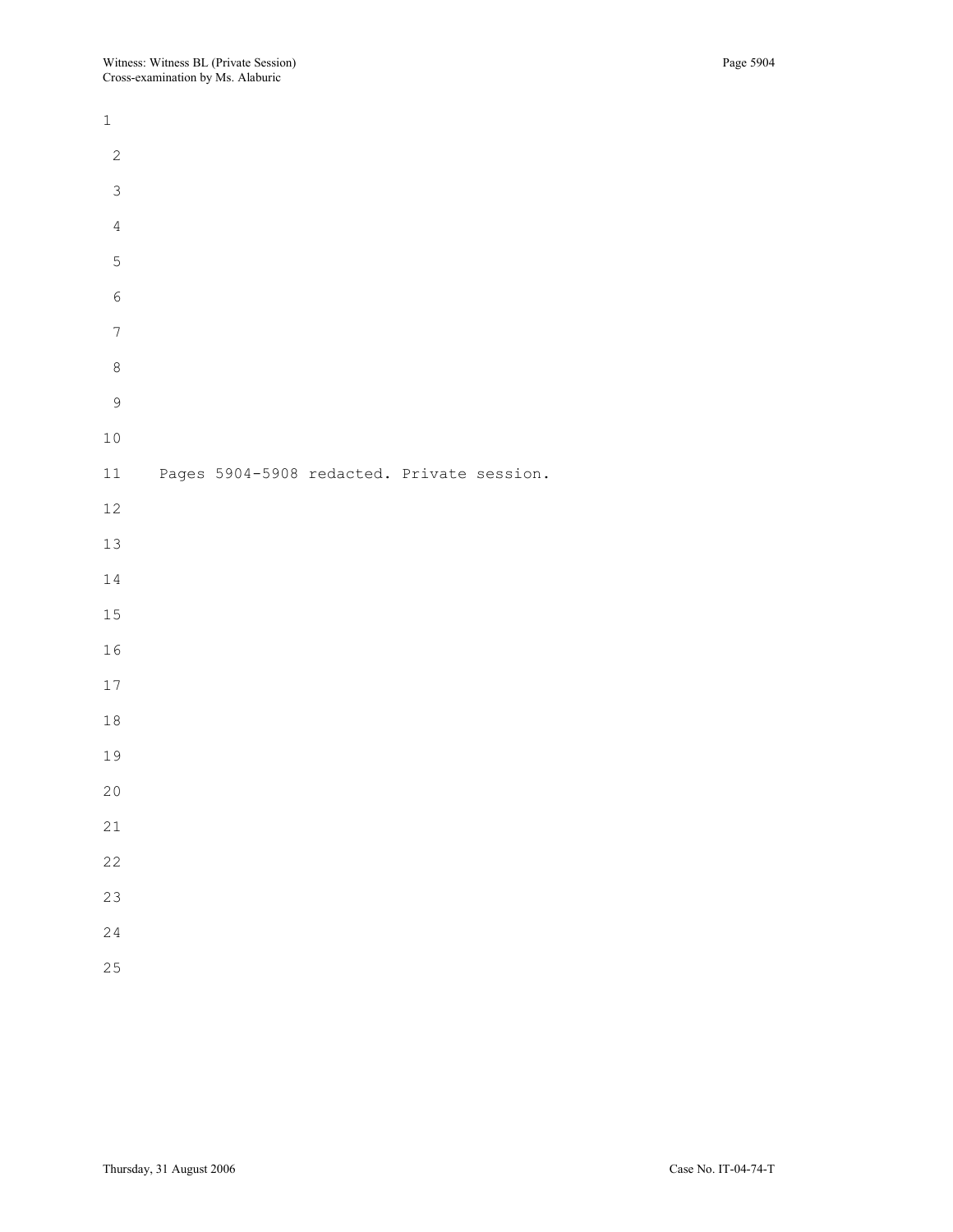- 1 (redacted)
- 2 (redacted)
- 3 (redacted)
- 4 (redacted)
- 5 (redacted)
- 6 (redacted)
- 7 (redacted)
- 8 (redacted)
- 

9 [Open session]

10 THE REGISTRAR: [Interpretation] We're in open session,

11 Mr. President.

12 JUDGE ANTONETTI: [Interpretation] We have another ten minutes 13 before the break. Ms. Tomic, you have the floor.

14 MS. TOMASEGOVIC TOMIC: [Interpretation] Thank you, Your Honour. 15 Cross-examination by Ms. Tomasegovic Tomic: 16 Q. [Interpretation] Good day, sir. My name is Dijana Tomasegovic 17 Tomic, and I remember Mr. Valentin Coric in this case.

18 I know it's difficult for you to look back to all of these events, 19 so I will try to be very brief. I will try to put brief and clear 20 questions to you by which you can answer yes or no.

21 Sir, today you told us that throughout the period of these events 22 the military police only spent one night with you in the fire brigade in 23 Prozor, whereas for the remainder of the time the HVO or other members or 24 soldiers of the HVO were with you.

25 A. That's correct.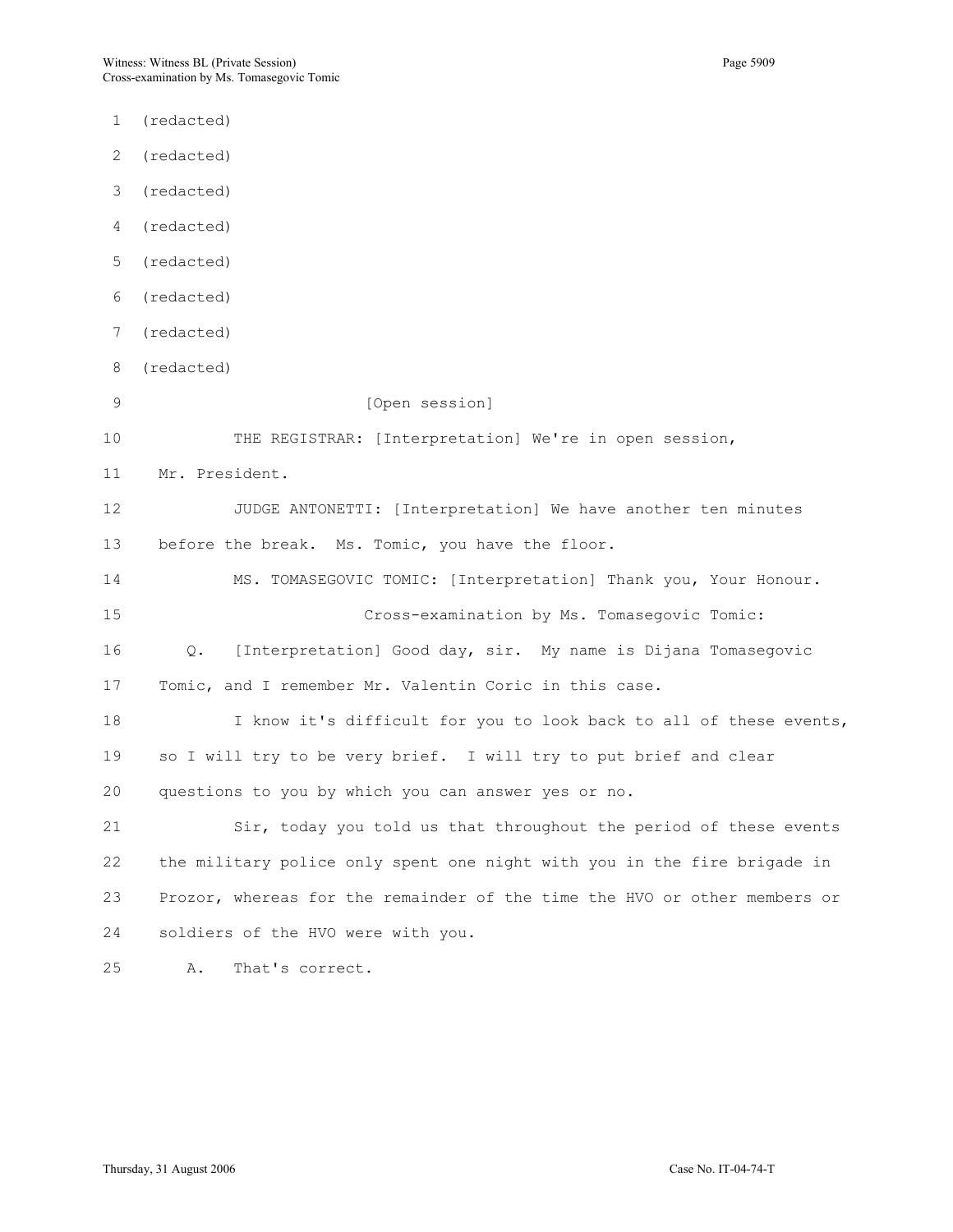1 Q. I'd now like to go back to the night spent in the fire station, 2 and I have a few questions about that. Were you beaten by the members of 3 the military police that night or were you abused in any other way? 4 A. I personally wasn't, but I didn't hear or see anything either. 5 Q. Thank you. Tell me, did the military policemen threaten you that 6 night? 7 A. I wasn't threatened. 8 Q. And I only have one more question for you. Did the military 9 policemen interrogate you that night? 10 A. No, nor did I see any interrogations. 11 Q. Thank you very much, sir. 12 MS. TOMASEGOVIC TOMIC: [Interpretation] At that concludes my 13 cross-examination. Thank you, Your Honours. 14 JUDGE ANTONETTI: [Interpretation] And the next member of the 15 Defence team, please. 16 MR. IBRISIMOVIC: [Interpretation] Thank you, Mr. President. I 17 don't have any questions. 18 JUDGE ANTONETTI: [Interpretation] Ms. Nozica, Mr. Murphy, no 19 questions? 20 MR. MURPHY: No, we have no questions, Your Honour. Thank you. 21 JUDGE ANTONETTI: [Interpretation] Very well. Everyone has put 22 their questions to the witness. 23 Mr. Mundis, any re-examination? 24 MR. MUNDIS: Just very briefly on one point, Mr. President, that 25 arose from the cross-examination by counsel for Mr. Praljak that I'm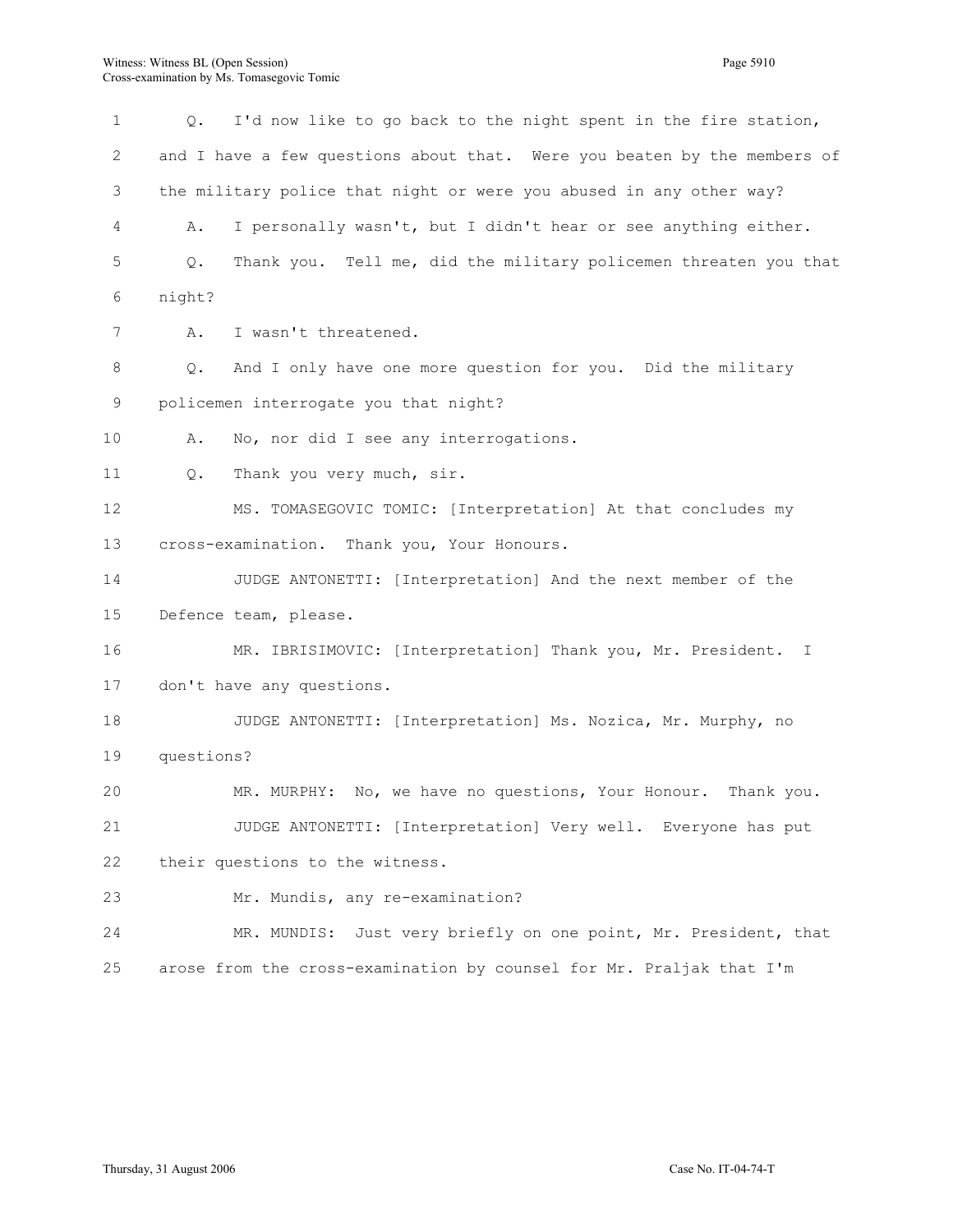1 referring to specifically page 54, line 12, and page 57, line 25. 2 Re-examination by Mr. Mundis: 3 Q. Witness BL, do you recall the specific date that you were 4 demobilised from the military? 5 A. Please repeat that question. I haven't understood it. 6 Q. You told us, sir, that at a certain time in April, 1992, you 7 received call non-papers and were, therefore, mobilised; is that correct? 8 A. Yes. 9 Q. Did you ever receive any type of official paper or documents 10 telling you that you were demobilised, that is, that you were released 11 from being a member of the Territorial Defence? 12 A. No, I didn't receive anything. 13 Q. Thank you. 14 MR. MUNDIS: We have no further questions. 15 JUDGE ANTONETTI: [Interpretation] Sir, this completes your 16 testimony, and on behalf of the Judges I would like to thank you for 17 coming to have testified at The Hague. I wish you a safe trip home. 18 Before you leave, I'll ask the usher to lower the blinds. 19 **Interval** [The witness withdrew] 20 JUDGE ANTONETTI: [Interpretation] We have a few more minutes. 21 Perhaps we could conclude a little later, but, Mr. Mundis, as far as 22 Monday is concerned, our schedule is the schedule that was announced a few 23 days ago; is that correct? 24 MR. MUNDIS: That is correct, Mr. President. The witness that's

25 scheduled for Monday will be here and will commence what I believe the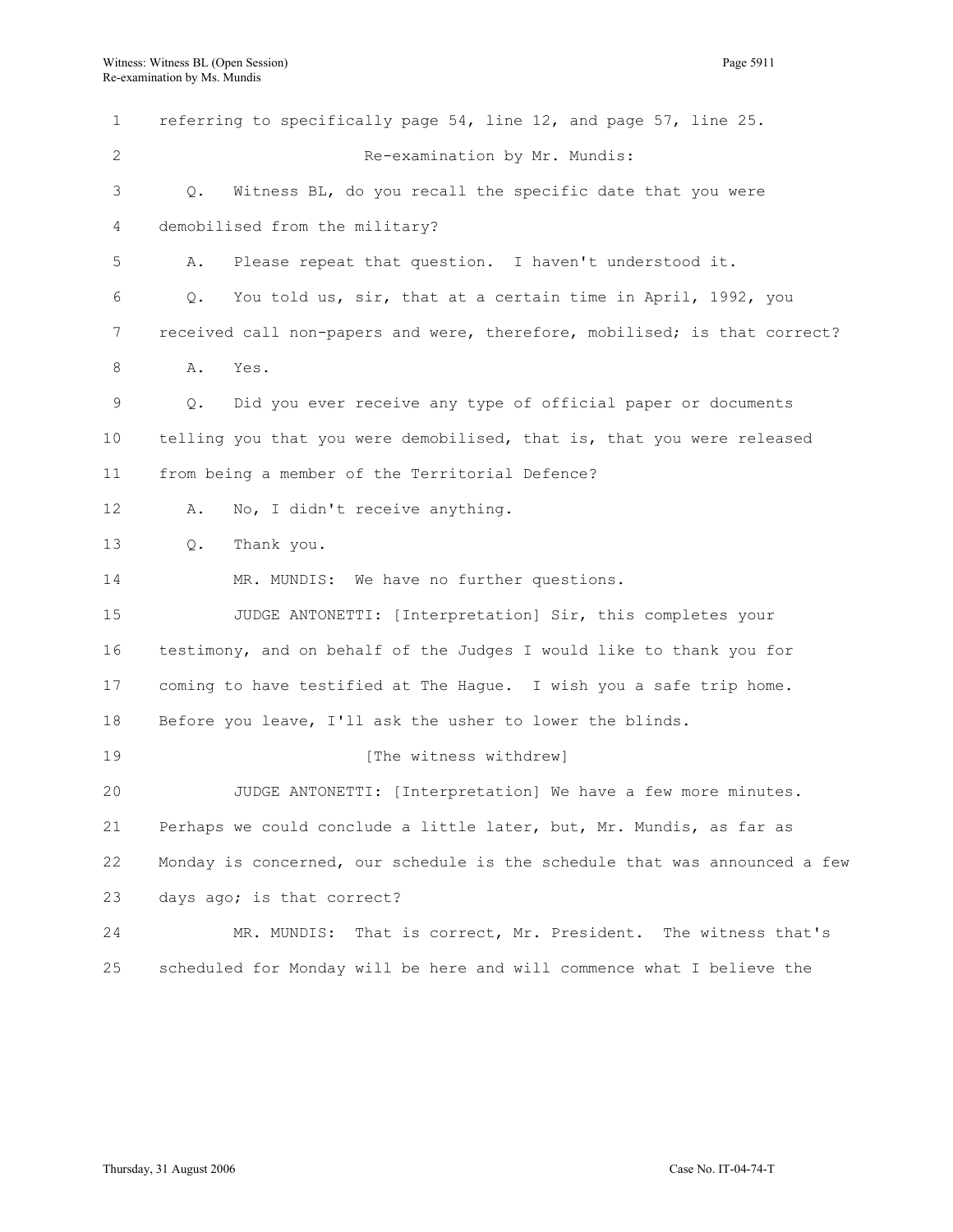1 Chamber has indicated would be five days of testimony. 2 JUDGE ANTONETTI: [Interpretation] Very well. As we have already 3 said, the witness will be examined over a two-day period by the 4 Prosecution, after which the Defence will have three days for their 5 cross-examination, and we hope, as I said yesterday, that Defence counsel 6 will manage to reach an agreement on how to use their time. If you fail 7 to reach such an agreement, inform us of the fact and we will decide on 8 how to deal with the matter, but we hope that you will reach a decision on 9 how to divide the time amongst yourselves. 10 Mr. Registrar, perhaps we could raise the blinds now as the 11 witness has left the courtroom. 12 Are there any issues that any of the parties would like to raise? 13 Mr. Mundis? 14 MR. MUNDIS: The Prosecution has nothing for today, 15 Mr. President. 16 JUDGE ANTONETTI: [Interpretation] Mr. Praljak. The computer, I 17 assume? 18 THE ACCUSED PRALJAK: [Interpretation] No. I still don't have a 19 computer, which is difficult to understand, but I don't want to go on 20 about this. It would show a lack of dignity, if I can put it in that way, 21 but there is something I wanted to say about testimony given in closed 22 session. 23 The UN Security Council established the Tribunal, and the purpose 24 of establishing it was to contribute to the establishment of peace in 25 Bosnia and Herzegovina and beyond, in the territory of the western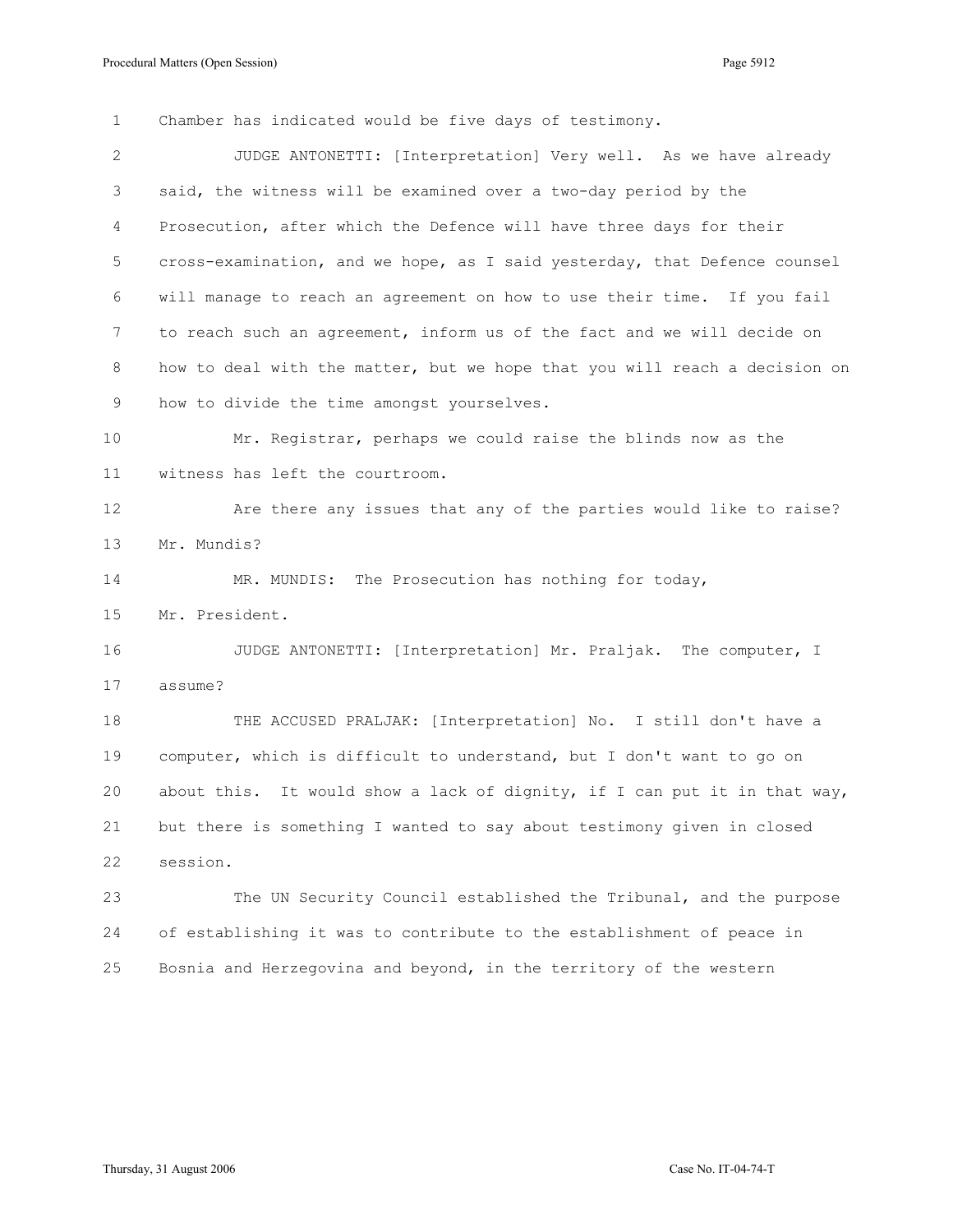1 Balkans. It's not possible to attain such peace in the truth is no 2 determined able to get the peace unless truth is determined and we are 3 trying to determine the truth, here. It's important though in order to 4 establish truth that the witnesses who testify here accept the burden of 5 testifying. Bosnia-Herzegovina has -- peace has been present in Bosnia 6 and Herzegovina for a long time, and I don't think there are any more 7 risks, any more threats there. So I regret the fact that witnesses 8 testify in closed session or in private session because it is necessary 9 for what this witness has just said to be publicly accessible. It must 10 also be accessible in Rama, in Prozor, which is where he is from so people 11 could know exactly what happened, how these things happened, so they could 12 know the main actors so at that justice can function, so that indictments 13 can be issued if necessary, so that one could paint a coherent picture of 14 everything and realise who is responsible for what, so that the sense of 15 the events could be understood.

16 Thus having established what the truth is one could contribute to 17 the peace. But people are hiding behind their own cowardice and while 18 doing so they believe that they can also tell lies because they are 19 protected for -- if they hadn't testified in closed session these lies 20 would have come to light. If a witness is here and wants to testify 21 truthfully, then such witnesses have to accept the burden of giving such 22 testimony. Thank you very much.

23 JUDGE ANTONETTI: [Interpretation] It's according to the Rules of 24 this Tribunal that one has protective measures for witnesses and all the 25 Trial Chambers of the Tribunal act in this manner. If a witness requests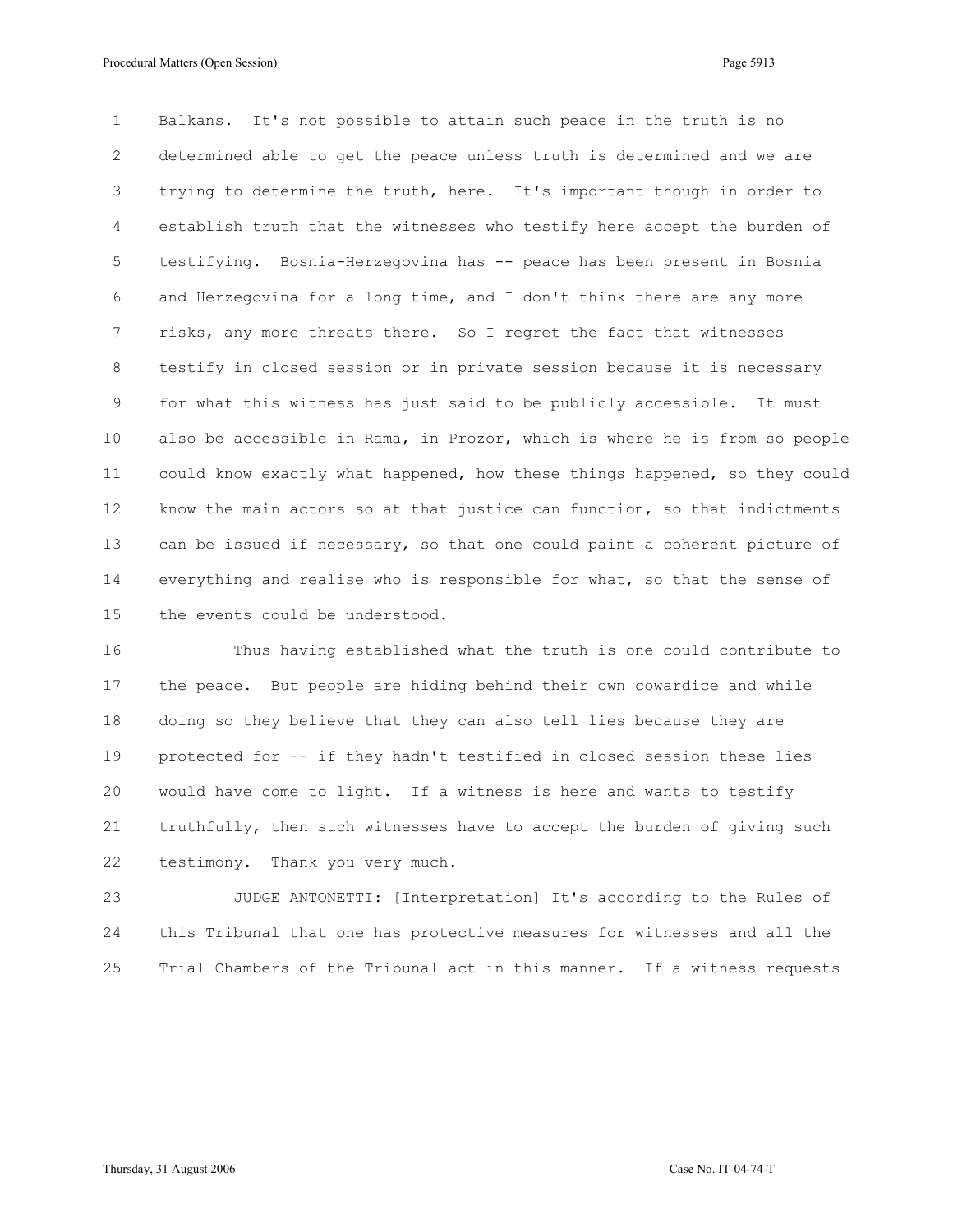1 protective measures, whatever the reasons may be, personal, subjective, et 2 cetera, we decide to grant these measures or not to grant them. 3 In the previous case, you noted that the protective measures 4 granted weren't complete. We granted the previous witness partial 5 protective measures.

6 Mr. Mundis, I see that you're on your feet.

7 MR. MUNDIS: Thank you, Mr. President. Again for the record the 8 Prosecution objects to this type of argumentation and these types of 9 outburst by the accused Mr. Praljak. For him to suggest at this point 10 that a witness is lying because this Chamber has granted protective 11 measures is outrageous and also to suggest that it's cowardice that brings 12 these witnesses or is the source for these witnesses to request protective 13 measures is out of line with, all due respect to Mr. Praljak. It takes a 14 great deal of courage for these witnesses to come and testify in this 15 courtroom and for him to suggest otherwise is inappropriate.

16 JUDGE ANTONETTI: [No interpretation].

17 MR. KOVACIC: [Interpretation] Your Honour, since my client 18 mentioned this, I would like to inform the Chamber this computer story has 19 been going on since April. I've provided copies of the correspondence 20 exchanged. You have an idea of the problem. But over the last four days 21 I believe that I have exchanged two e-mails with the person responsible 22 within the registry and now questions have been raised about software. 23 They say that in about two weeks' time they might have the hardware but -- 24 JUDGE ANTONETTI: [Interpretation] The legal officer has informed 25 me that next week your client will have doubled the memory of his computer